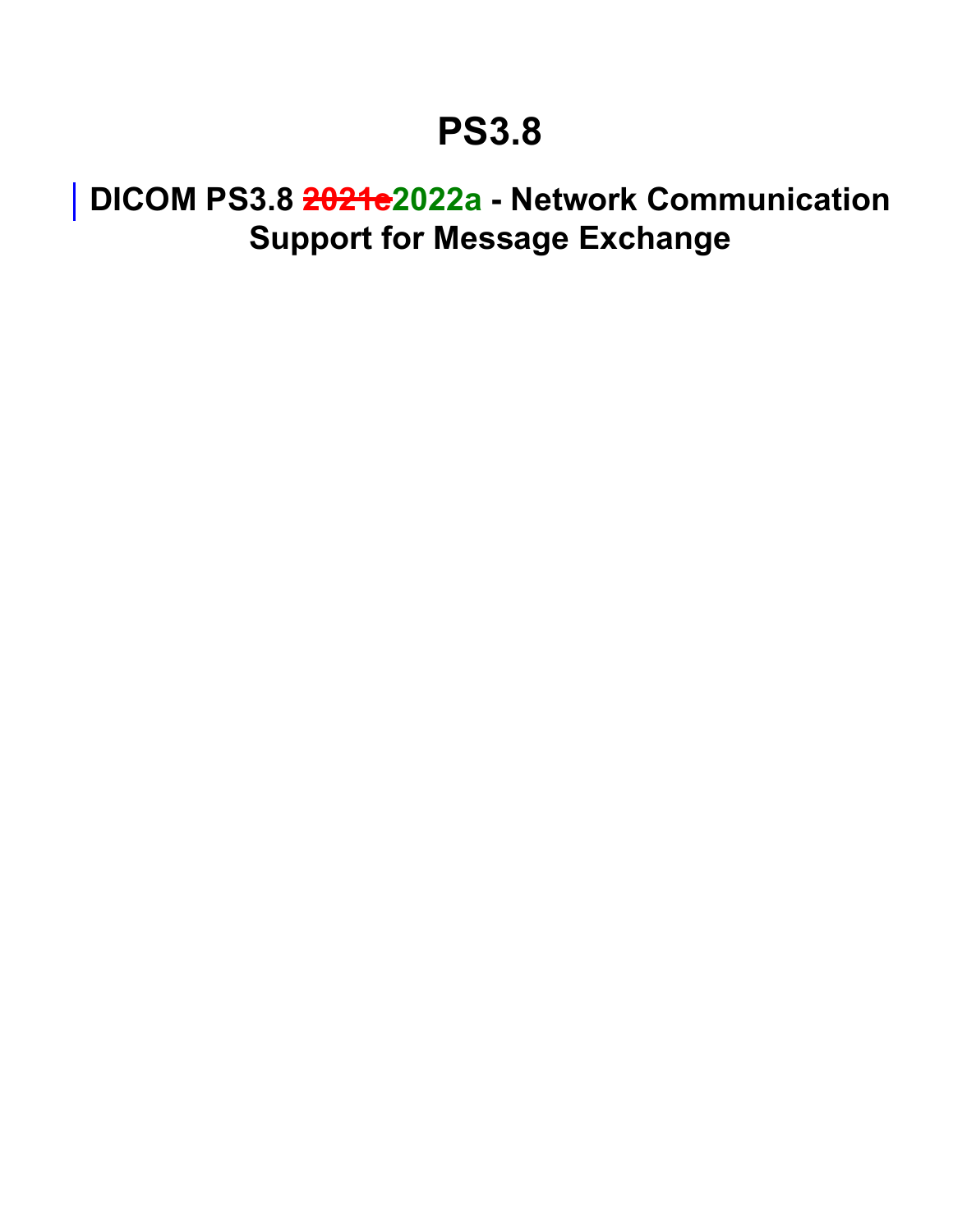#### **PS3.8: DICOM PS3.8 2021e2022a - Network Communication Support for Message Exchange** Copyright © 20212022 NEMA

A DICOM® publication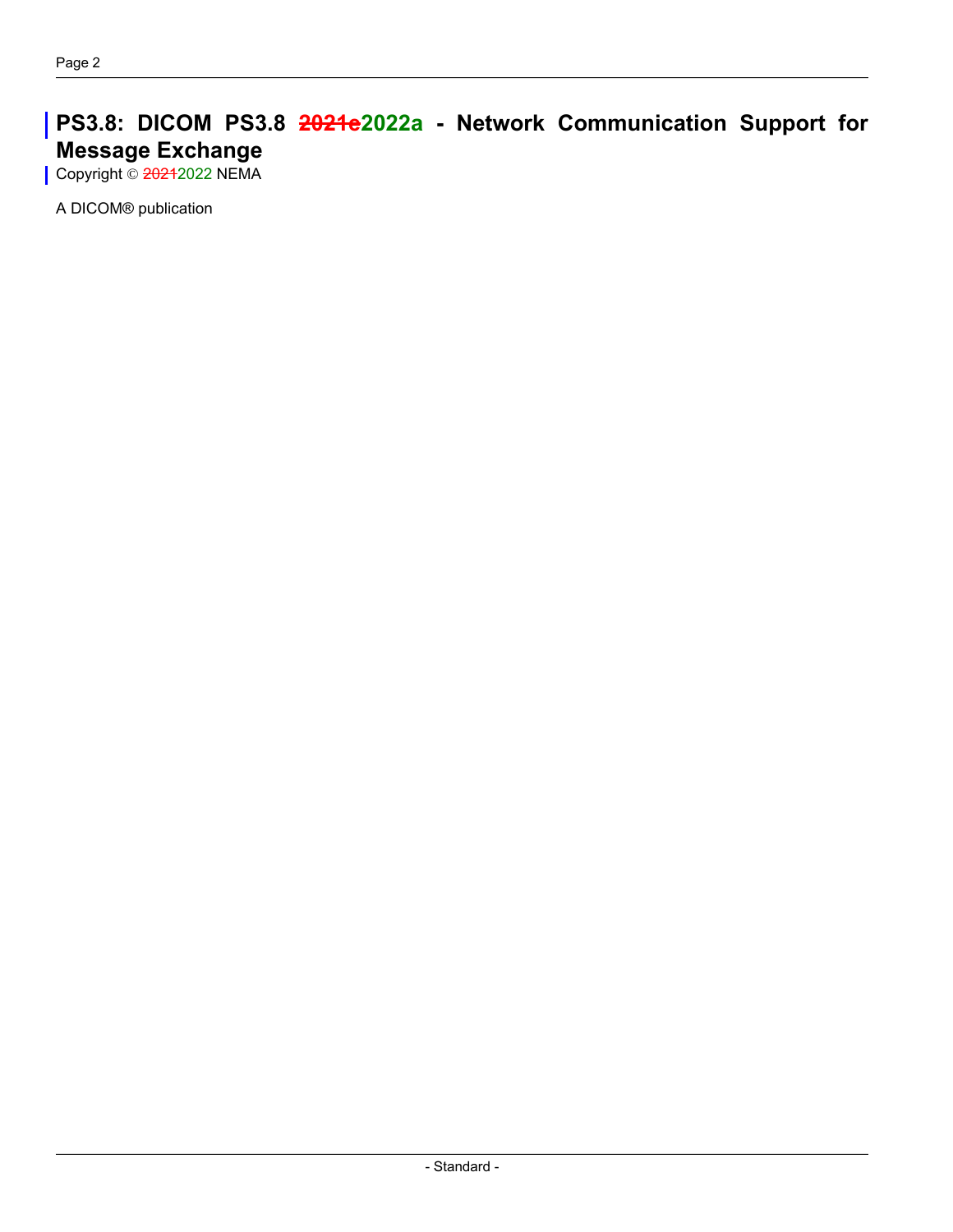# **Table of Contents**

| 7.5. Sequencing Information |  |
|-----------------------------|--|
|                             |  |
|                             |  |
|                             |  |
|                             |  |
|                             |  |
|                             |  |
|                             |  |
|                             |  |
|                             |  |
|                             |  |
|                             |  |
|                             |  |
|                             |  |
|                             |  |
|                             |  |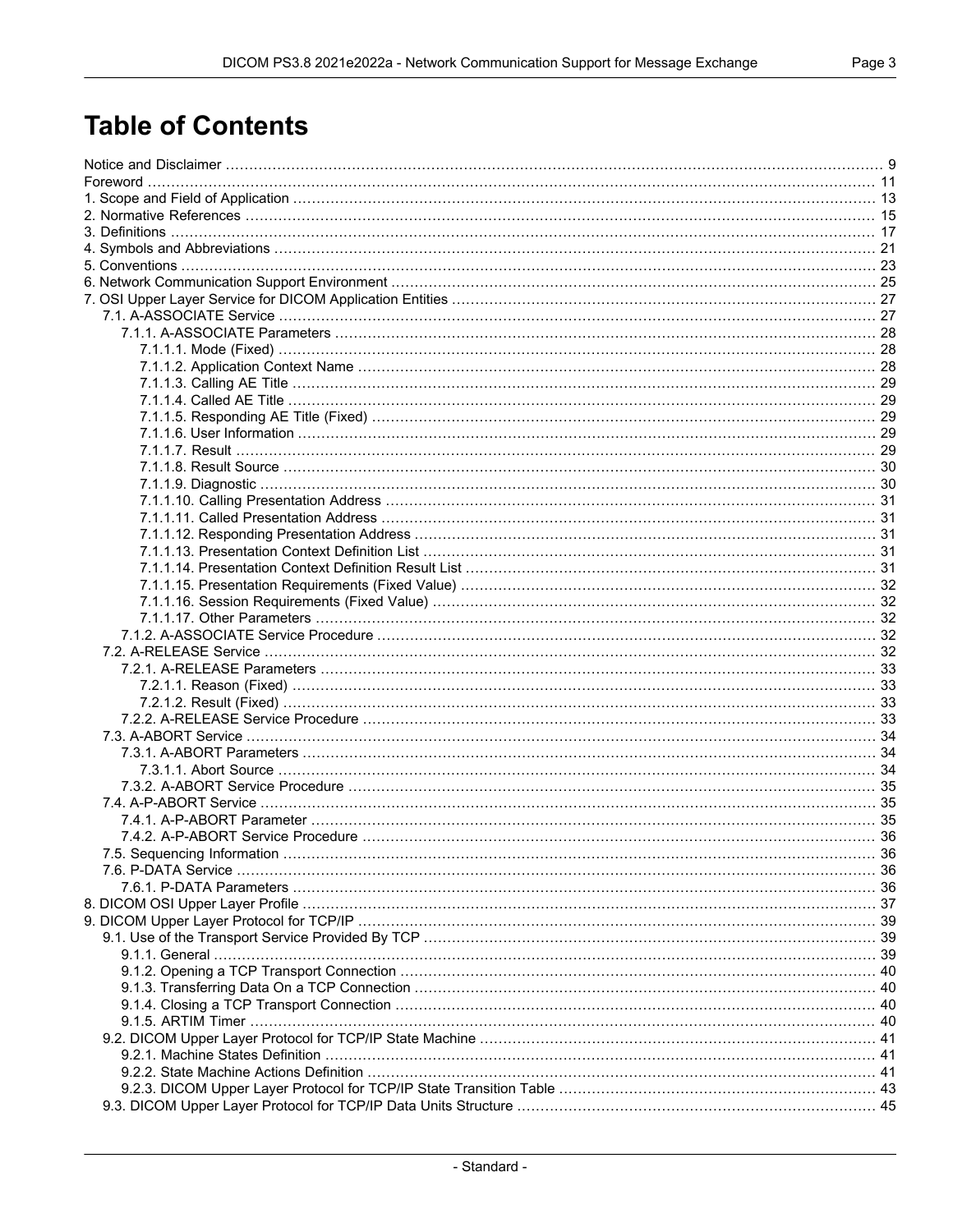| F. DICOM UL Encoding Rules for Application Contexts, Abstract Syntaxes, Transfer Syntaxes (Normative)  69 |  |
|-----------------------------------------------------------------------------------------------------------|--|
|                                                                                                           |  |
|                                                                                                           |  |
|                                                                                                           |  |
|                                                                                                           |  |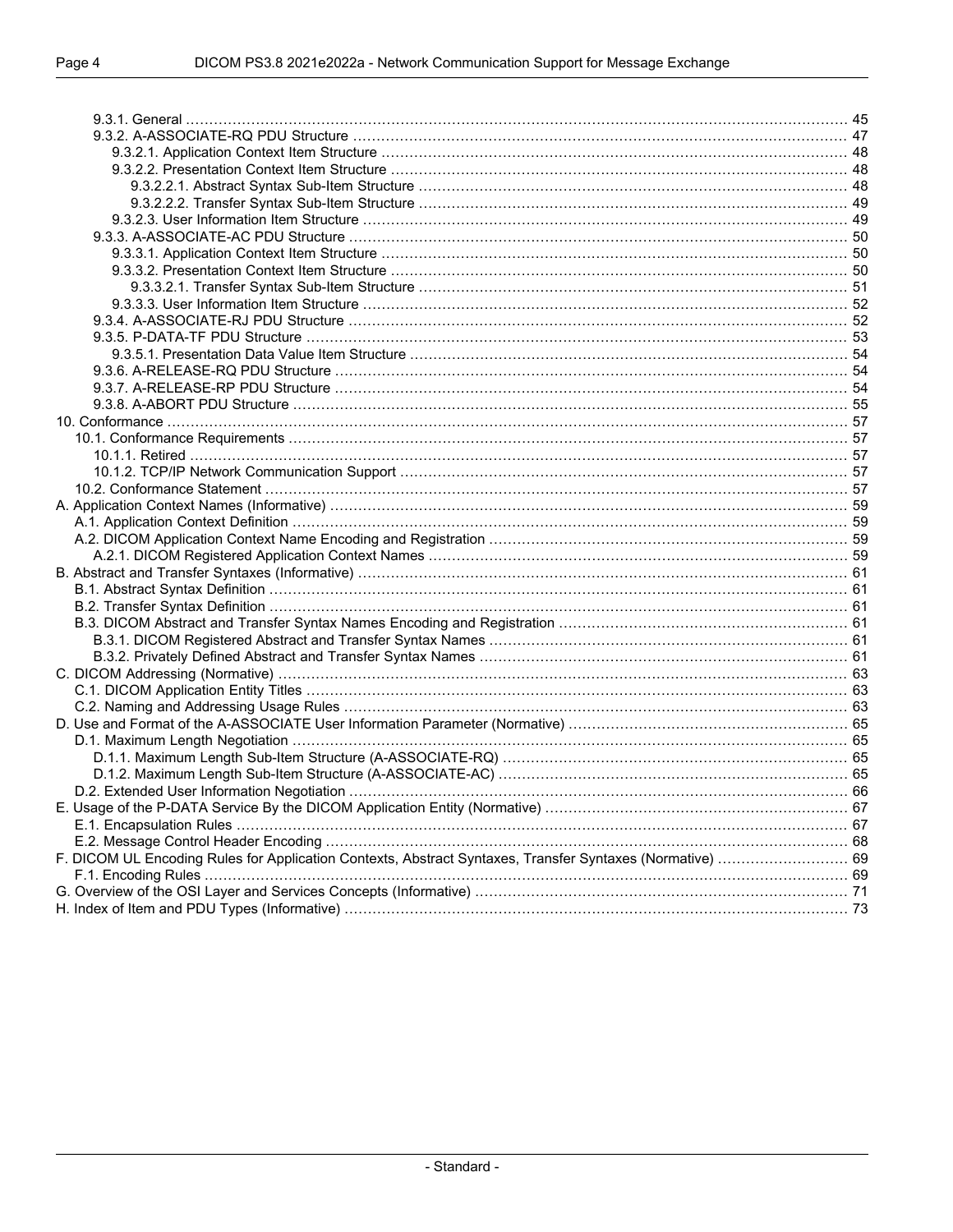# **List of Figures**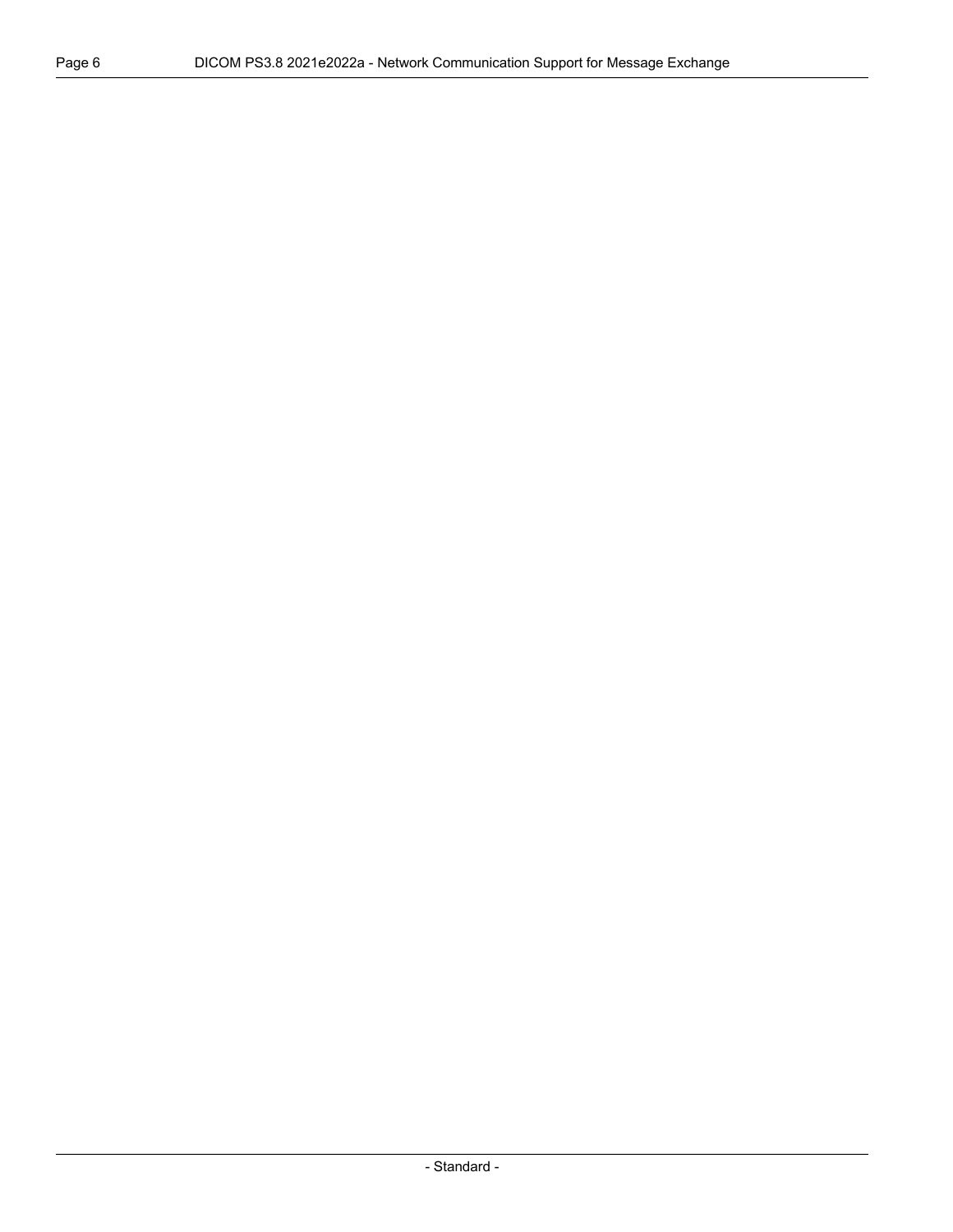# **List of Tables**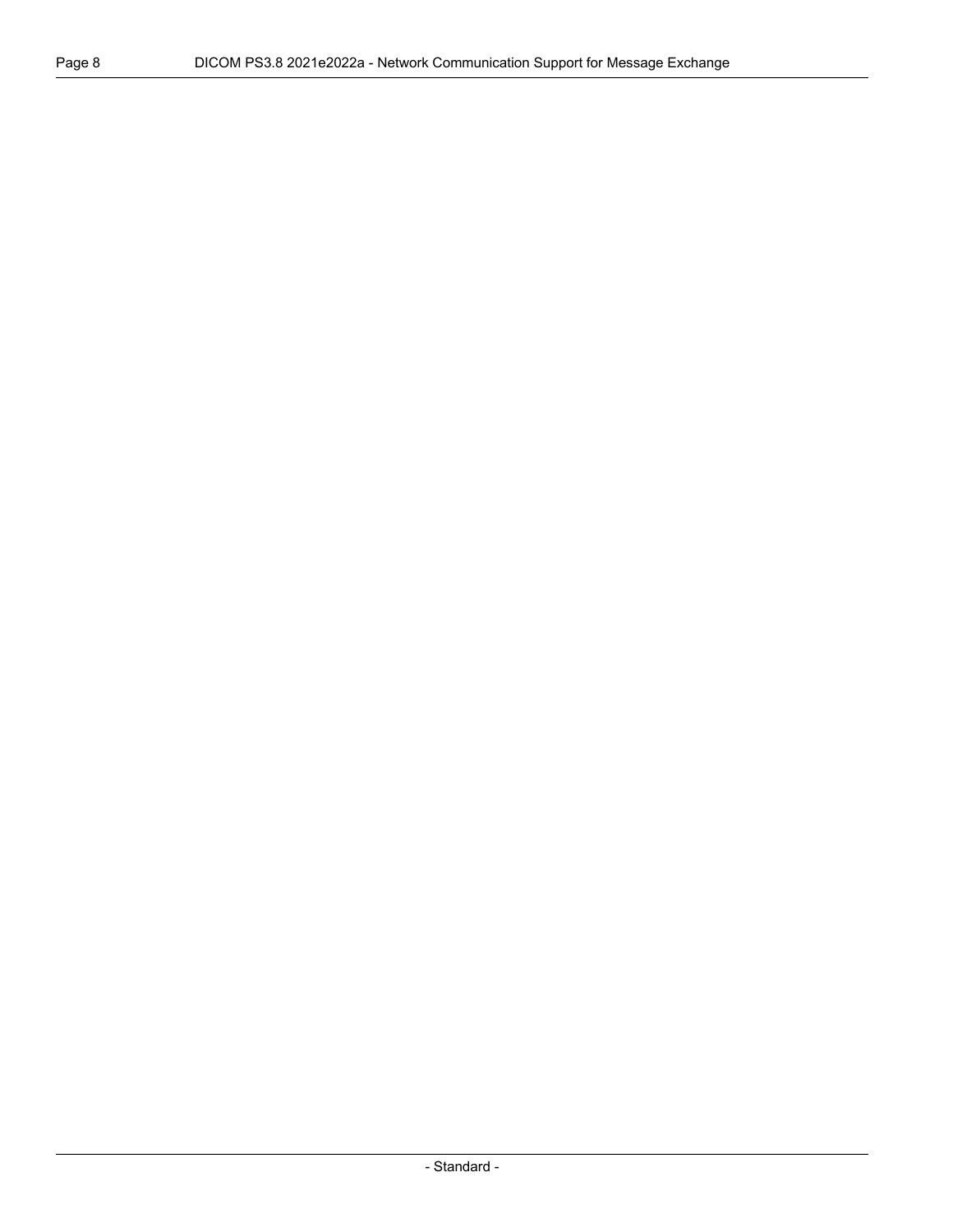# <span id="page-8-0"></span>**Notice and Disclaimer**

The information in this publication was considered technically sound by the consensus of persons engaged in the development and approval of the document at the time it was developed. Consensus does not necessarily mean that there is unanimous agreement among every person participating in the development of this document.

NEMA standards and guideline publications, of which the document contained herein is one, are developed through a voluntary consensus standards development process. This process brings together volunteers and/or seeks out the views of persons who have an interest in the topic covered by this publication. While NEMA administers the process and establishes rules to promote fairness in the development of consensus, it does not write the document and it does not independently test, evaluate, or verify the accuracy or completeness of any information or the soundness of any judgments contained in its standards and guideline publications.

NEMA disclaims liability for any personal injury, property, or other damages of any nature whatsoever, whether special, indirect, consequential, or compensatory, directly or indirectly resulting from the publication, use of, application, or reliance on this document. NEMA disclaims and makes no guaranty or warranty, expressed or implied, as to the accuracy or completeness of any information published herein, and disclaims and makes no warranty that the information in this document will fulfill any of your particular purposes or needs. NEMA does not undertake to guarantee the performance of any individual manufacturer or seller's products or services by virtue of this standard or guide.

In publishing and making this document available, NEMA is not undertaking to render professional or other services for or on behalf of any person or entity, nor is NEMA undertaking to perform any duty owed by any person or entity to someone else. Anyone using this document should rely on his or her own independent judgment or, as appropriate, seek the advice of a competent professional in determining the exercise of reasonable care in any given circumstances. Information and other standards on the topic covered by this publication may be available from other sources, which the user may wish to consult for additional views or information not covered by this publication.

NEMA has no power, nor does it undertake to police or enforce compliance with the contents of this document. NEMA does not cer tify, test, or inspect products, designs, or installations for safety or health purposes. Any certification or other statement of compliance with any health or safety-related information in this document shall not be attributable to NEMA and is solely the responsibility of the certifier or maker of the statement.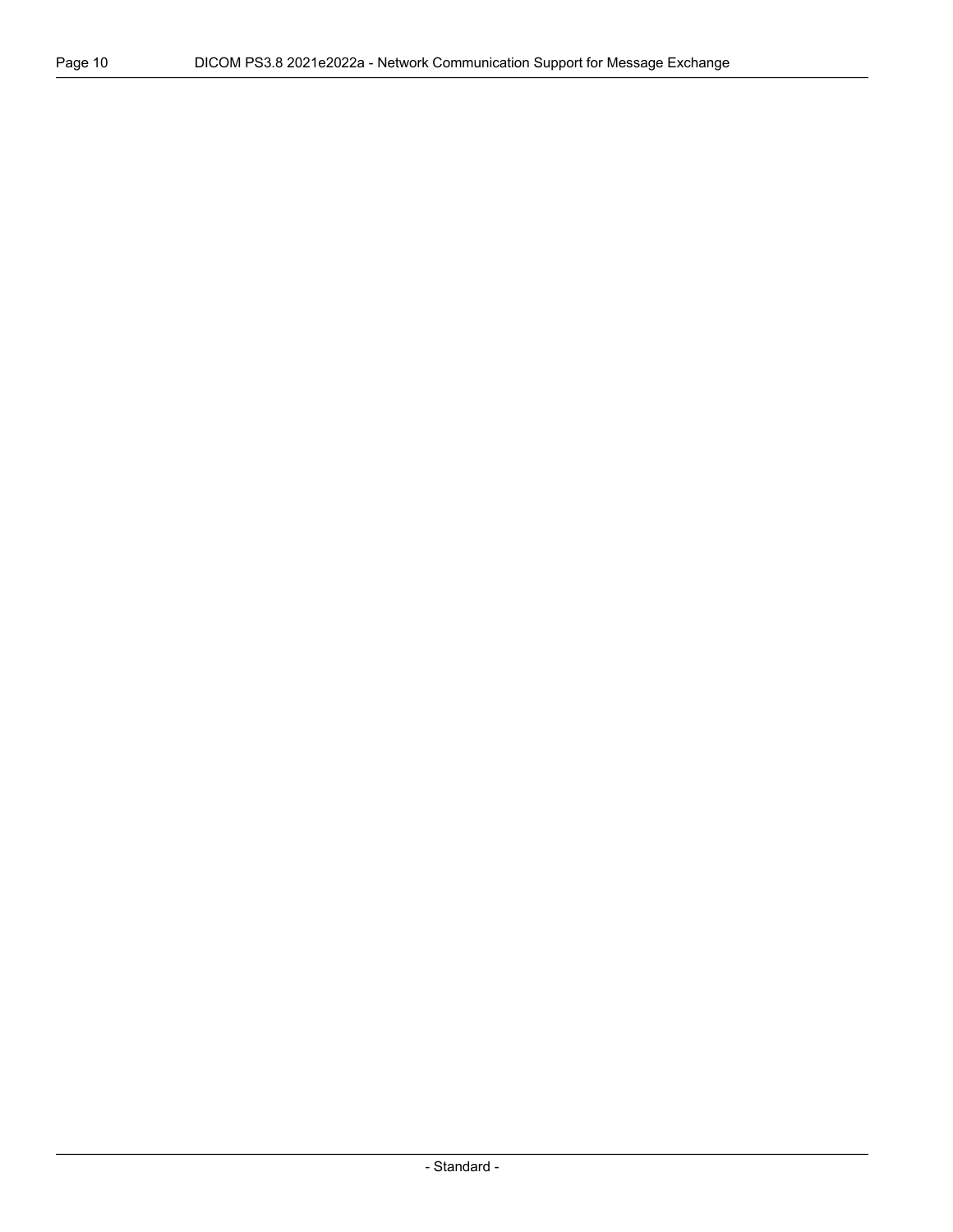# <span id="page-10-0"></span>**Foreword**

This DICOM Standard was developed according to the procedures of the DICOM Standards Committee.

The DICOM Standard is structured as a multi-part document using the guidelines established in [ISO/IEC [Directives,](#page-14-1) Part 2].

DICOM® is the registered trademark of the National Electrical Manufacturers Association for its standards publications relating to di gital communications of medical information, all rights reserved.

HL7® and CDA® are the registered trademarks of Health Level Seven International, all rights reserved.

SNOMED®, SNOMED Clinical Terms®, SNOMED CT® are the registered trademarks of the International Health Terminology Standards Development Organisation (IHTSDO), all rights reserved.

LOINC® is the registered trademark of Regenstrief Institute, Inc, all rights reserved.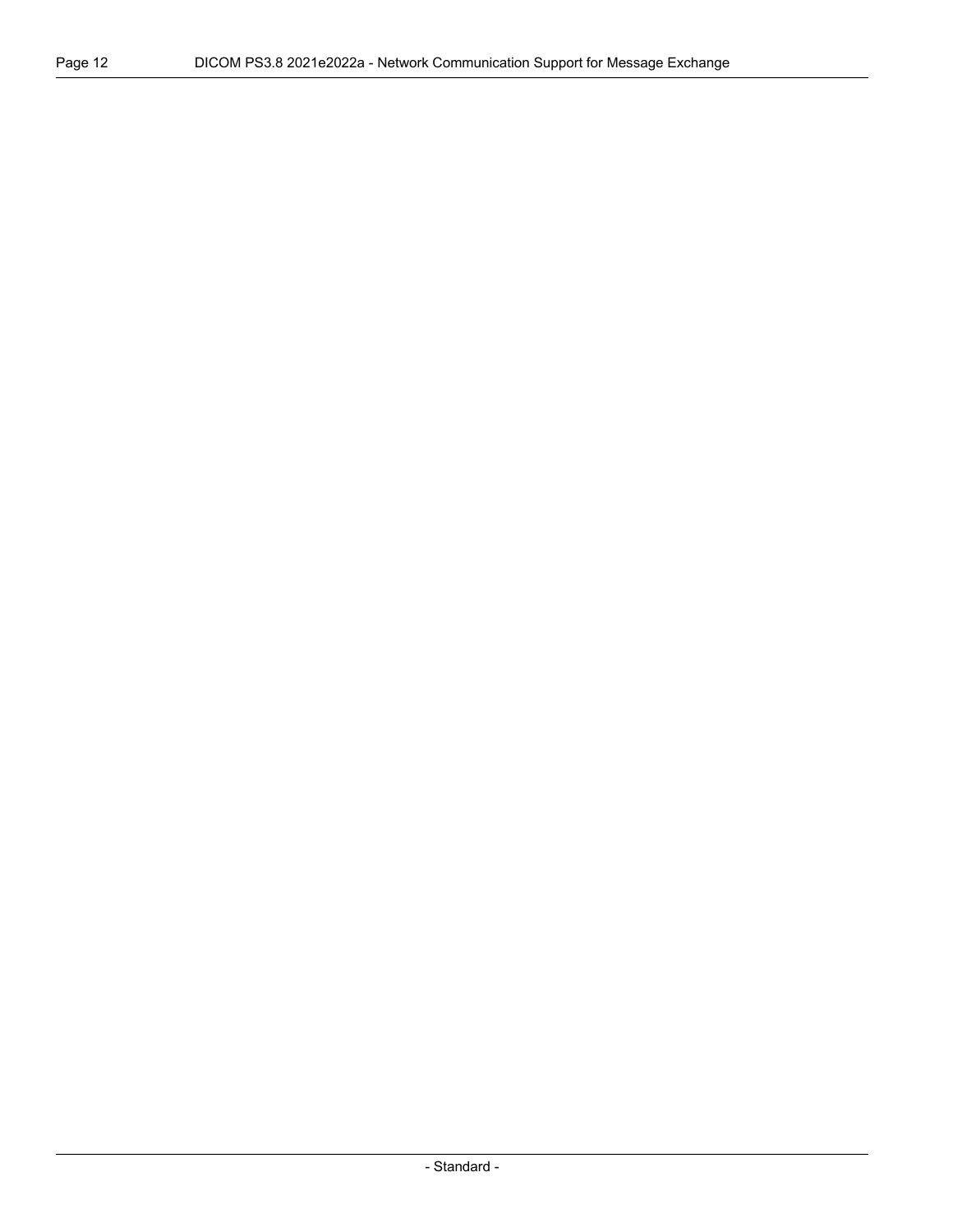# <span id="page-12-0"></span>**1 Scope and Field of Application**

<span id="page-12-1"></span>The Communication Protocols specified in this Part of PS3 closely fit the ISO Open Systems Interconnection Basic Reference Model (ISO 7498-1, see [Figure](#page-12-1) 1-1). They relate to the following layers: Physical, Data Link, Network, Transport, Session, Presentation and the Association Control Services (ACSE) of the Application layer. The communication protocols specified by this Part are general purpose communication protocols (TCP/IP) and not specific to this Standard. The other aspects of the Application Layer protocols are addressed in other parts of this Standard as discussed in PS3.1 ["PS3.1".](part01.pdf#PS3.1)



**Figure 1-1. ISO OSI Basic Reference Model**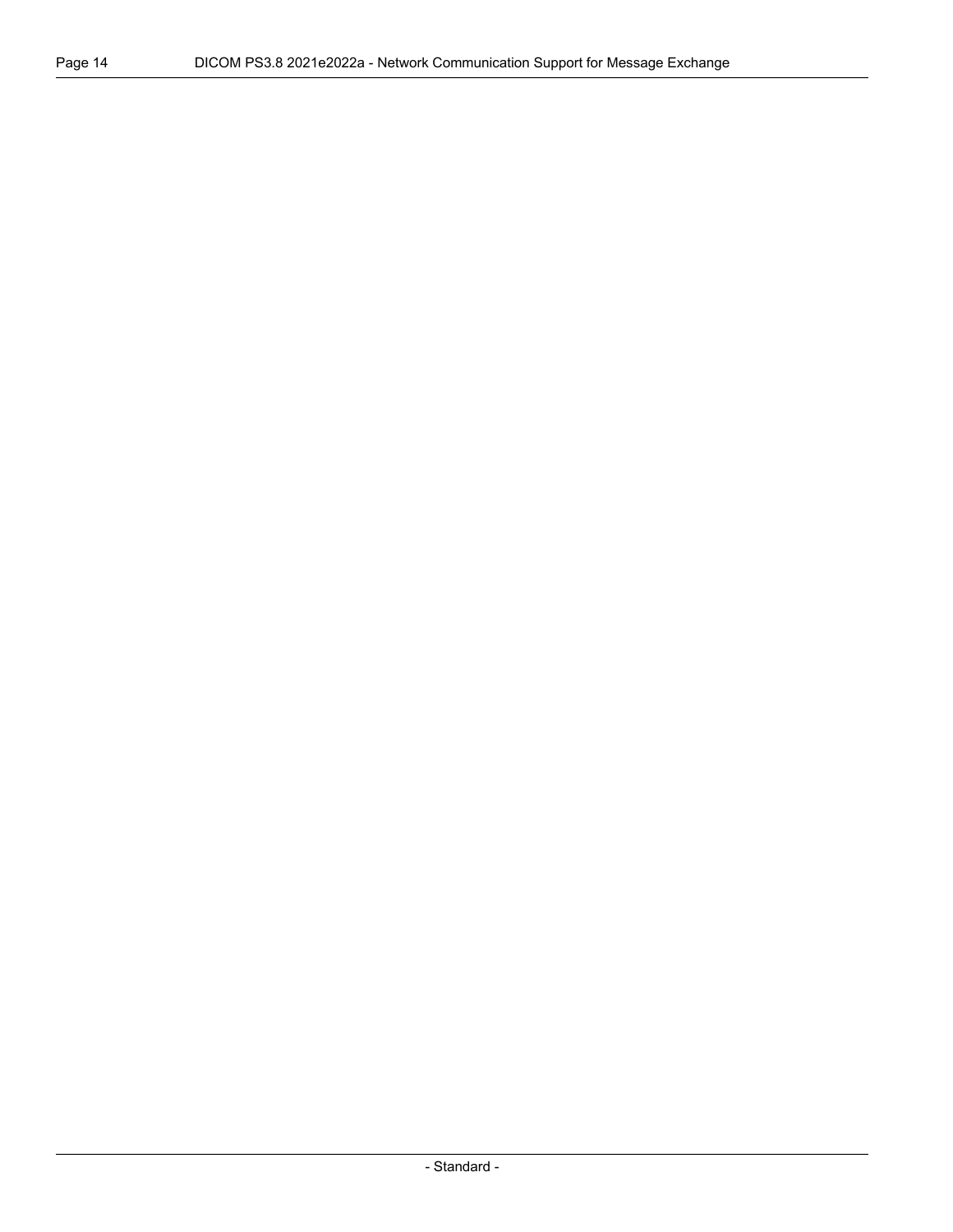# <span id="page-14-0"></span>**2 Normative References**

The following standards contain provisions which, through reference in this text, constitute provisions of this Standard. At the time of publication, the editions indicated were valid. All standards are subject to revision, and parties to agreements based on this Standard are encouraged to investigate the possibilities of applying the most recent editions of the standards indicated below.

## <span id="page-14-1"></span>**2.1 International Standards**

- <span id="page-14-2"></span>[ISO/IEC Directives, Part 2] ISO/IEC. 2016/05. 7.0. *Rules for the structure and drafting of International Standards*. [http://www.iec.ch/](http://www.iec.ch/members_experts/refdocs/iec/isoiecdir-2%7Bed7.0%7Den.pdf) [members\\_experts/refdocs/iec/isoiecdir-2%7Bed7.0%7Den.pdf](http://www.iec.ch/members_experts/refdocs/iec/isoiecdir-2%7Bed7.0%7Den.pdf) .
- <span id="page-14-3"></span>[ISO 7498-1] ISO. 1994. *Information Processing Systems - Open Systems Interconnection - Basic Reference Model*.
- [ISO 7498-3] ISO. 1997. *Information Processing Systems - Open Systems Interconnection - Naming and Addressing*.
- <span id="page-14-6"></span>[ISO 8327] ISO. 1996. *Information Processing Systems - Open Systems Interconnection - Connection Oriented Session Protocol Specification*.
- [ISO 8649] ISO. 1988. Information processing systems Open Systems Interconnection Service definition for the Association Control *Service Element (ACSE)*.
- <span id="page-14-4"></span>[ISO 8650] ISO. 1987. *Information Processing Systems - Open Systems Interconnection - Protocol Specification for the Association Control Service Element*.
- <span id="page-14-5"></span>[ISO/TR 8509] ISO. *Information Processing Systems - Open Systems Interconnection - Service Conventions*. *ISO/TR 8509 has been withdrawn. See ISO/IEC 2382-26:1993 Information technology - Vocabulary - Part 26: Open systems interconnection* .
- [ISO 8822] ISO. 1988. *Information processing systems - Open Systems Interconnection - Connection oriented presentation service definition*.
- [ISO 8823] ISO. 1988. *Information processing systems - Open Systems Interconnection - Connection Oriented Presentation Protocol Specification*.
- [ISO 8824] ISO. 1990. *Information processing systems - Open Systems Interconnection - Specification of Abstract Syntax Notation One (ASN.1)*.
- [ISO 8825] ISO. 1990. Information processing systems Open Systems Interconnection Specification of Basic Encoding Rules for *Abstract Syntax Notation One (ASN.1)*.
- [ISO/IEC 9545] ISO. 1994. *Information processing systems - Open Systems Interconnection - Application Layer Structure*.
- [ISO/IEC 9834-1] ISO. 2012. Information processing systems Open Systems Interconnection Procedures for the operation of OSI *Registration Authorities: General procedures and top arcs of the ASN.1 Object Identifier tree*.
- [ISO/IEC TR 10000-1] ISO. 1998. *Information processing systems - Open Systems Interconnection - International Standardized Profiles, Part 1: Taxonomy Framework*.

#### **2.2 Other Documents**

- [NIST SP 500-150] NIST. *Stable Implementation Agreements for Open Systems Interconnection Protocols*.
- [RFC791] IETF. September 1981. *Internet Protocol - DARPA Internet Protocol Specification*. <http://tools.ietf.org/html/rfc791> .
- [RFC792] IETF. September 1981. *Internet Control Message Protocol - DARPA Internet Program Protocol Specification*. [http://](http://tools.ietf.org/html/rfc792) [tools.ietf.org/html/rfc792](http://tools.ietf.org/html/rfc792) .
- [RFC793] IETF. September 1981. *Transmission Control Program - DARPA Internet Protocol Specification*. [http://tools.ietf.org/html/](http://tools.ietf.org/html/rfc793) [rfc793](http://tools.ietf.org/html/rfc793) .
- [RFC950] IETF. August 1985. *Internet Subnetting*. <http://tools.ietf.org/html/rfc950> .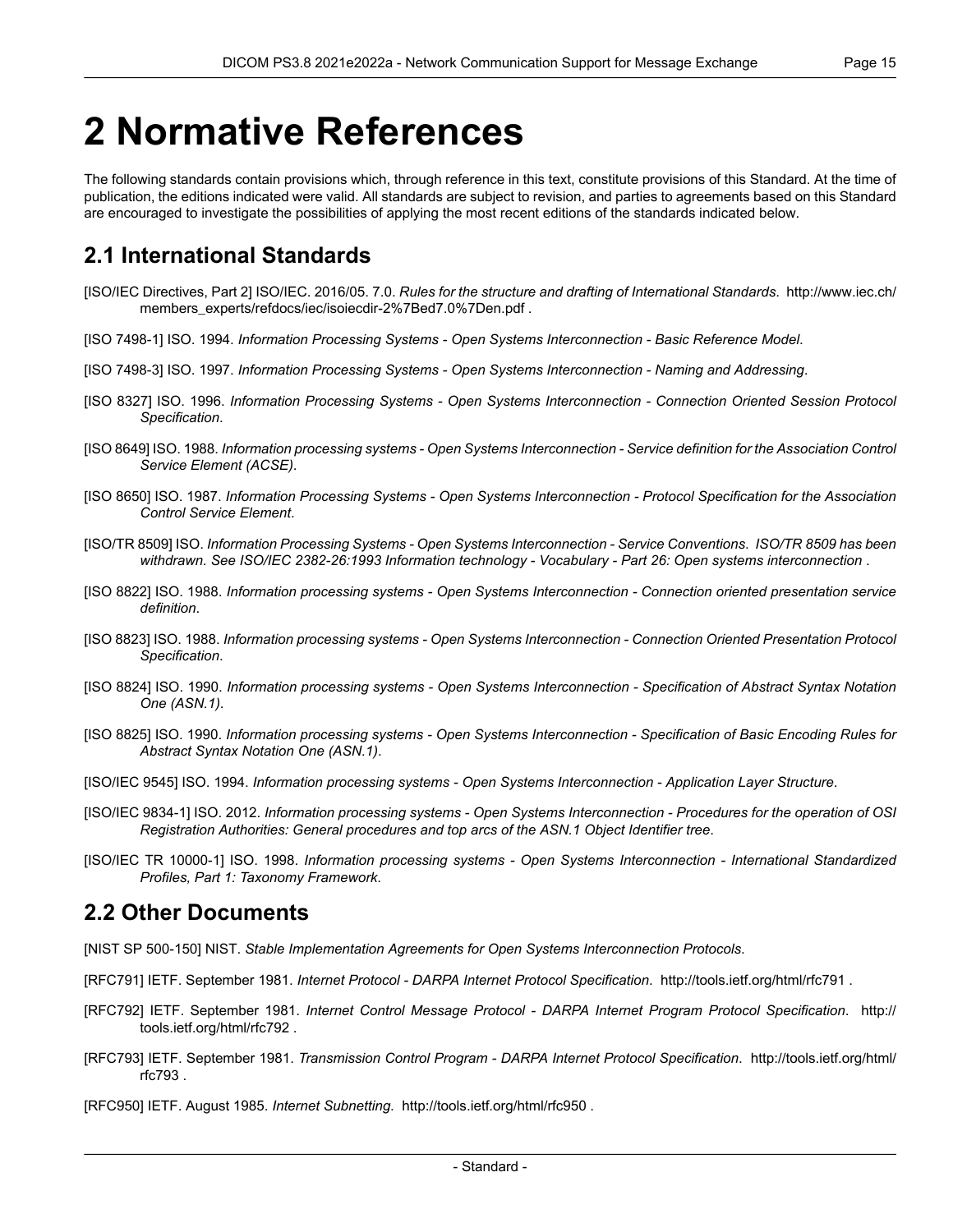[RFC1881] IETF. December 1995. *IPv6 Address Allocation Management*. <http://tools.ietf.org/html/rfc1881> .

[RFC2460] IETF. December 1998. *Internet Protocol, Version 6 (IPv6) Specification*. <http://tools.ietf.org/html/rfc2460> .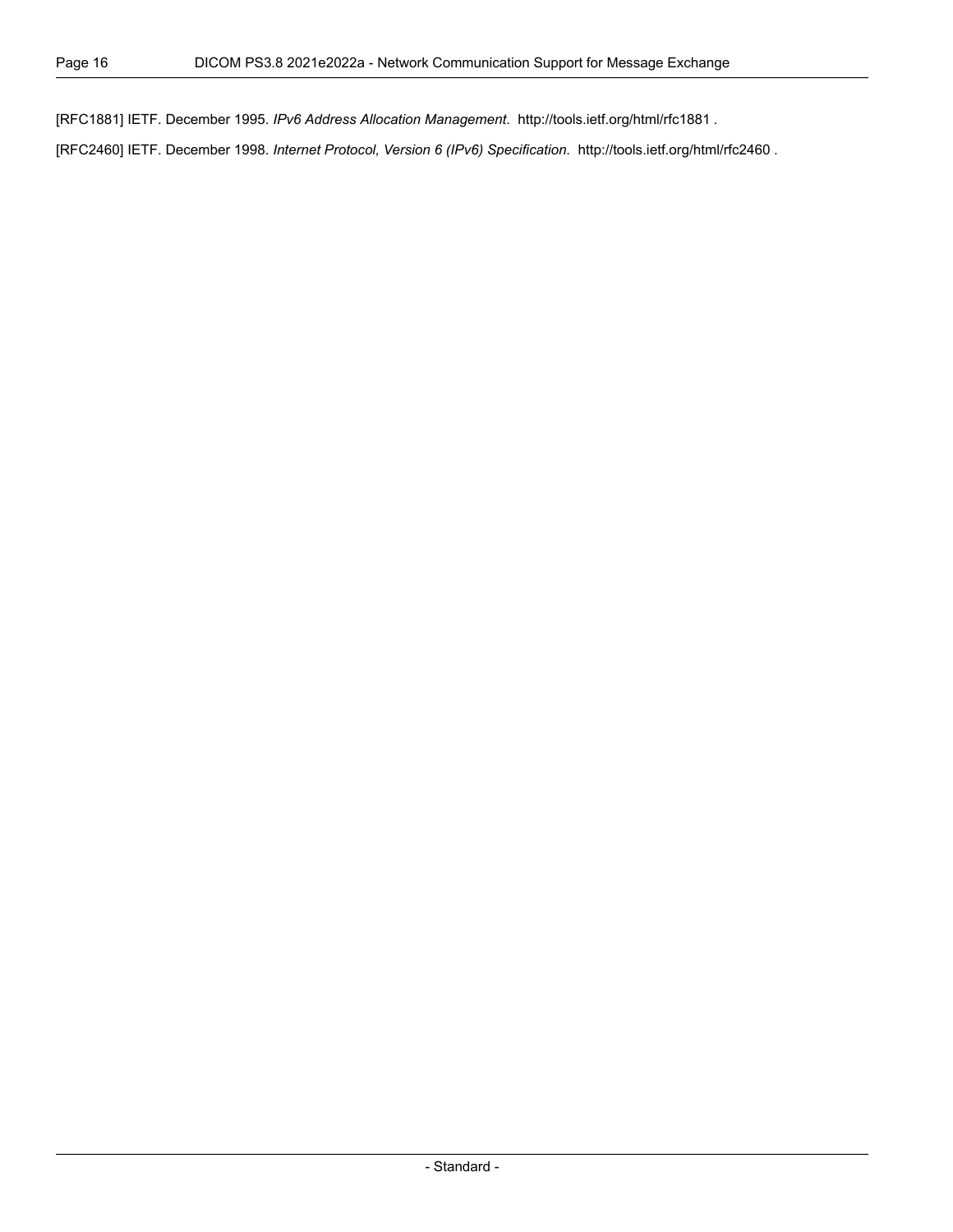# <span id="page-16-0"></span>**3 Definitions**

For the purposes of this Standard the following definitions apply.

## **3.1 Reference Model Definitions**

This Part of the Standard is based on the concepts developed in [ISO [7498-1\]](#page-14-2) and makes use of the following terms defined in it:

| <b>Application Entity</b>   | See [ISO 7498-1]. |
|-----------------------------|-------------------|
| <b>Application Layer</b>    | See [ISO 7498-1]. |
| <b>Application Process</b>  | See [ISO 7498-1]. |
| Data Link Layer             | See [ISO 7498-1]. |
| Layer Entity                | See [ISO 7498-1]. |
| Network Layer               | See [ISO 7498-1]. |
| <b>Physical Layer</b>       | See [ISO 7498-1]. |
| <b>Presentation Layer</b>   | See [ISO 7498-1]. |
| <b>Presentation Service</b> | See [ISO 7498-1]. |
| Protocol                    | See [ISO 7498-1]. |
| Protocol Data Unit          | See [ISO 7498-1]. |
| Service                     | See [ISO 7498-1]. |
| Service Access Point        | See [ISO 7498-1]. |
| Session Layer               | See [ISO 7498-1]. |
| <b>Transfer Syntax</b>      | See [ISO 7498-1]. |
| <b>Transport Layer</b>      | See [ISO 7498-1]. |
| <b>Transport Protocol</b>   | See [ISO 7498-1]. |
| <b>Transport Connection</b> | See [ISO 7498-1]. |

## **3.2 Naming and Addressing Definitions**

This Part of the Standard makes use of the following terms defined in [ISO [7498-3\]](#page-14-3):

| <b>Calling Presentation Address</b>       | See [ISO 7498-3]. |
|-------------------------------------------|-------------------|
| <b>Called Presentation Address</b>        | See [ISO 7498-3]. |
| Presentation Address                      | See [ISO 7498-3]. |
| <b>Responding Presentation</b><br>Address | See [ISO 7498-3]. |
| <b>Called Application Entity Title</b>    | See [ISO 7498-3]. |
| <b>Calling Application Entity Title</b>   | See [ISO 7498-3]. |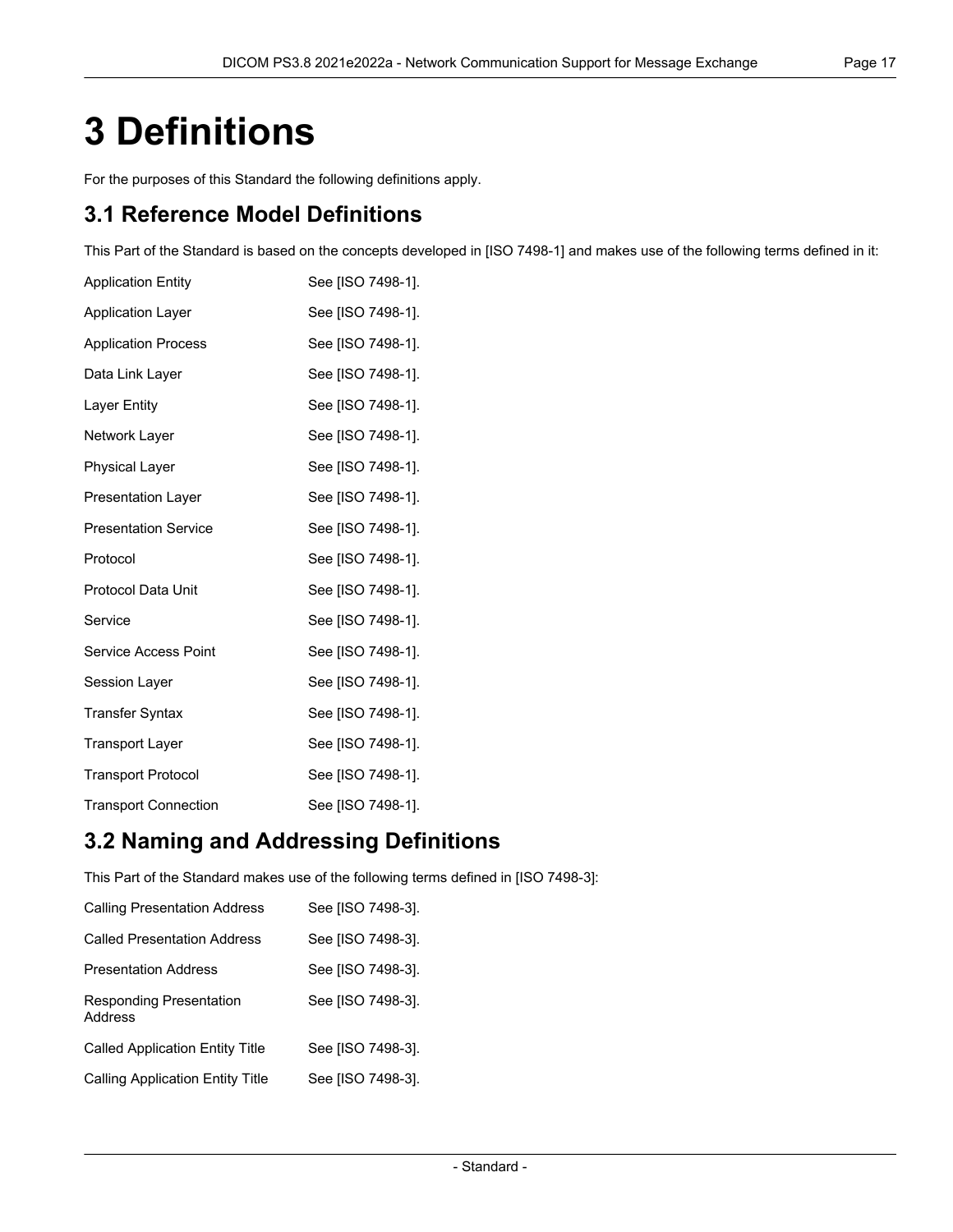### **3.3 Service Conventions Definitions**

This Part of the Standard makes use of the following terms defined in [\[ISO/TR](#page-14-4) 8509]:

| Service Provider         | See [ISO/TR 8509]. |
|--------------------------|--------------------|
| Service User             | See [ISO/TR 8509]. |
| <b>Confirmed Service</b> | See [ISO/TR 8509]. |
| Non-confirmed Service    | See [ISO/TR 8509]. |
| Primitive                | See [ISO/TR 8509]. |
| Request (Primitive)      | See [ISO/TR 8509]. |
| Indication (Primitive)   | See [ISO/TR 8509]. |
| Response (Primitive)     | See [ISO/TR 8509]. |
| Confirmation (Primitive) | See [ISO/TR 8509]. |

## **3.4 Presentation Service Definitions**

This Part of the Standard makes use of the following terms defined in [ISO [8822\]](#page-14-5):

| <b>Abstract Syntax</b>          | See [ISO 8822]. |
|---------------------------------|-----------------|
| Abstract Syntax Name            | See [ISO 8822]. |
| <b>Presentation Context</b>     | See [ISO 8822]. |
| <b>Presentation Data Values</b> | See [ISO 8822]. |
| <b>Transfer Syntax Name</b>     | See [ISO 8822]. |

### **3.5 ACSE Service Definitions**

This Part of the Standard makes use of the following terms defined in [ISO [8649\]](#page-14-6):

| Association                                          | See [ISO 8649]. |
|------------------------------------------------------|-----------------|
| <b>Application Context</b>                           | See [ISO 8649]. |
| <b>Association Control Service</b><br>Element (ACSE) | See [ISO 8649]. |
| Association Initiator                                | See [ISO 8649]. |

### **3.6 DICOM Introduction and Overview Definition**

This Part of the Standard makes use of the following terms defined in [PS3.1:](part01.pdf#PS3.1)

Message [Message.](part01.pdf#glossentry_Message)

#### **3.7 DICOM Communication Support Definitions**

The following definitions are commonly used in this Part of the Standard: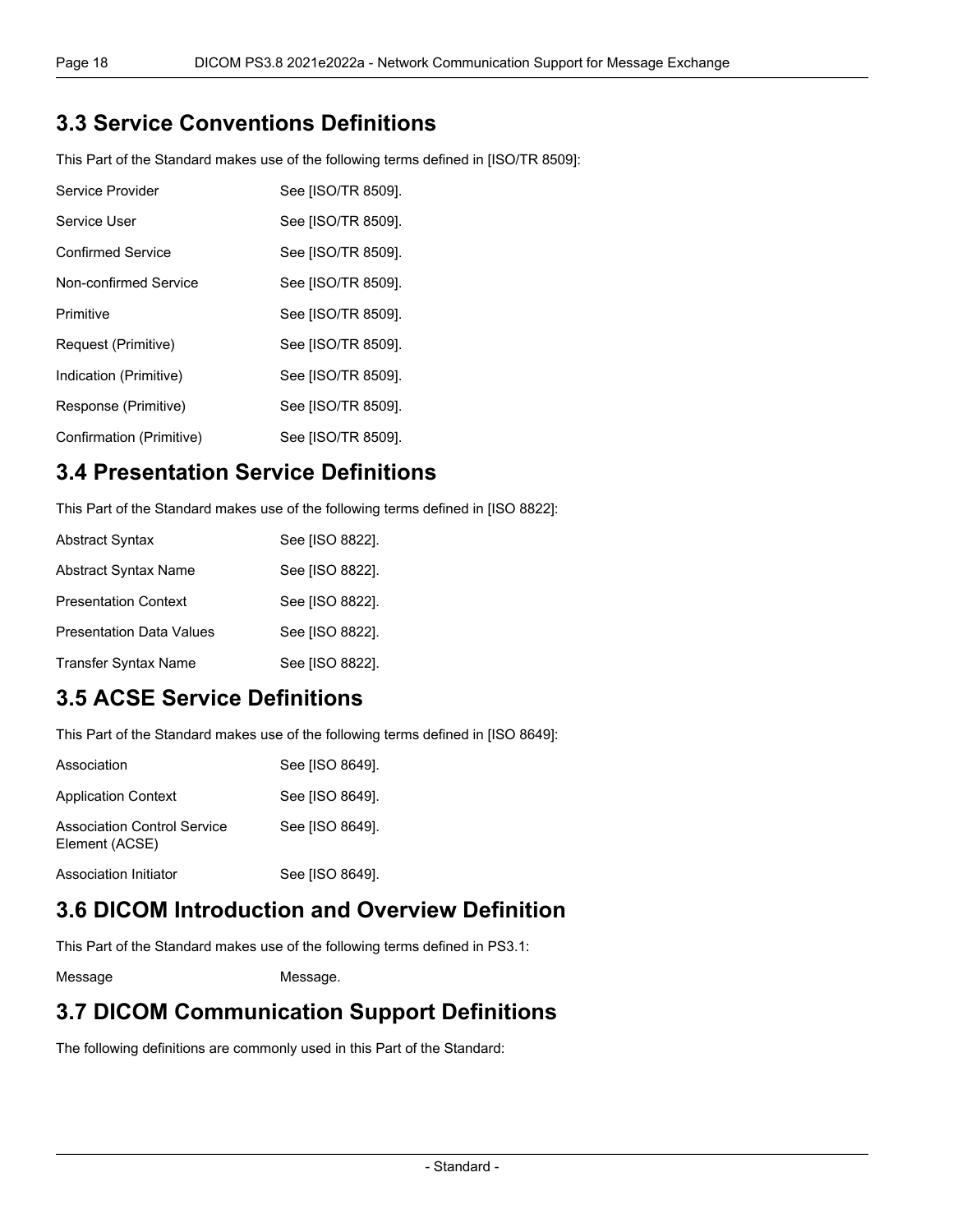DICOM Upper Layer Service The Upper Layer protocols are related to the Session, Presentation and part of the Application Layer of the ISO reference model. These protocols provide the Upper Layer Service. This Service is a proper subset of the ACSE Service and OSI Presentation Layer Service.

### **3.8 DICOM Service Class Definitions**

This Part of the Standard makes use of the following terms defined in [PS3.4:](part04.pdf#PS3.4)

| Service-Object Pair Instance | Service-Object Pair Instance (SOP Instance). |
|------------------------------|----------------------------------------------|
| (SOP Instance)               |                                              |

## **3.9 DICOM Data Structures and Encoding Definitions**

This Part of the Standard makes use of the following terms defined in [PS3.5:](part05.pdf#PS3.5)

| Data Set                | Data Set.                |
|-------------------------|--------------------------|
| Unique Identifier (UID) | Unique Identifier (UID). |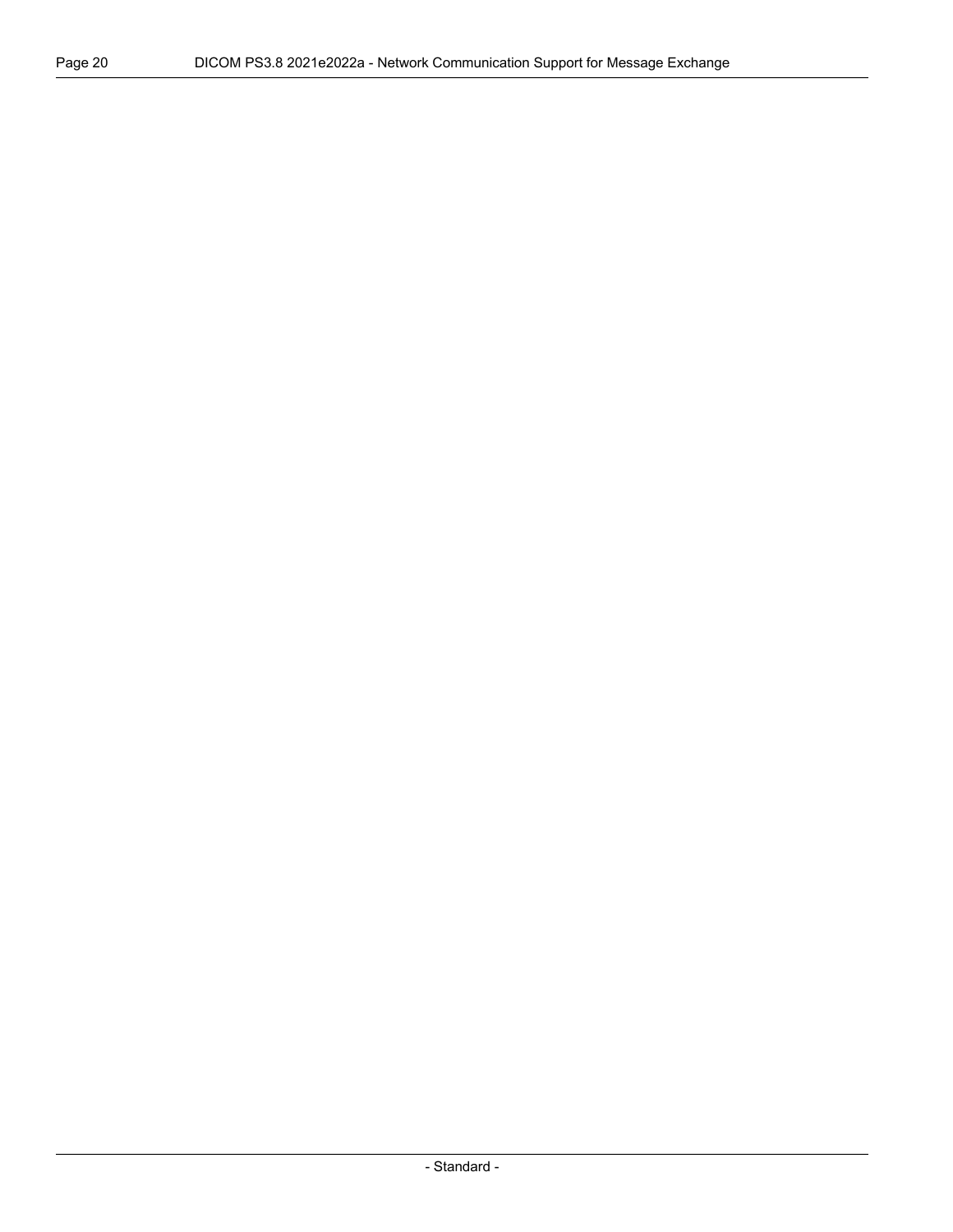# <span id="page-20-0"></span>**4 Symbols and Abbreviations**

The following symbols and abbreviations are used in this Part of the Standard.

| <b>ACR</b>      | American College of Radiology                                                  |
|-----------------|--------------------------------------------------------------------------------|
| <b>ACSE</b>     | <b>Association Control Service Element</b>                                     |
| ASCII           | American Standard Code for Information Interchange                             |
| AE              | <b>Application Entity</b>                                                      |
| ANSI            | American National Standards Institute                                          |
| ΑP              | <b>Application Process</b>                                                     |
| ASE             | <b>Application Service Element</b>                                             |
| ARTIM           | Association Request/Reject/Release Timer                                       |
| <b>CENTC251</b> | Comite Europeen de Normalisation-Technical Committee 251 - Medical Informatics |
| <b>DICOM</b>    | Digital Imaging and Communications in Medicine                                 |
| <b>FDDI</b>     | <b>Fiber Distributed Data Interface</b>                                        |
| HL7             | Health Level 7                                                                 |
| <b>IEC</b>      | International Electrotechnical Commission                                      |
| <b>IEEE</b>     | Institute of Electrical and Electronics Engineers                              |
| <b>ISDN</b>     | <b>Integrated Services Digital Network</b>                                     |
| <b>ISO</b>      | International Organization for Standardization                                 |
| <b>ISP</b>      | International Standardized Profile                                             |
| JIRA            | Japan Medical Imaging and Radiological Systems Industries Association          |
| <b>LAN</b>      | Local Area Network                                                             |
| <b>NEMA</b>     | National Electrical Manufacturers Association                                  |
| <b>NIST</b>     | National Institute of Standards and Technology                                 |
| OSI             | Open Systems Interconnection                                                   |
| PDU             | Protocol Data Unit                                                             |
| <b>PDV</b>      | <b>Presentation Data Values</b>                                                |
| <b>SAP</b>      | Service Access Point                                                           |
| <b>TCP/IP</b>   | Transmission Control Program/Internet Protocol                                 |
| <b>UID</b>      | Unique Identifier                                                              |
| UL              | <b>Upper Layers</b>                                                            |
| <b>WAN</b>      | Wide Area Network                                                              |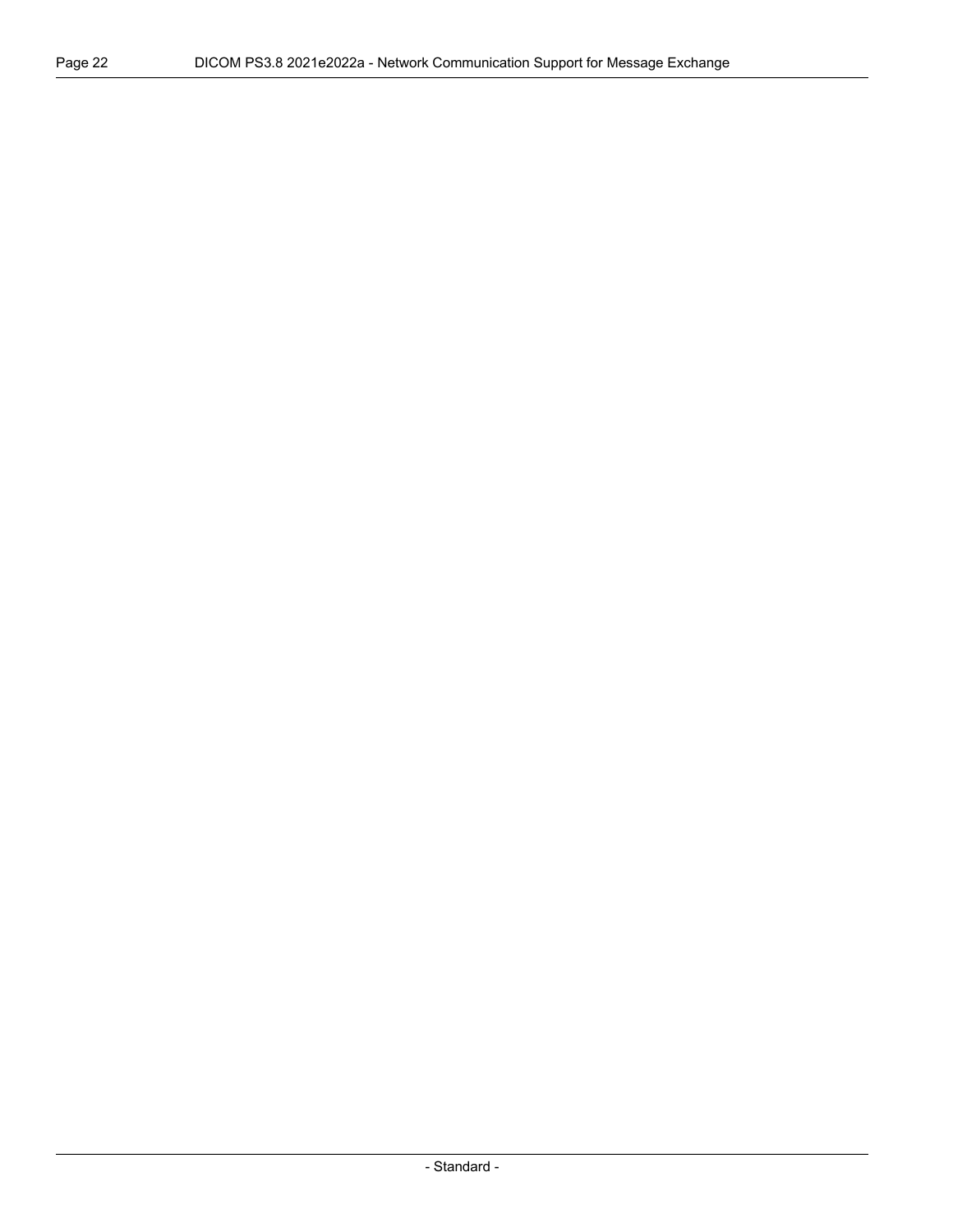# <span id="page-22-0"></span>**5 Conventions**

The following conventions are used for the service description tables shown in this Part of the Standard.

- **(=)** The same parameter value used in the indication or confirmation shall be the same as used in the request or response respect ively.
- **C** Conditional (on User Option)
- **M** Mandatory usage
- **MF** Mandatory with a fixed value
- **NU** Not Used
- **P** Provider Initiated
- **U** User Option
- **UF** User Option with a fixed value

Blank entries are not applicable.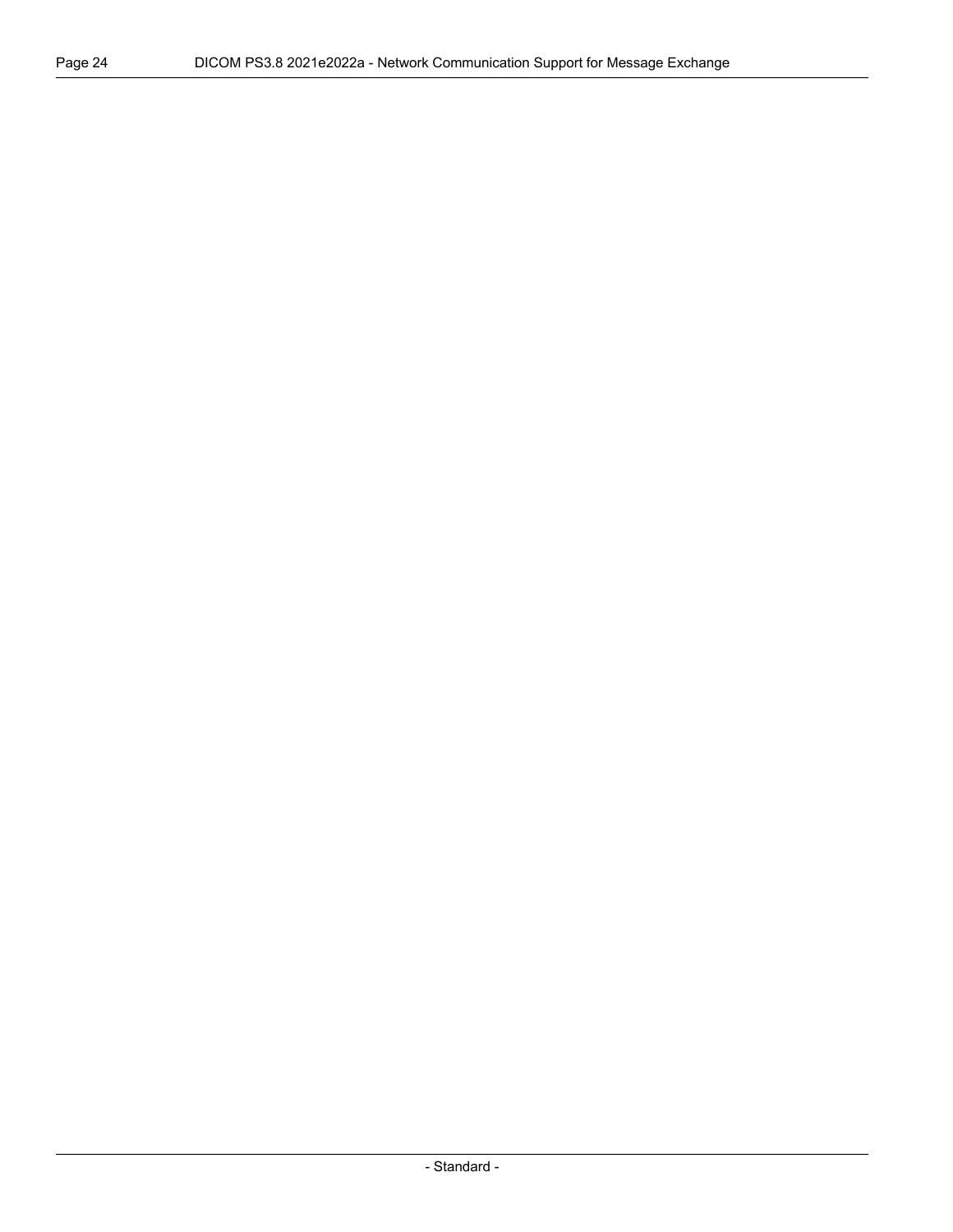# <span id="page-24-0"></span>**6 Network Communication Support Environment**

The Network Communication Services specified in [PS3.8](#page-0-0) are a set of generic services provided to support the communication of DICOM Application Entities. They are a proper subset of the services offered by the OSI Presentation Service (ISO 8822) and of the OSI Association Control Service Element (ACSE) (ISO 8649). They shall be referred to as the Upper Layer Service or UL Service. The DICOM UL Service is specified in Section 7.

This UL Service is provided by the Upper Layer Protocol for TCP/IP (see Section 9).

<span id="page-24-1"></span>[Figure](#page-24-1) 6-1 shows the TCP/IP protocol stack that is available to support the communication of DICOM Application Entities.



**Figure 6-1. DICOM Network Protocol Architecture**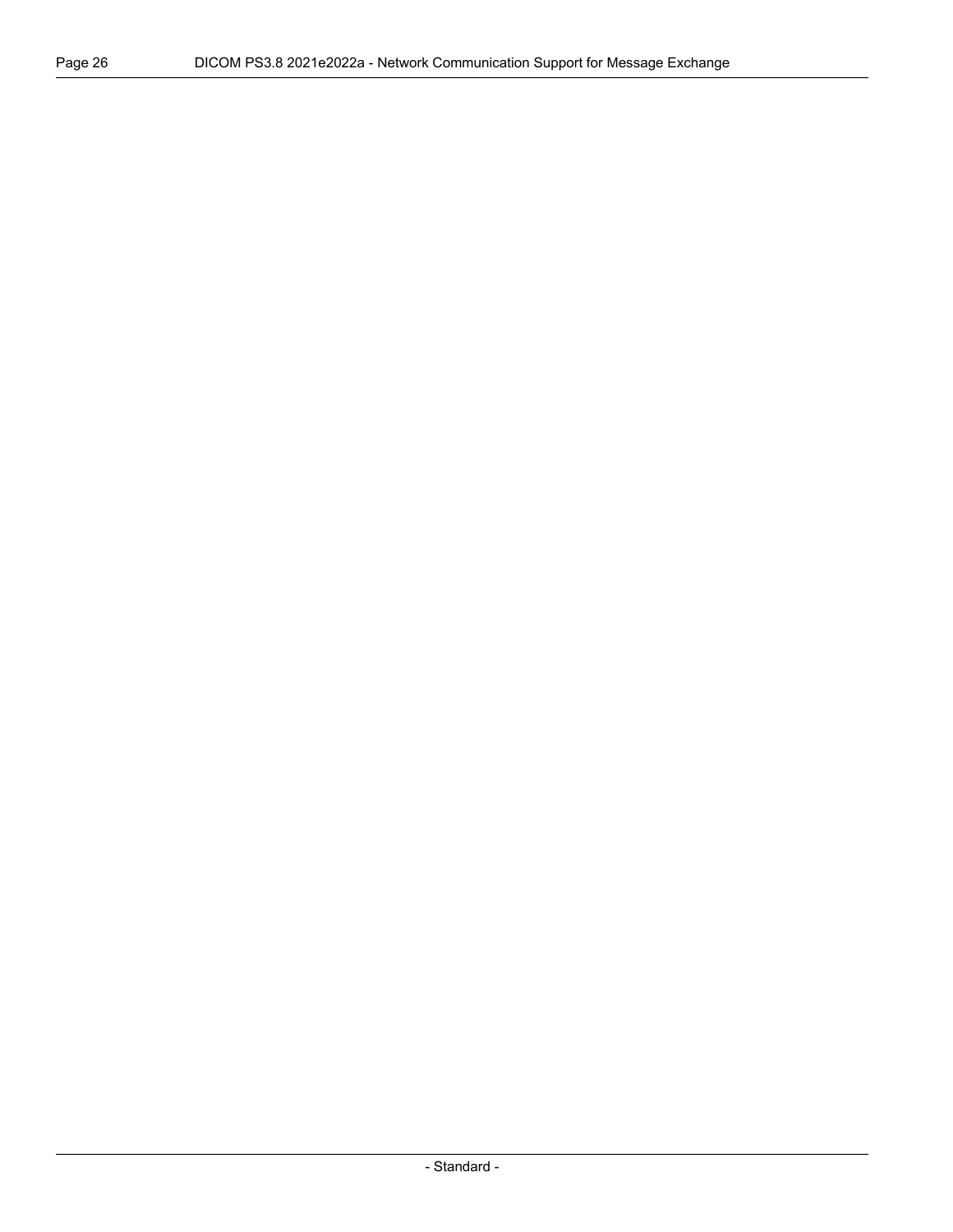# <span id="page-26-0"></span>**7 OSI Upper Layer Service for DICOM Application Entities**

This section provides a description of how to use the OSI Association Control Service Element (ACSE) and OSI Presentation Layer to provide the Upper Layer Service necessary to support the communication of DICOM Application Entities. This Upper Layer Service is a fully conformant subset of the services offered by the ACSE and the OSI Presentation Layer.

<span id="page-26-3"></span>The UL Services are listed in [Table](#page-26-3) 7-1.

#### **Table 7-1. Upper Layer Services**

| <b>SERVICE</b> | <b>TYPE</b>        |  |
|----------------|--------------------|--|
| A-ASSOCIATE    | Confirmed          |  |
| A-RELEASE      | Confirmed          |  |
| A-ABORT        | Non-Confirmed      |  |
| A-P-ABORT      | Provider-initiated |  |
| P-DATA         | Non-Confirmed      |  |

<span id="page-26-1"></span>In addition to the Upper Layer Service specification, this section defines at the parameter level the use of each element of this Upper Layer Service by DICOM Application Entities. The rules guiding the use of this Upper Layer Service by the DICOM Application Entities are addressed in [PS3.7.](part07.pdf#PS3.7)

### **7.1 A-ASSOCIATE Service**

The establishment of an association between two AEs shall be performed through ACSE A-ASSOCIATE request, indication, response and confirmation primitives. The initiator of the service is hereafter called a requestor and the service-user that receives the A-ASSO- CIATE indication is hereafter called the acceptor. It shall be a confirmed service.

#### Note

<span id="page-26-2"></span>The A-ASSOCIATE service supports the equivalent of a channel establishment in a point-to-point interface (see the retired PS3.9).

[Figure](#page-26-2) 7-1 illustrates the association establishment between two AEs.



**Figure 7-1. Associate Request**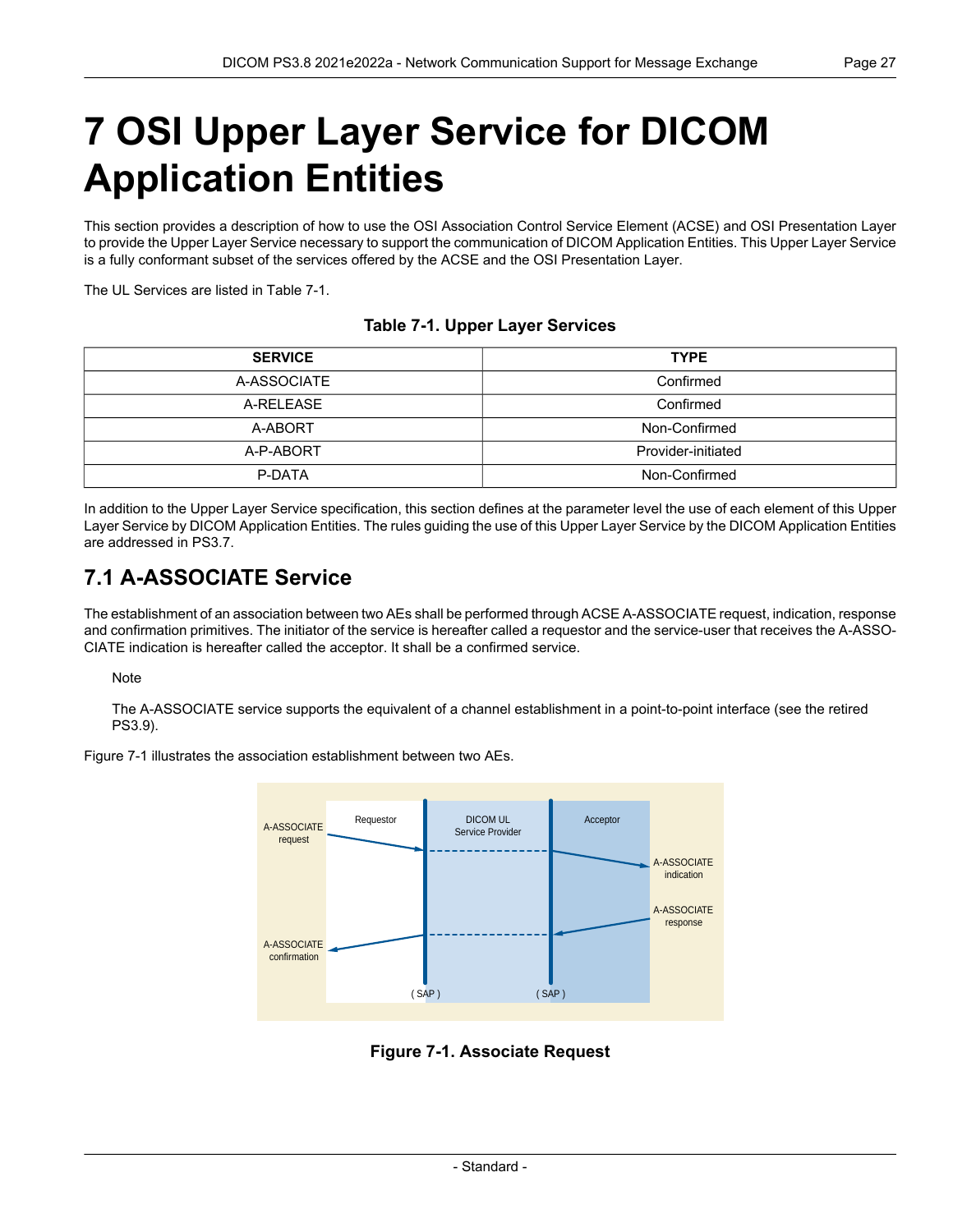#### <span id="page-27-0"></span>**7.1.1 A-ASSOCIATE Parameters**

<span id="page-27-3"></span>[Table](#page-27-3) 7-2 lists the parameters that shall be required for the A-ASSOCIATE service used by DICOM Application Entities in this Standard.

| A-ASSOCIATE parameter name                  | <b>Request</b> | <b>Indication</b> | <b>Response</b> | Confirmation |
|---------------------------------------------|----------------|-------------------|-----------------|--------------|
| application context name                    | M              | $M(=)$            | M               | $M(=)$       |
| calling AE title                            | M              | $M(=)$            | M               | $M(=)$       |
| called AE title                             | M              | $M(=)$            | M               | $M(=)$       |
| user information                            | M              | $M(=)$            | M               | $M(=)$       |
| result                                      |                |                   | M               | $M(=)$       |
| result source                               |                |                   |                 | M            |
| diagnostic                                  |                |                   | U               | $C(=)$       |
| calling presentation address                | M              | $M(=)$            |                 |              |
| called presentation address                 | M              | $M(=)$            |                 |              |
| presentation context definition list        | M              | $M(=)$            |                 |              |
| presentation context definition list result |                |                   | M               | $M(=)$       |

#### **Table 7-2. Key A-ASSOCIATE Service Parameters**

**Note** 

See Section 5 of this Part for table conventions.

<span id="page-27-4"></span>[Table](#page-27-4) 7-3 lists the parameters for the A-ASSOCIATE service that shall contain fixed values or shall not be used by DICOM Application Entities in this Standard.

#### **Table 7-3. A-ASSOCIATE Service Parameter (Fixed or Not Used)**

| A-ASSOCIATE parameter name             | <b>Request</b> | Indication | <b>Response</b> | Confirmation |
|----------------------------------------|----------------|------------|-----------------|--------------|
| mode                                   | UF             | $MF(=)$    |                 |              |
| responding AE title                    |                |            | MF              | $MF(=)$      |
| calling/called/responding AE qualifier | NU             | <b>NU</b>  | NU              | <b>NU</b>    |
| calling/called/responding AP invoc-id  | <b>NU</b>      | <b>NU</b>  | <b>NU</b>       | <b>NU</b>    |
| calling/called/responding AE invoc-id  | NU.            | <b>NU</b>  | <b>NU</b>       | <b>NU</b>    |
| responding presentation address        |                |            | MF              | $MF(=)$      |
| default context name/result            | NU             | <b>NU</b>  | <b>NU</b>       | <b>NU</b>    |
| presentation & session requirements    | UF             | $UF(=)$    | UF              | $UF(=)$      |
| other parameters (see ISO 8822 & 8649) | <b>NU</b>      | <b>NU</b>  | <b>NU</b>       | <b>NU</b>    |

#### <span id="page-27-2"></span><span id="page-27-1"></span>**7.1.1.1 Mode (Fixed)**

This parameter allows the negotiation of the optional Mode OSI-ACSE Service parameter. Only the default value of "normal" is used by DICOM Application Entities. Therefore, this parameter shall always specify the value "normal."

#### **7.1.1.2 Application Context Name**

This parameter identifies the application context proposed by the requestor. The acceptor shall return either the same or a different name. The returned name shall specify the application context to be used for this association. Further discussion on Application Context Names can be found in [Annex](#page-58-0) A.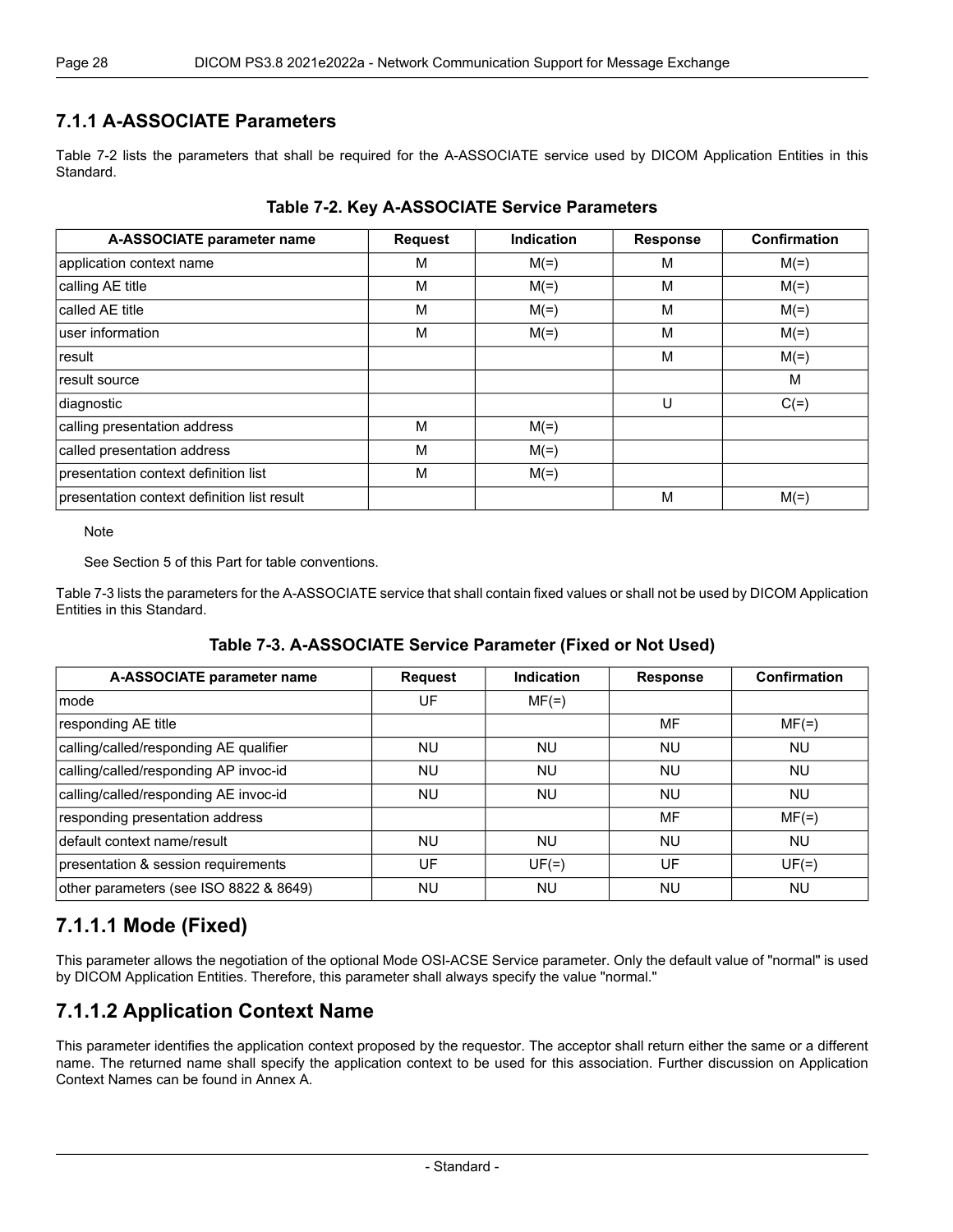The offer of an alternate application context by the acceptor provides a mechanism for limited negotiation. If the requestor cannot operate in the acceptor's application context, it shall issue an A-Abort request primitive. Application Context Names for the DICOM Application Entity as well as Application Context Names usage rules are defined in [PS3.7](part07.pdf#PS3.7).

### <span id="page-28-0"></span>**7.1.1.3 Calling AE Title**

This parameter identifies the Application Entity (AE) that shall contain the requestor of the A-ASSOCIATE service. It is based on the Source DICOM Application Name. The relationship between DICOM Application Names and AE titles is specified in [Annex](#page-62-0) C. The Calling AE title may or may not be the same as the Initiator Address present in DICOM Messages exchanged over the association.

Note

<span id="page-28-1"></span>It is the responsibility of the UL User that received the A-ASSOCIATE-RQ to verify whether the Calling AE Title is one of its known remote DICOM Application Names.

#### **7.1.1.4 Called AE Title**

This parameter identifies the Application Entity that shall contain the intended acceptor of the A-ASSOCIATE service. It is based on the Destination DICOM Application Name. The relationship between DICOM Application Name and AE titles is specified in [Annex](#page-62-0) C. The Called AE title may or may not be the same as the Receiver Address present in DICOM Messages exchanged over the association.

<span id="page-28-2"></span>**Note** 

It is the responsibility of the UL User that received the A-ASSOCIATE-RQ to verify whether the Called AE Title is its (or one of its) DICOM Application Name(s).

#### <span id="page-28-3"></span>**7.1.1.5 Responding AE Title (Fixed)**

This parameter identifies the AE that shall contain the actual acceptor of the A-ASSOCIATE service. In this Standard it shall always contain the same value as the Called AE Title of the A-ASSOCIATE indication.

#### **7.1.1.6 User Information**

This parameter shall be used by the requestor and the acceptor of the association to include DICOM Application Entity user information. Its meaning shall depend on the application context that accompanies the primitive. The usage of this parameter is specified in [Annex](#page-64-0) [D](#page-64-0).

**Note** 

- <span id="page-28-4"></span>1. This parameter is used to carry initialization information for the DICOM Application Entities as defined in the application context specified by the value of the accompanying Application Context Name parameter.
- 2. [Annex](#page-64-0) D specifies some user information sub-items, and references [PS3.7](part07.pdf#PS3.7) for the specification of additional sub-items. [PS3.7](part07.pdf#PS3.7), in turn, references [PS3.4](part04.pdf#PS3.4) for the specification of Service-class-application-information used in some sub-items.

#### **7.1.1.7 Result**

This parameter shall be provided either by the acceptor of the A-ASSOCIATE request, by the UL service-provider (ACSE related function), or by the UL service-provider (Presentation related function). It shall indicate the result of using the A-ASSOCIATE service. It shall take one of the following symbolic values:

- a. accepted;
- b. rejected (permanent);
- c. rejected (transient).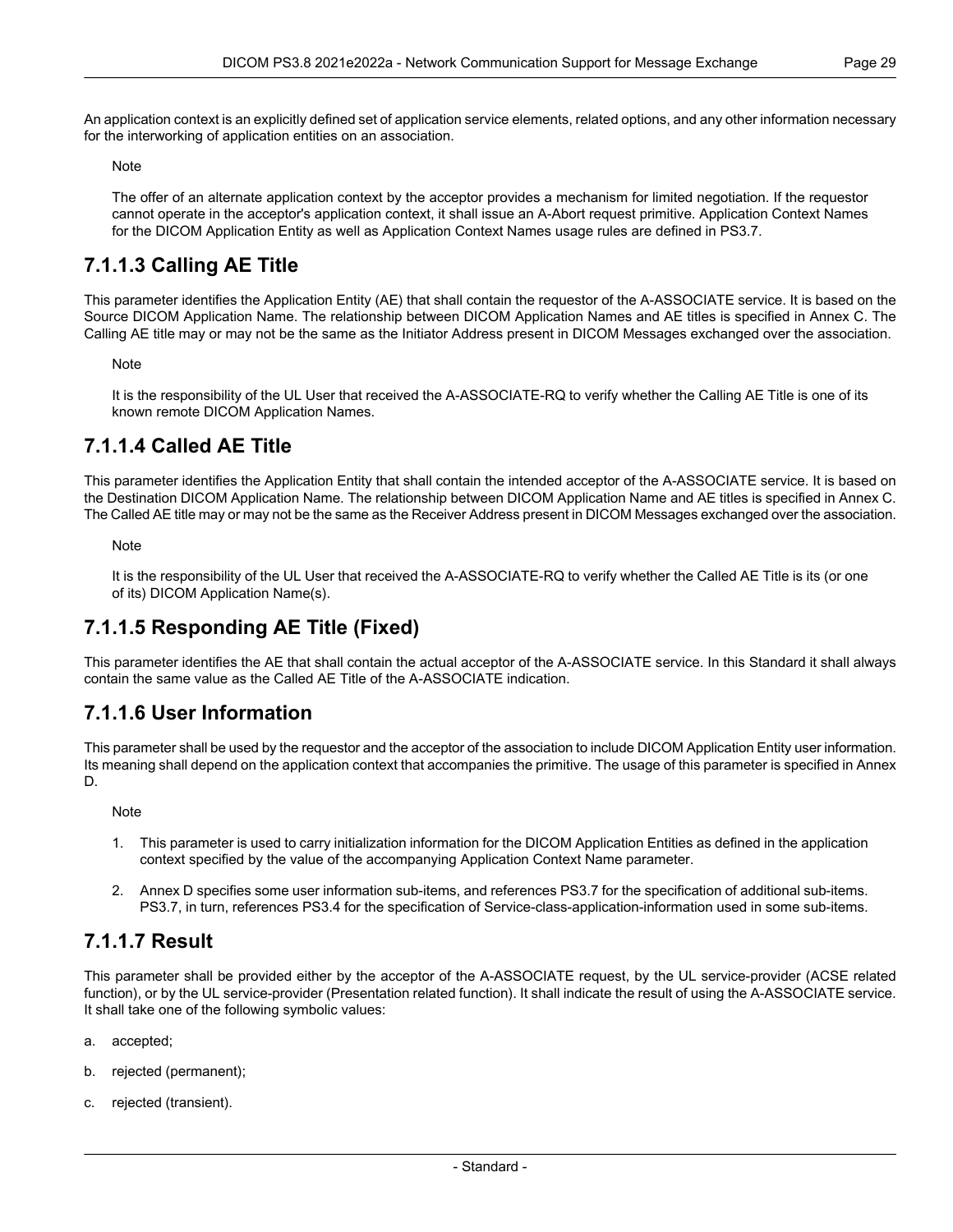The rejected (permanent) implies that the association calling UL user (when returning such a result to an association request) does not need to "call later." A permanent situation exists that prevents the association establishment (e.g., remote DICOM Application Name unknown).

#### <span id="page-29-0"></span>**7.1.1.8 Result Source**

The value of the parameter is supplied by the UL service-provider. It identifies the creating source of the Result parameter and the Diagnostic parameter, if present. It shall take one of the following symbolic values:

- a. UL service-user;
- b. UL service-provider (ACSE related function);c) UL service-provider (Presentation related function).

<span id="page-29-1"></span>Note

If the Result parameter has the value "accepted," the value of this parameter is "UL service-user."

#### **7.1.1.9 Diagnostic**

This parameter shall only be used if the Result parameter has the value of "rejected (permanent) " or "rejected (transient)." It shall be used to provide diagnostic information about the result of the A-ASSOCIATE service.

If the Result Source parameter has the value "UL service-user," it shall take one of the following symbolic values:

- a. no-reason-given
- b. application-context-name not supported
- c. calling-AE-title not recognized
- d. called-AE-title not recognized
- e. calling-AE-qualifier not recognized (see note)
- f. calling-AP-invocation-identifier not recognized (see note)
- g. calling-AE-invocation-identifier not recognized (see note)
- h. called-AE-qualifier not recognized (see note)
- i. called-AP-invocation-identifier not recognized (see note)
- j. called-AE-invocation-identifier not recognized (see note)

If the Result Source parameter has the value "UL service-provider" (ACSE related function), it shall take one of the following symbolic values:

- a. no-reason-given
- b. no-common-UL version

If the result source has the value "UL service-provider" (Presentation related function), it shall take the following symbolic values:

- a. no-reason-given
- b. temporary-congestion
- c. local-limit-exceeded
- d. called-(Presentation) -address-unknown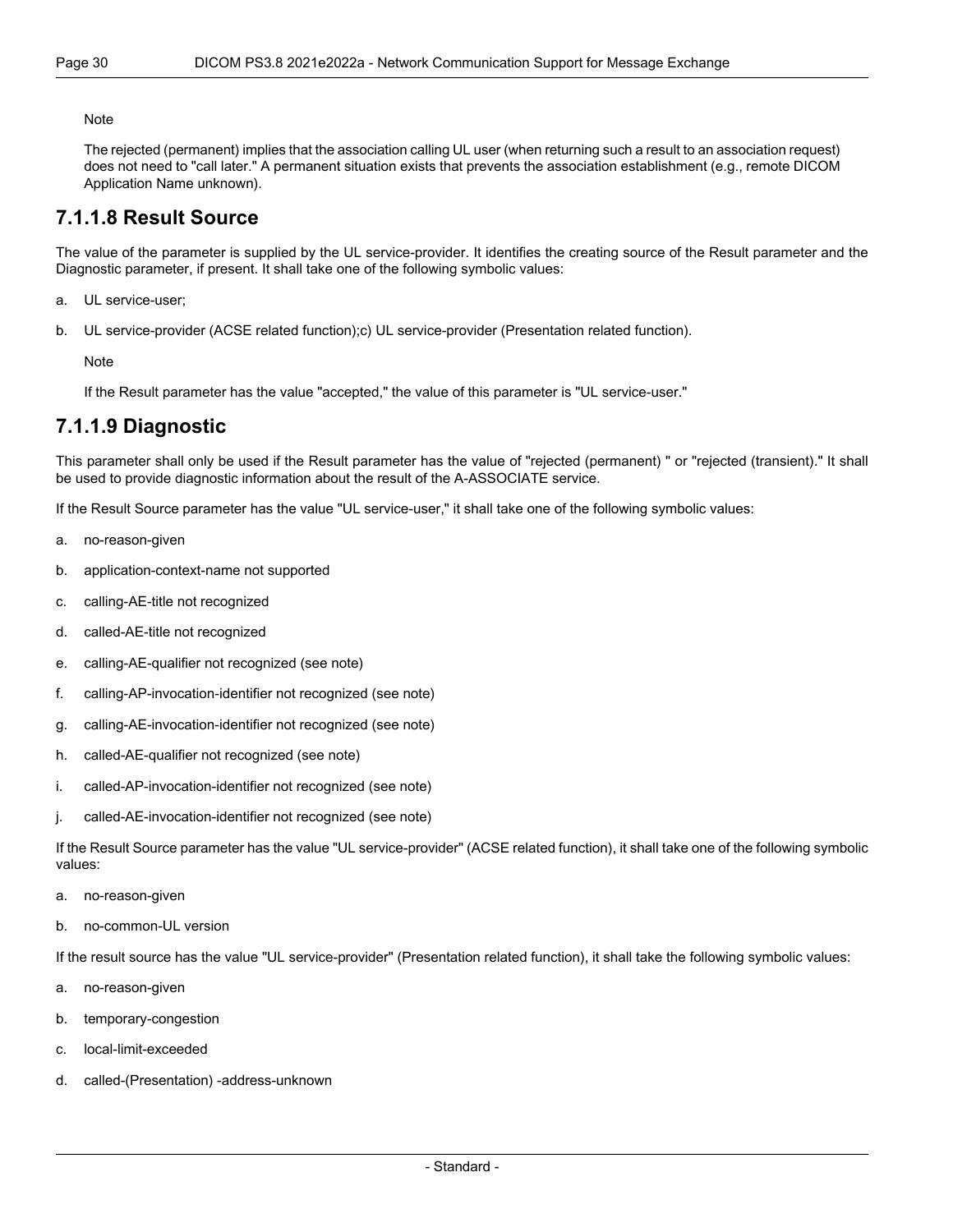- e. Presentation-protocol version not supported
- f. no-(Presentation) Service Access Point (SAP) available

<span id="page-30-0"></span>Even though some of the above symbolic values correspond to parameter errors not used in this Standard, they are included to allow the notification of errors resulting from the unauthorized use of these parameters.

#### **7.1.1.10 Calling Presentation Address**

<span id="page-30-1"></span>This parameter shall contain a structured destination address unambiguous within the global network address structure. This shall be a TCP/IP Address. See [Annex](#page-62-0) C.

#### **7.1.1.11 Called Presentation Address**

<span id="page-30-2"></span>This parameter shall contain a structured destination address unambiguous within the global network address structure. This shall be a TCP/IP Address. See [Annex](#page-62-0) C.

#### **7.1.1.12 Responding Presentation Address**

<span id="page-30-3"></span>In this Standard, a responding presentation address shall always contain the same value as the called Presentation Address of the A-ASSOCIATE indication. This parameter shall contain a structured destination address unambiguous within the global network address structure.

#### **7.1.1.13 Presentation Context Definition List**

This parameter used in an A-ASSOCIATE request or indication shall consist of a list containing one or more presentation contexts. Each item shall contain three components, a presentation context identification, an Abstract Syntax Name, and a list of one or more Transfer Syntax Names.

The presentation context identification components of this parameter exist to distinguish presentation contexts in communication. Such an identification of presentation context(s) applies only within the context of a given association (i.e., different presentation contexts may be identified by the same presentation context identification on different associations). It is the association-requestor's responsibility to assign an arbitrary, but unused identifier for each proposed presentation context on a given association. There is no restriction on the ordering of the presentation contexts in relation to their identifiers.

Note

A separate presentation context will be associated with each Abstract Syntax Name in each of the elements of the Presentation Context Definition List parameter. If the same Abstract Syntax Name occurs more than once, a separate and distinctly identified presentation context will be generated for each occurrence (as only one Transfer Syntax per presentation context can be accepted).

<span id="page-30-4"></span>Abstract Syntaxes defined by this Standard and used by DICOM Application Entites are defined in [PS3.4.](part04.pdf#PS3.4) Transfer Syntaxes defined by this Standard and used by DICOM Application Entities are defined in [PS3.5.](part05.pdf#PS3.5) Further discussion on Abstract Syntaxes and Transfer Syntaxes can be found in [Annex](#page-60-0) B.

#### **7.1.1.14 Presentation Context Definition Result List**

This parameter used in the A-ASSOCIATE Response and Confirmation indicates the acceptance or rejection of each of the present ation context definitions proposed in the presentation context definition list parameter (Section [7.1.1.13](#page-30-3)). The Presentation Context Definition Result List parameter shall take the form of a list of result values. There is a one to one correspondence between each one of these result values and each of the presentation contexts proposed in the Presentation Context Definition List parameter. Each result value represents either "acceptance," "user-rejection," or "provider-rejection." The values of the results are assigned by the UL user on the response service primitive. The result values may be sent in any order.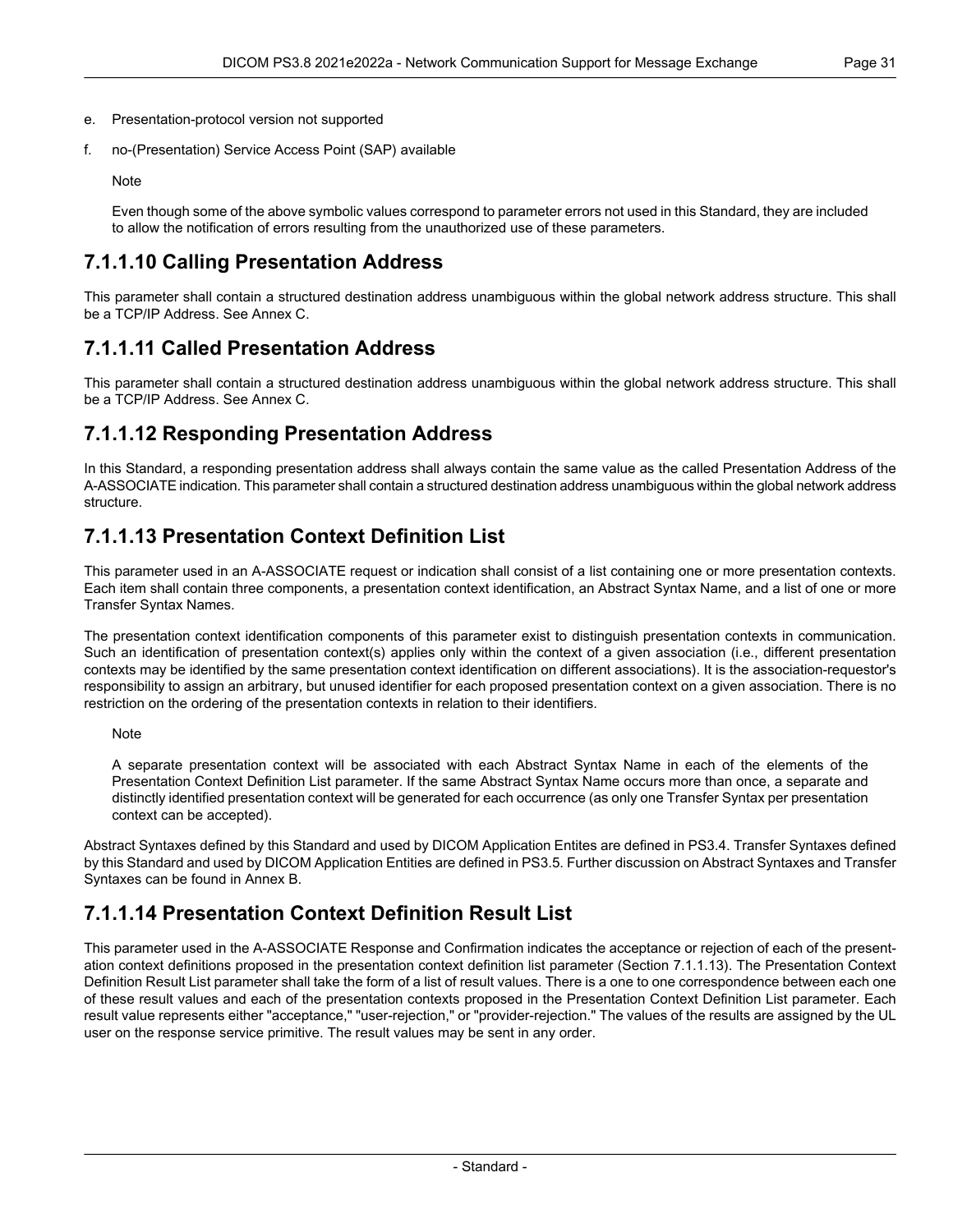The order of the results may be different than the order proposed. The order need not be sorted by identifier, and the Initiator may not assume or depend upon any particular order.

<span id="page-31-0"></span>In this Standard only one Transfer Syntax per presentation context shall be agreed to, even though more than one choice of Transfer Syntaxes may have been offered in a specific presentation context of the Presentation Context Definition list.

#### **7.1.1.15 Presentation Requirements (Fixed Value)**

<span id="page-31-1"></span>This parameter allows the negotiation of optional presentation functional units beyond the Presentation Kernel. Only the Kernel Functional Unit is used by DICOM Application Entities. Therefore, this parameter shall always specify "Presentation Kernel."

#### **7.1.1.16 Session Requirements (Fixed Value)**

<span id="page-31-2"></span>This parameter allows the negotiation of optional session Functional Units beyond the Session Kernel. Only the Kernel functional unit with the Full Duplex Functional Unit shall be used by DICOM Application Entities.

#### **7.1.1.17 Other Parameters**

<span id="page-31-3"></span>A few optional parameters defined in the OSI ACSE (ISO 8649) and OSI Presentation Service (ISO 8822) Standards are not identified here. They are not necessary for the communication of DICOM Application Entities and shall not be used in this Standard.

#### **7.1.2 A-ASSOCIATE Service Procedure**

**7.1.2.1** A DICOM Application Entity (which includes the Upper Layer service-user) that desires to establish an association shall issue an A-ASSOCIATE request primitive. The called AE is identified by parameters of the request primitive. The requestor shall not issue any primitives except an A-ABORT request primitive until it receives an A-ASSOCIATE confirmation primitive.

**7.1.2.2** The Upper Layer (UL) service-provider shall issue an A-ASSOCIATE indication primitive to the called AE.

**7.1.2.3** The called AE shall accept or reject the association by sending an A-ASSOCIATE response primitive with an appropriate Result parameter. The Upper layer service-provider shall issue an A-ASSOCIATE confirmation primitive having the same Result parameter. The Result Source parameter shall be assigned the symbolic value of "UL service-user."

**7.1.2.4** If the acceptor accepts the association, the association is available for use. Both AEs may now use any service provided by the DICOM application context that is in effect (with the exception of A-ASSOCIATE).

Note

This implies that once the association has been established, DICOM Messages can be exchanged as defined in [PS3.7.](part07.pdf#PS3.7)

**7.1.2.5** If the called AE rejects the association, the association shall not be established.

<span id="page-31-4"></span>**7.1.2.6** The UL service-provider may not be capable of supporting the requested association. In this situation, it shall return an A- ASSOCIATE confirmation primitive to the requestor with an appropriate Result parameter (rejected). The Result Source parameter shall be appropriately assigned either the symbolic value of "UL service-provider (ACSE related function) " or "UL service-provider (Presentation related function)." The indication primitive shall not be issued. The association shall not be established.

**7.1.2.7** Either an association-requestor or acceptor may disrupt the A-ASSOCIATE service procedure by issuing an A-ABORT request primitive (see [Section](#page-33-0) 7.3). The remote AE receives an A-ABORT indication primitive. The association shall not be established.

### **7.2 A-RELEASE Service**

The graceful release of an association between two AEs shall be performed through ACSE A-RELEASE request, indication, response, and confirmation primitives. The initiator of the service is hereafter called a requestor and the service-user that receives the A-RELEASE indication is hereafter called the acceptor. It shall be a confirmed service.

[Figure](#page-32-4) 7-2 illustrates the graceful release of an association between two AEs.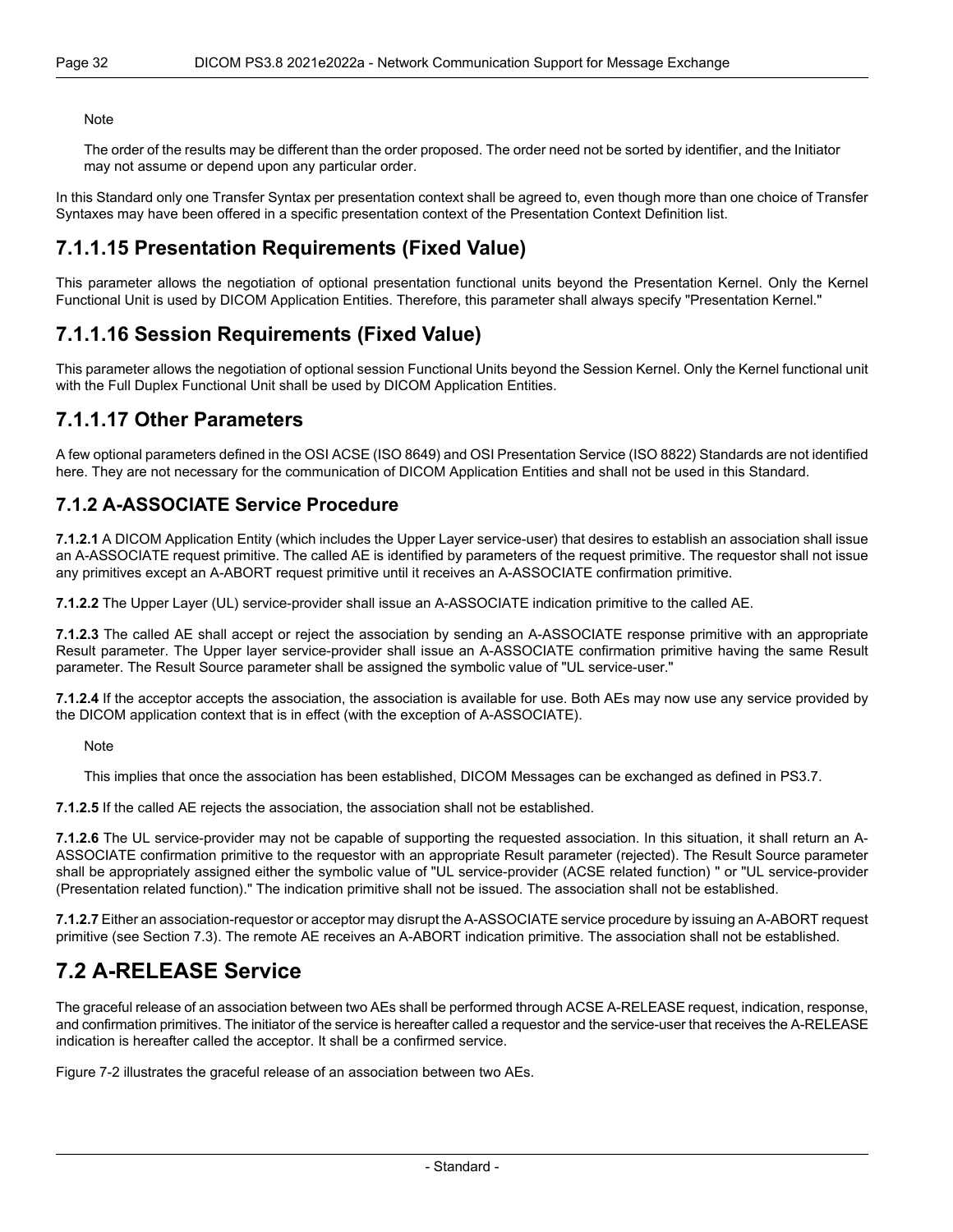<span id="page-32-4"></span>

**Figure 7-2. Association Release**

#### <span id="page-32-0"></span>**7.2.1 A-RELEASE Parameters**

<span id="page-32-5"></span>[Table](#page-32-5) 7-4 lists the parameters for the A-RELEASE service that shall contain fixed values or shall not be used by DICOM Application Entities in this Standard.

<span id="page-32-1"></span>

| A-RELEASE parameter name | <b>Request</b> | <b>Indication</b> | <b>Response</b> | <b>Confirmation</b> |
|--------------------------|----------------|-------------------|-----------------|---------------------|
| reason                   | UF             | $UF(=)$           | UF              | UF(=)               |
| luser information        | NU             | $NU(=)$           | NU              | $NU(=)$             |
| result                   |                |                   | MF              | $MF(=)$             |

#### **Table 7-4. A-RELEASE Service Parameters**

#### <span id="page-32-2"></span>**7.2.1.1 Reason (Fixed)**

When used on the request primitive, this parameter identifies the general level of urgency of the request. This parameter shall always use the value "normal" in this Standard.

#### <span id="page-32-3"></span>**7.2.1.2 Result (Fixed)**

This parameter shall always take the value "affirmative" in this Standard.

#### **7.2.2 A-RELEASE Service Procedure**

**7.2.2.1** An UL service-user that desires to release the association shall issue an A-RELEASE request primitive. This requestor shall not issue any further primitives other than an A-ABORT request primitive until it receives an A-RELEASE confirmation primitive.

**Note** 

Even though the requestor of the A-RELEASE service shall not issue any further primitive other than A-ABORT, it may receive P-DATA Indication primitives.

**7.2.2.2** The UL service-provider shall issue an A-RELEASE indication primitive to the acceptor. The acceptor then shall not issue any UL primitives other than an A-RELEASE response primitive, an A-ABORT request primitive, or P-DATA Request primitive.

**7.2.2.3** To complete the A-RELEASE service, the acceptor shall reply to the A-RELEASE indication primitive by issuing an A-RELEASE response primitive. An accepting DICOM Application Entity shall always issue an A-RELEASE response primitive with an "affirmative" result parameter (i.e., accept the release).

**7.2.2.4** After an A-RELEASE response has been issued, the acceptor shall not issue any further primitives for the association thereafter, including P-DATA Requests.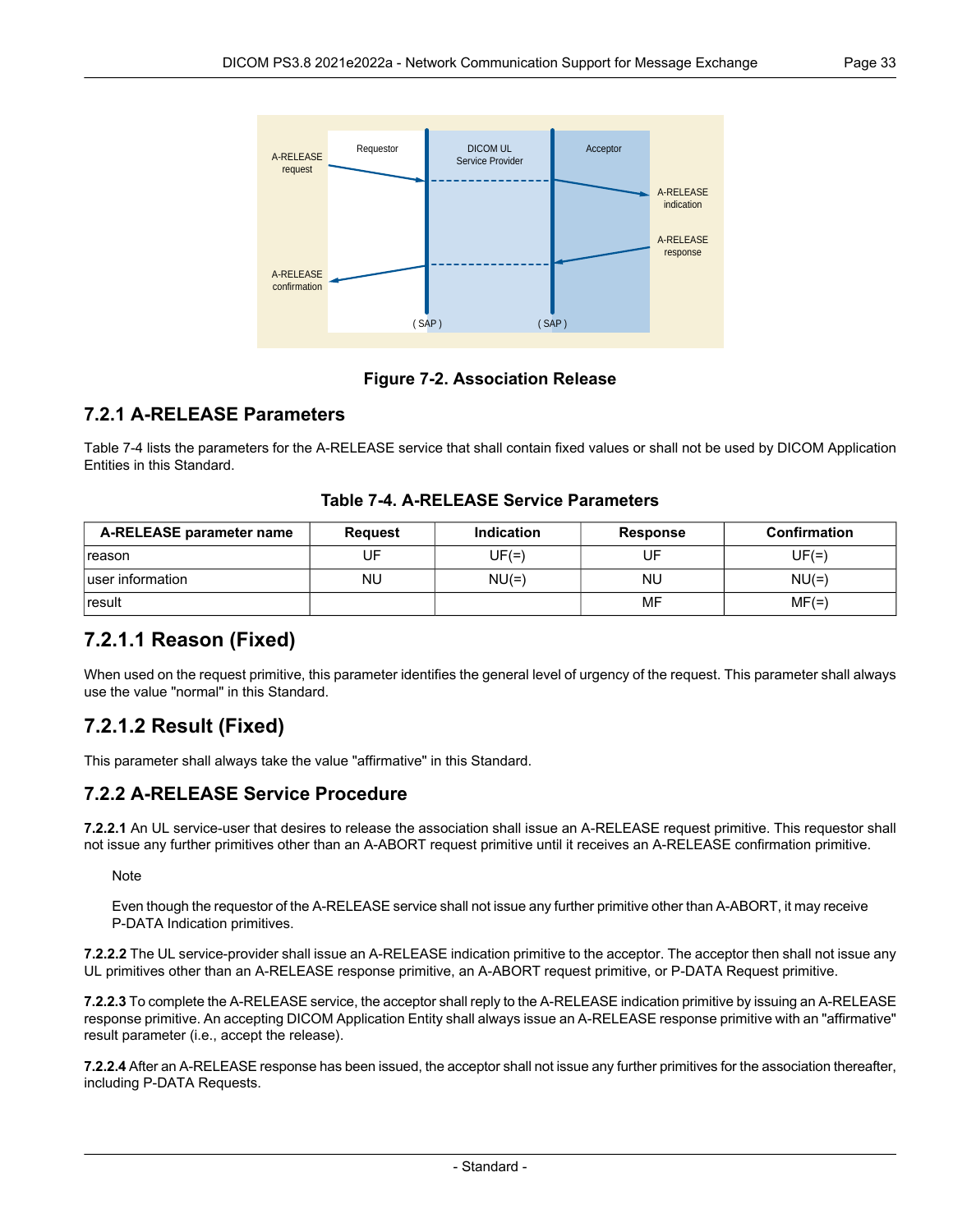**7.2.2.5** The UL service-provider shall issue an A-RELEASE confirmation primitive always with an "affirmative" value for the Result parameter.

**7.2.2.6** A requestor in either AE may disrupt the A-RELEASE service procedure by issuing an A-ABORT request. When the acceptor receives an A-ABORT indication, the association is released with the possible loss of information in transit.

**7.2.2.7** An A-RELEASE service procedure collision results when requestors in both AEs simultaneously issue an A-RELEASE service primitive. In this situation, both UL service-users receive an unexpected A-RELEASE indication primitive. The following sequence shall occur to complete the normal release of the association:

- a. The association-requestor shall issue an A-RELEASE response primitive.
- b. The association-acceptor waits for an A-RELEASE confirmation primitive from its peer. When it receives one, it shall then issue an A-RELEASE response primitive.
- <span id="page-33-0"></span>c. The association-requestor receives an A-RELEASE confirmation primitive.

The association shall be released when both ACSE service-users have received an A-RELEASE confirmation primitive.

#### **7.3 A-ABORT Service**

The ACSE A-ABORT service shall be used by a requestor in either of the AEs to cause the abnormal release of the association. It shall be a non-confirmed service. However, because of the possibility of an A-ABORT service procedure collision, the delivery of the indication primitive is not guaranteed. Should such a collision occur, both AEs are aware that the association has been terminated. The abort shall be performed through A-ABORT request and A-ABORT indication primitives.

**Note** 

<span id="page-33-3"></span>An A-ABORT request primitive used on an established association may result in the destruction of data in transit.

[Figure](#page-33-3) 7-3 illustrates aborting an established association between two AE's.



#### **Figure 7-3. Association User Initiated Abort**

#### <span id="page-33-4"></span><span id="page-33-1"></span>**7.3.1 A-ABORT Parameters**

[Table](#page-33-4) 7-5 lists the parameters for the A-ABORT service. Only the first parameter shall be used by DICOM Application Entities in this Standard.

#### **Table 7-5. A-ABORT Service Parameters**

<span id="page-33-2"></span>

| <b>A-ABORT Parameter Name</b> | Request   | <b>Indication</b> |
|-------------------------------|-----------|-------------------|
| abort source                  |           | M                 |
| luser information             | <b>NU</b> | $NU(=)$           |

#### **7.3.1.1 Abort Source**

This parameter indicates the initiating source of this abort. It shall take one of the following symbolic values:

a. UL service-user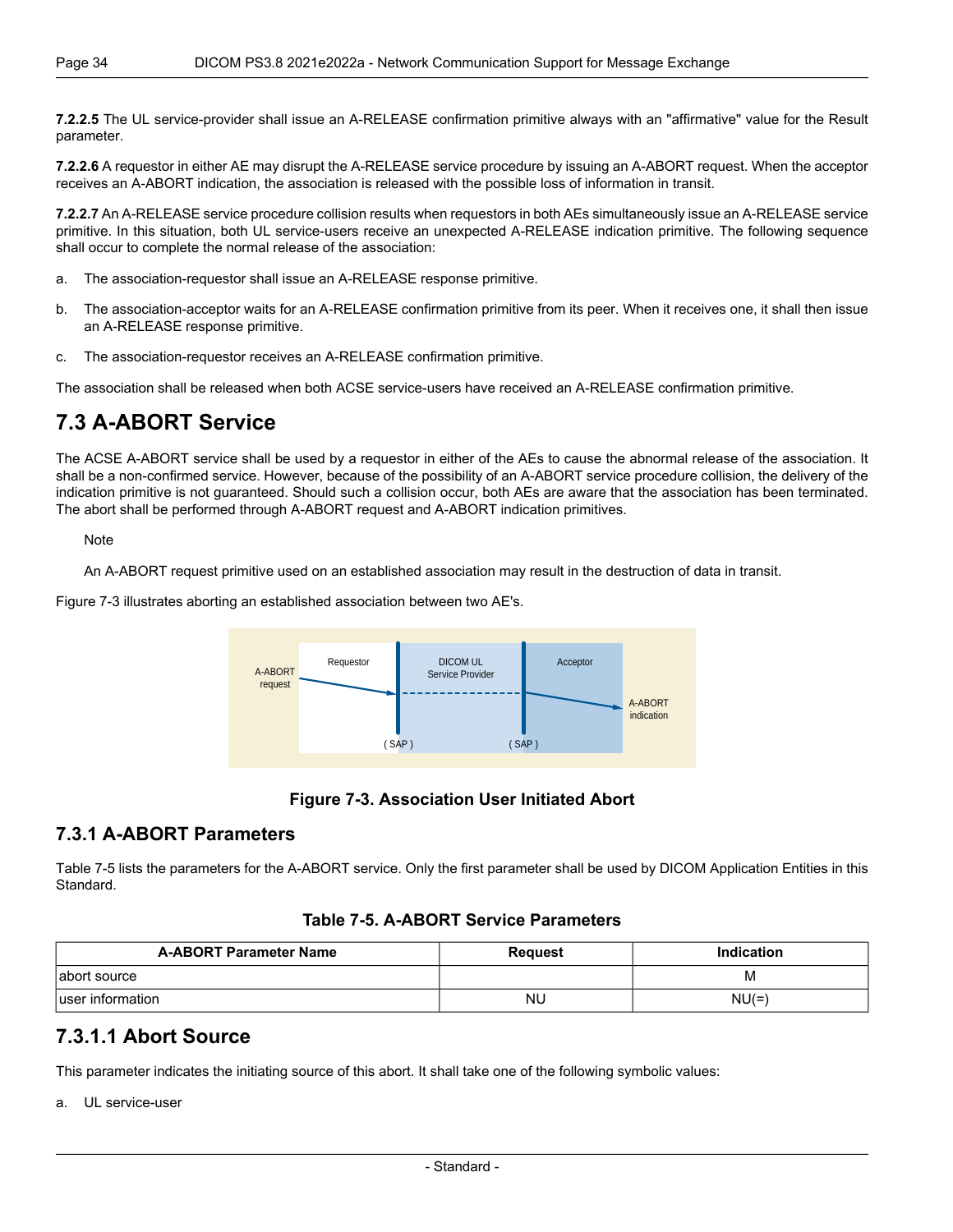#### <span id="page-34-0"></span>b. UL service-provider (ACSE related)

#### **7.3.2 A-ABORT Service Procedure**

**7.3.2.1** When the A-ABORT service is used, the association shall be released abnormally and simultaneous with the abnormal release of the underlying connection.

**7.3.2.2** A UL service-user that desires to release the association abnormally shall issue the A-ABORT request primitive. This requestor shall not issue any further primitives for the association.

**7.3.2.3** The UL service-provider shall issue an A-ABORT indication primitive to the acceptor. The UL service-provider shall assign the value of "UL service-user" for the Abort Source parameter. The association and the underlying connection have been released.

<span id="page-34-1"></span>**7.3.2.4** The UL service-provider (ACSE related functions) may itself cause the abnormal release of the association because of internal errors. In this case, the UL service-provider shall issue A-ABORT indication primitives to acceptors in both AEs. The UL service-provider shall assign the value of "UL service-provider" to the Abort Source parameter. The user information parameter shall not be used.

#### **7.4 A-P-ABORT Service**

The ACSE A-P-ABORT service shall be used by the UL service-provider to signal the abnormal release of the association due to problems in services at the Presentation Layer and below. This occurrence indicates the possible loss of information in transit. A-P- ABORT is a provider-initiated service.

<span id="page-34-3"></span>[Figure](#page-34-3) 7-4 illustrates aborting an established association by an UL service-provider.



**Figure 7-4. Provider Initiated Abort**

#### <span id="page-34-4"></span><span id="page-34-2"></span>**7.4.1 A-P-ABORT Parameter**

[Table](#page-34-4) 7-6 lists the parameter that shall be required for the A-P-ABORT service.

#### **Table 7-6. A-P-ABORT Service Parameters**

| <b>A-P-ARORT Parameter Name</b> | ------ |  |
|---------------------------------|--------|--|
|                                 |        |  |
|                                 |        |  |
| provi<br>asor<br>$  -$          |        |  |

The provider reason parameter shall be used to convey one of the following reasons:

- a. reason-not-specified
- b. unrecognized-pdu
- c. unexpected-pdu
- d. unexpected-session-service primitive
- e. unrecognized-pdu parameter
- f. unexpected-pdu parameter
- g. invalid-pdu-parameter value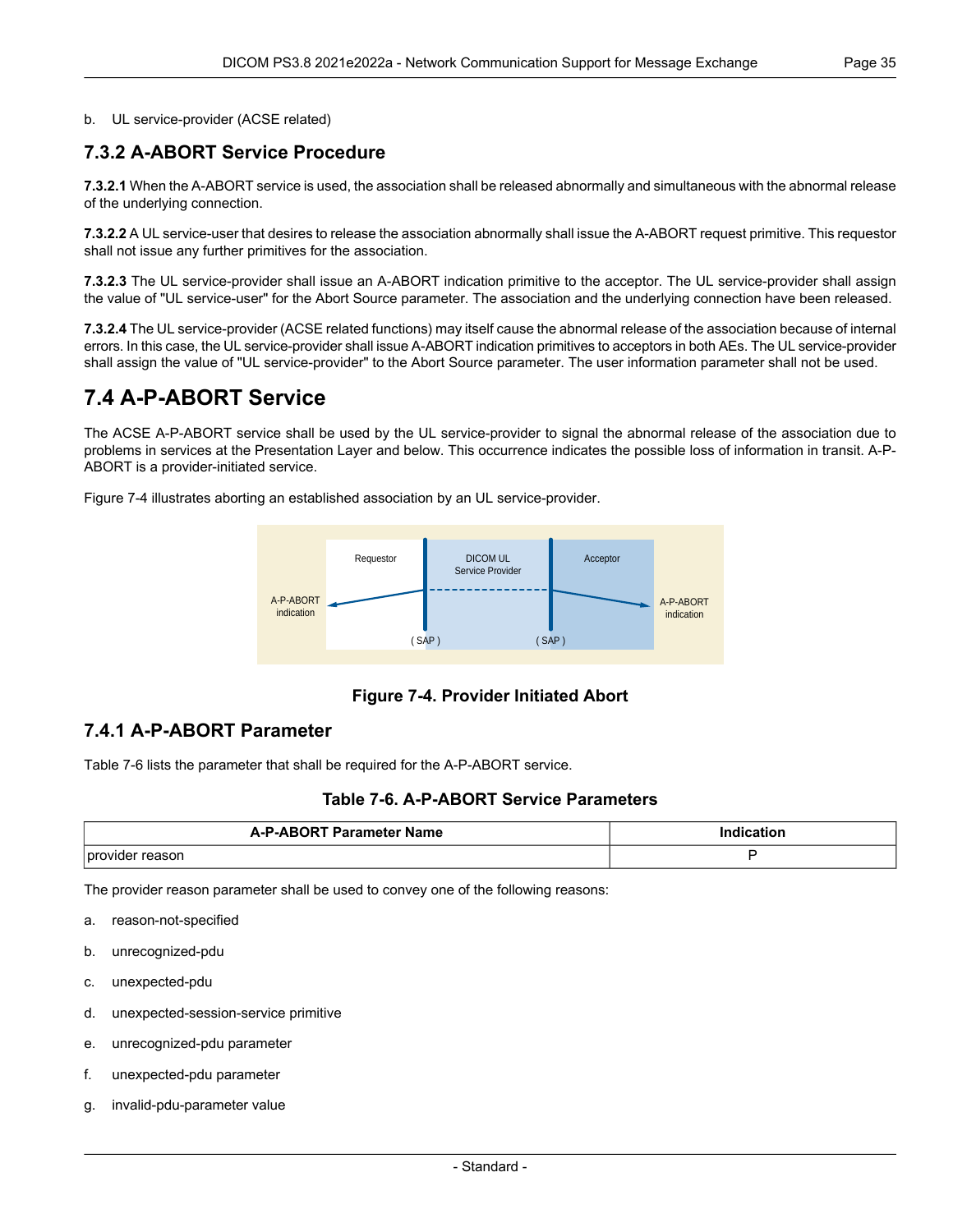In addition to these reasons, a locally defined list of reasons may be used to reflect errors that caused the abort and originated in the Session, Transport, Network, Data Link, and Physical layers. The generation and handling of such errors is internal to an implementation and, therefore, is outside the scope of this communications Standard.

#### <span id="page-35-0"></span>**7.4.2 A-P-ABORT Service Procedure**

<span id="page-35-1"></span>When the UL service-provider detects an internal error, A-P-ABORT indication primitives shall be issued to acceptors in both AEs. The association shall be abnormally released. Requestors in both AEs shall not issue any further primitives for the association.

### **7.5 Sequencing Information**

<span id="page-35-2"></span>Interactions among the specific service procedures, discussed in [Section](#page-26-1) 7.1, [Section](#page-31-4) 7.2, [Section](#page-33-0) 7.3 and [Section](#page-34-1) 7.4 for the ACSE subset of the Upper Layer Service, are defined in clause 10 of ISO 8649 - The ACSE Service Definition.

### **7.6 P-DATA Service**

This Presentation P-DATA Service shall be used by either AE to cause the exchange of application information (i.e., DICOM Messages). DICOM Messages shall be exchanged as defined in [PS3.7.](part07.pdf#PS3.7) An association provides a simultaneous bi-directional exchange of P- DATA request/indication primitives.

<span id="page-35-4"></span>[Figure](#page-35-4) 7-5 illustrates the transfer of data on an established association between two AEs.



**Figure 7-5. Data Transfer**

#### <span id="page-35-5"></span><span id="page-35-3"></span>**7.6.1 P-DATA Parameters**

[Table](#page-35-5) 7-7 lists the parameter that shall be required for the P-DATA service.

#### **Table 7-7. P-DATA Service Parameter**

| <b>P-DATA Parameter Name</b>         | seanes: |       |
|--------------------------------------|---------|-------|
| value list<br>data<br>nres<br>птаног | 1 V I   | $M(=$ |

The Presentation Data Value List parameter shall contain one or more Presentation Data Values (PDV). Each PDV shall consist of two parameters: a Presentation Context ID and User Data values. The User Data values are taken from the Abstract Syntax and encoded in the Transfer Syntax identified by the Presentation Context ID. This referenced Presentation Context ID identifies one of the presentation contexts agreed to at association time. The User Data values format used in each PDV by the DICOM Application Entities is specified in [Annex](#page-66-0) E.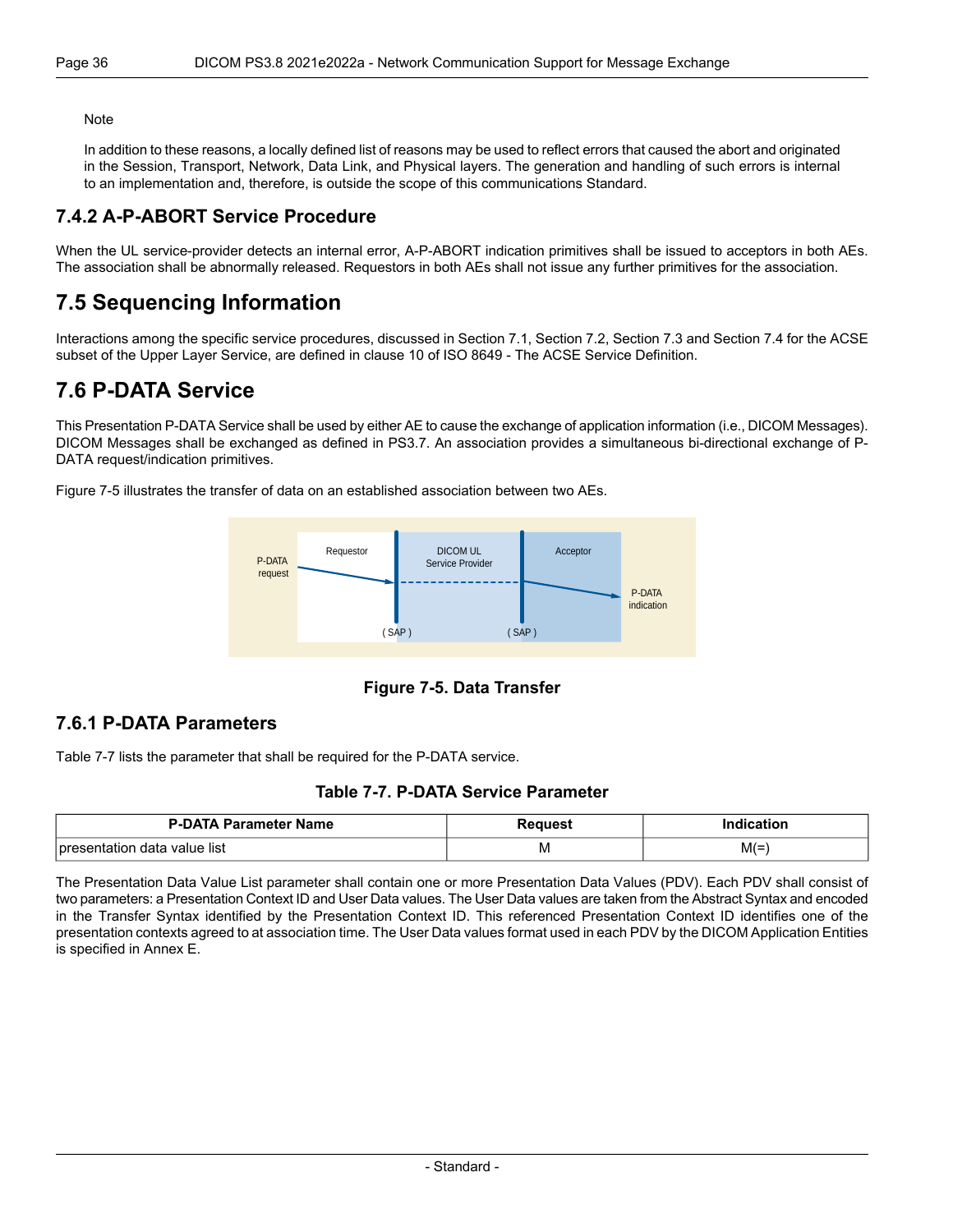# **8 DICOM OSI Upper Layer Profile**

Retired. See PS 3.8 2001.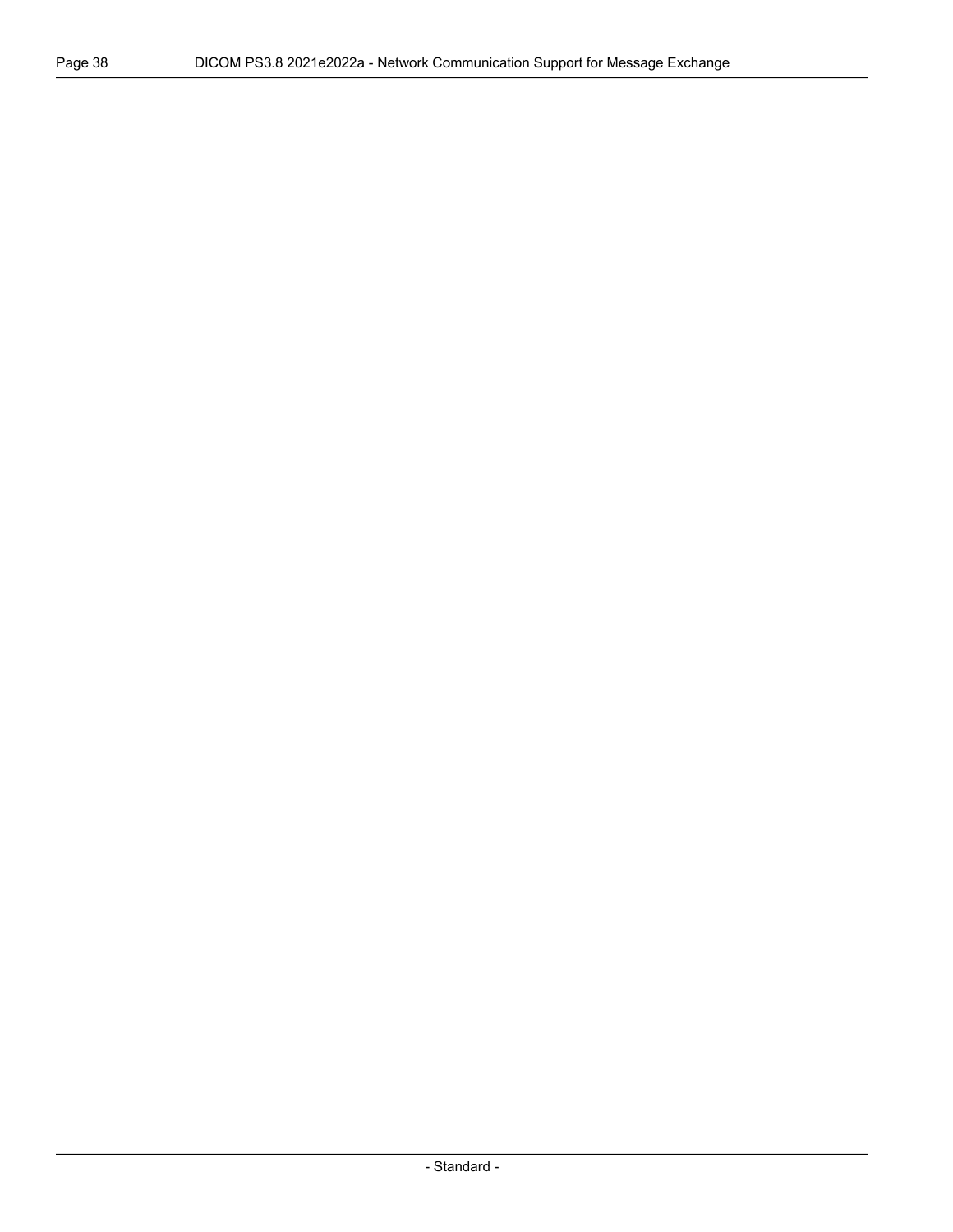# **9 DICOM Upper Layer Protocol for TCP/IP**

The DICOM Upper Layer Protocol specified in this section shall be used in conjunction with the TCP/IP transport layers..

## **9.1 Use of the Transport Service Provided By TCP**

## **9.1.1 General**

There is a one-to-one relationship between a TCP Transport Connection and an Upper Layer Association. Therefore, the following rules apply:

- a. Each Upper Layer Association shall be supported by one and only one TCP Transport Connection.
- b. Each TCP Transport Connection shall support one and only one Upper Layer Association.

The Services provided by the TCP Transport Services are not formally documented. This section, therefore, makes use of "commonly" used terms in a number of TCP Programming Interface Implementations (e.g., Sockets). However, the following RFCs shall be required for TCP/IP support. They specify the support needed for IPv4.

- a. RFC793, Transmission Control Program DARPA Internet Protocol Specification
- b. RFC791, Internet Protocol DARPA Internet Protocol Specification
- c. RFC792, Internet Control Message Protocol DARPA Internet Program Protocol Specification
- d. RFC950, Internet Subnetting

In addition, devices that support IPv6 shall comply with:

- a. RFC1881, IPv6 Address Allocation Management
- b. RFC2460, Internet Protocol, Version 6 (IPv6) Specification

#### Note

There are many other RFC's that may also apply to a particular implementation depending upon specific selections of hardware and software features.

For the establishment of a TCP connection, a TCP port shall be used to serve as the transport selector. A DICOM UL entity is identified on a given system on the network by a port number unique within the scope of this system. Port numbers of remote DICOM UL entities (well known port number or other numbers) shall be configurable on DICOM UL entities.

#### **Note**

It is strongly recommended that systems supporting a single DICOM UL entity use as their port the "well known port" registered for the DICOM Upper Layer Protocol: port number 104 (decimal), if the operating system permits access to privileged ports (in the range 0 to 1023), otherwise it is recommended that they use the "registered" port number 11112 (decimal). See "ht tp://www.iana.org/assignments/port-numbers".

Application Entities may also choose to access the TCP Transport Services via a Secure Transport Connection. The nature of this Secure Transport Connection is specified through Security Profiles (see [PS3.15](part15.pdf#PS3.15)). Security Profiles select minimum mechanisms needed to support that profile. Other mechanisms may also be used if agreed to during establishment of the Secure Transport Con nection.

#### Note

1. DICOM does not specify how a secure transport connection is established, or the significance of any certificates exchanged during peer entity authentication. These issues are left up to the application, which is assumed to be following some security policy. Once the application has established a secure Transport Connection, then an Upper Layer Association can use that secure channel.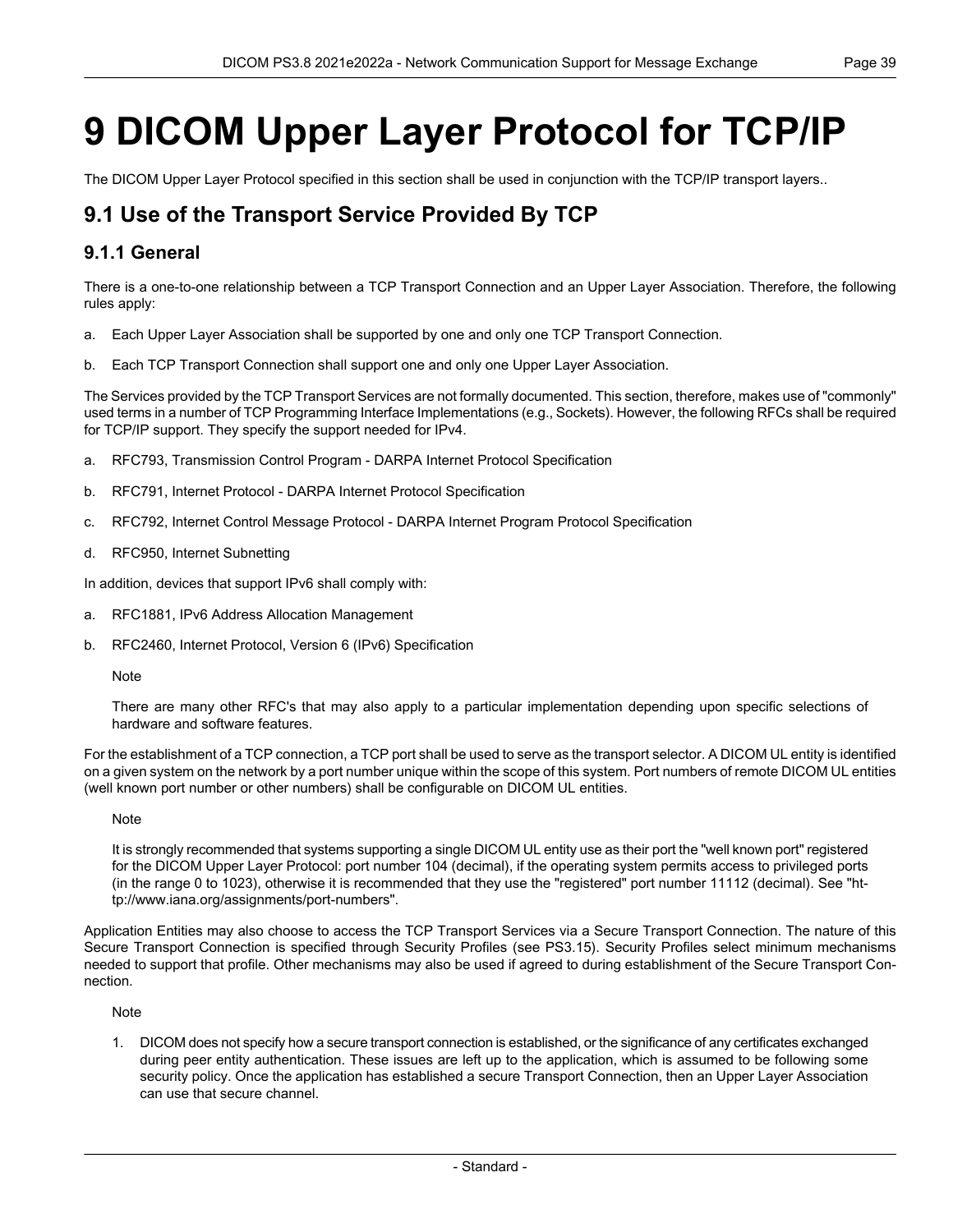- 2. There may be an interaction between PDU size and record size of the secure Transport Connection that impacts efficiency of transport.
- 3. Registered ports for Secure Transport Connections are defined in [PS3.15](part15.pdf#PS3.15).

## **9.1.2 Opening a TCP Transport Connection**

When an Association is to be established by a DICOM Upper Layer Entity, a TRANSPORT CONNECT request primitive shall be issued to the TCP Transport Service (Active Open). Once the TCP Transport Connection Confirmation is received (Open Completed), an A-ASSOCIATE-RQ PDU shall be sent/written on the now established transport connection.

When a DICOM Upper Layer Entity becomes activated (Association Idle State), it shall wait for TCP Transport Connections in a passive mode by initiating a "listen." When an incoming TCP Transport Connection Indication is received from the network, it is ac cepted and a timer ARTIM (Association Request/Reject/Release Timer) shall be set. Any further exchange of PDUs (read/write) shall be performed as specified by the Upper Layer State Machine (including ARTIM Timer expiration before an A-ASSOCIATE-RQ PDU is received, see [Section](#page-40-0) 9.2).

## **9.1.3 Transferring Data On a TCP Connection**

Data exchange of PDUs (read/write) on an established TCP Connection shall follow the specifications of the DICOM Upper Layer Protocol State Machine (see [Section](#page-40-0) 9.2) and the DICOM Upper Layer PDU structure (see [Section](#page-44-0) 9.3).

## **9.1.4 Closing a TCP Transport Connection**

TCP Transport Connections shall be closed using the "don't linger" option.

A TCP Transport Connection is closed under a number of situations. These are described in the DICOM Upper Layer Protocol State Machine. Some typical cases are discussed below:

- a. After an A-RELEASE-RQ has been sent and the A-RELEASE-RP PDU is received
- b. When a Transport Connection has been established by the DICOM remote UL Entity and no A-ASSOCIATE-RQ is received before the ARTIM Timer expires
- c. When an A-ABORT PDU has been received
- d. When an A-ABORT PDU has been sent and the ARTIM Timer expires before the Transport Connection is closed
- e. When a TCP connection is being disconnected by the Transport Service Provider (e.g., network failure)
- f. When a TCP connection is being disconnected by the remote DICOM UL Entity

**Note** 

- 1. Except following the normal completion of an association reject, release or abort and in specific situations such as temporary lack of resources, an Upper Layer State Machine should not disconnect a TCP connection or reject its estab lishment. The appropriate behavior is to use the Association Reject or Abort services.
- 2. The ARTIM Timer should not be used to oversee the Association Establishment or Release. Such a mechanism falls under the protocol definition of the layer above the DICOM Upper Layer (i.e., DICOM Application Entity, see [PS3.7\)](part07.pdf#PS3.7).

## **9.1.5 ARTIM Timer**

The value of the ARTIM Timer used to manage the Request, Reject, and Release of associations on a DICOM UL entity shall be configurable to address a wide range of network configurations.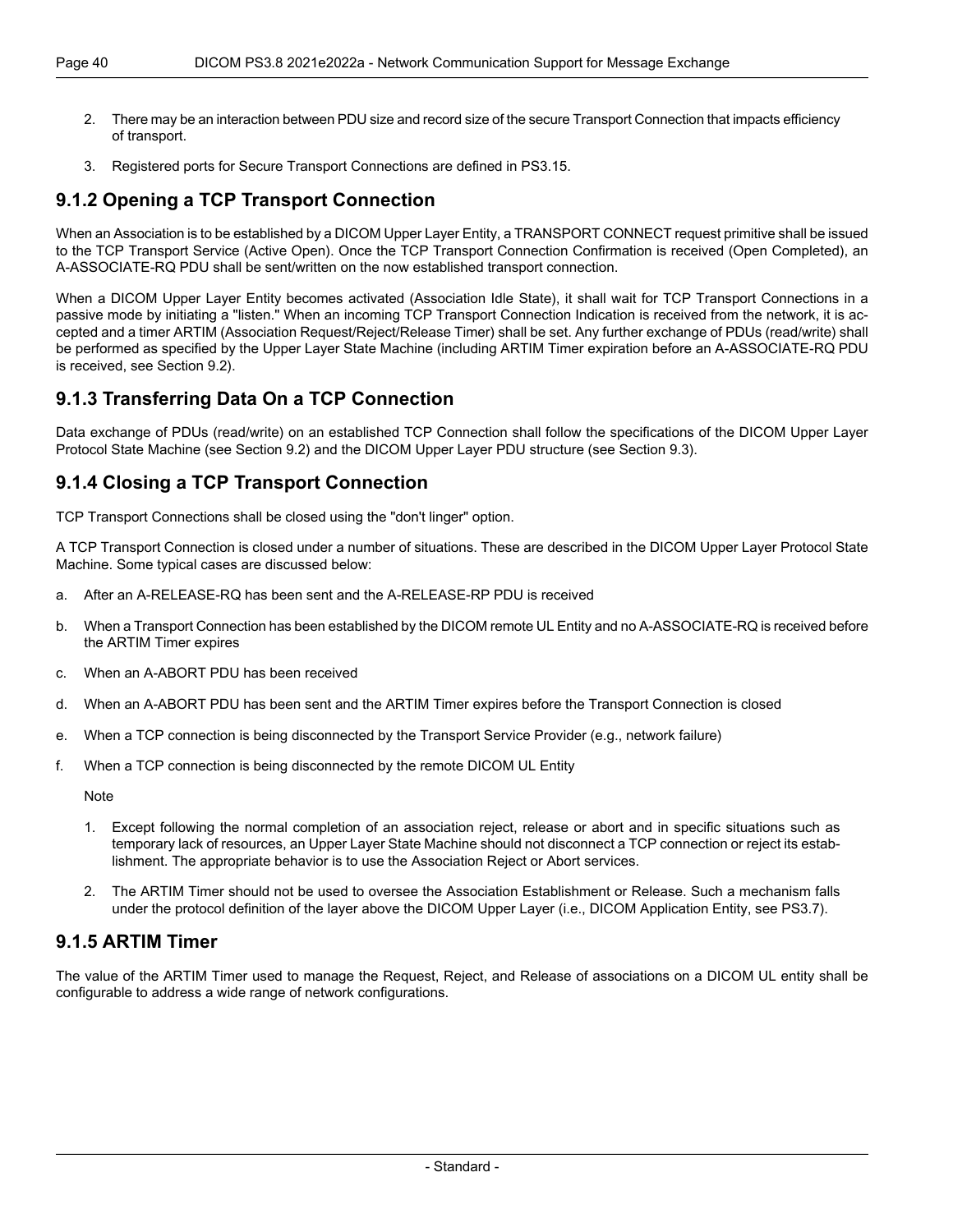# <span id="page-40-0"></span>**9.2 DICOM Upper Layer Protocol for TCP/IP State Machine**

## **9.2.1 Machine States Definition**

## **Table 9-1. No Association**

| <b>State</b> | .<br>--- |
|--------------|----------|
| Sta          | Idle     |

### **Table 9-2. Association Establishment**

| <b>State</b> | <b>Definition</b>                                                                |  |  |  |  |  |  |  |
|--------------|----------------------------------------------------------------------------------|--|--|--|--|--|--|--|
| Sta 2        | Transport connection open (Awaiting A-ASSOCIATE-RQ PDU)                          |  |  |  |  |  |  |  |
| Sta 3        | Awaiting local A-ASSOCIATE response primitive (from local user)                  |  |  |  |  |  |  |  |
| Sta 4        | Awaiting transport connection opening to complete (from local transport service) |  |  |  |  |  |  |  |
| Sta 5        | Awaiting A-ASSOCIATE-AC or A-ASSOCIATE-RJ PDU                                    |  |  |  |  |  |  |  |

#### **Table 9-3. Data Transfer**

| State  | <b>Definition</b>                                   |
|--------|-----------------------------------------------------|
| ∣Sta 6 | Association established and ready for data transfer |

#### **Table 9-4. Association Release**

| <b>State</b> | <b>Definition</b>                                                                        |
|--------------|------------------------------------------------------------------------------------------|
| Sta 7        | Awaiting A-RELEASE-RP PDU                                                                |
| Sta 8        | Awaiting local A-RELEASE response primitive (from local user)                            |
| Sta 9        | Release collision requestor side; awaiting A-RELEASE response (from local user)          |
| Sta 10       | Release collision acceptor side; awaiting A-RELEASE-RP PDU                               |
| Sta 11       | Release collision requestor side; awaiting A-RELEASE-RP PDU                              |
| Sta 12       | Release collision acceptor side; awaiting A-RELEASE response primitive (from local user) |

### **Table 9-5. Waiting for Transport Connection Close**

| State   | <b>Definition</b>                                                             |  |  |  |  |  |  |
|---------|-------------------------------------------------------------------------------|--|--|--|--|--|--|
| ∣Sta 13 | Awaiting Transport Connection Close Indication (Association no longer exists) |  |  |  |  |  |  |

## **9.2.2 State Machine Actions Definition**

### **Table 9-6. Association Establishment Related Actions**

| <b>Action</b> | <b>Definition</b>                                                    |  |  |  |  |  |
|---------------|----------------------------------------------------------------------|--|--|--|--|--|
| AF-1          | Issue TRANSPORT CONNECT request primitive to local transport service |  |  |  |  |  |
|               | Next state is Sta4                                                   |  |  |  |  |  |
| AE-2          | Send A-ASSOCIATE-RQ-PDU                                              |  |  |  |  |  |
|               | Next state is Sta5                                                   |  |  |  |  |  |
| IAE-3         | Issue A-ASSOCIATE confirmation (accept) primitive                    |  |  |  |  |  |
|               | Next state is Sta6                                                   |  |  |  |  |  |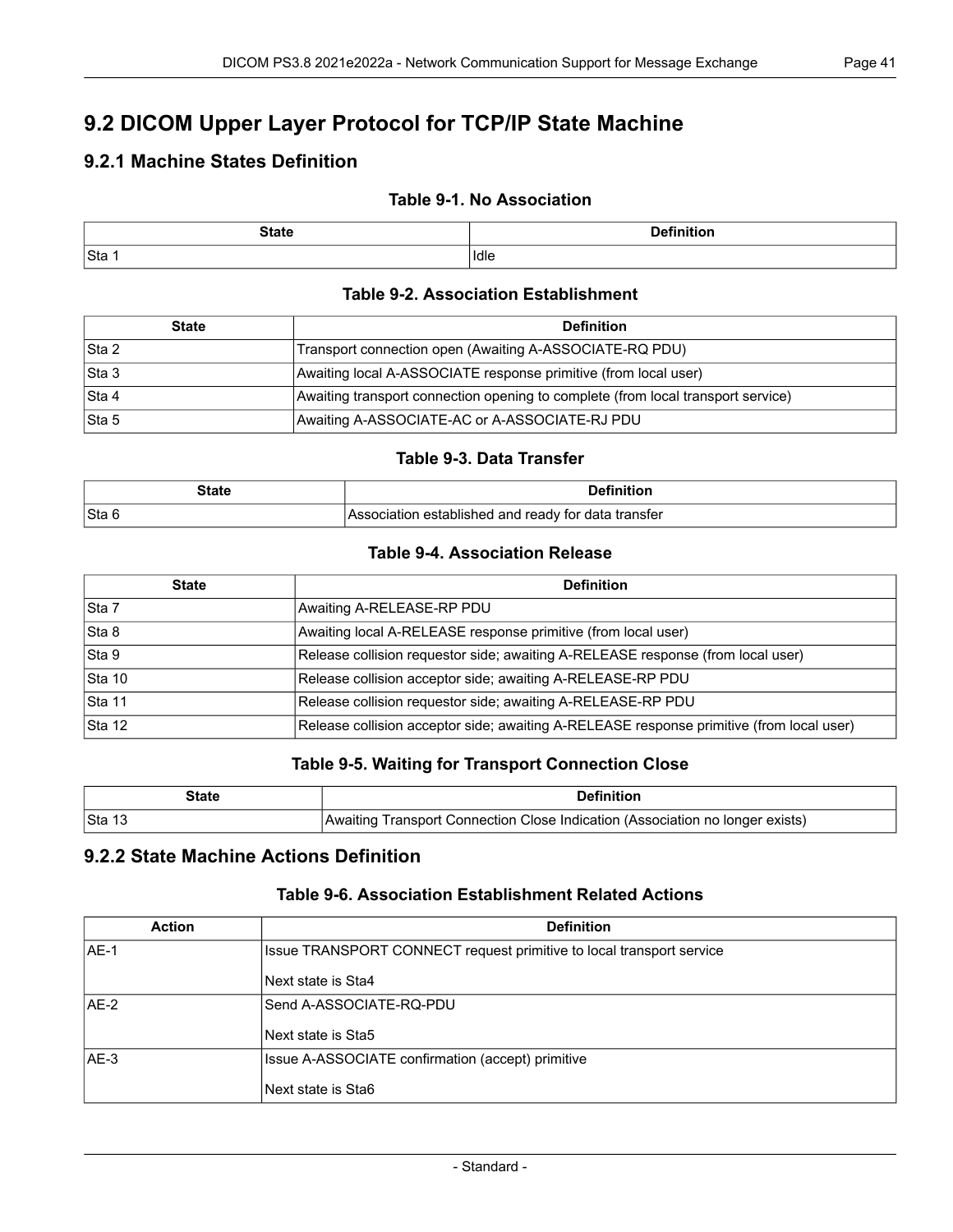| <b>Action</b> | <b>Definition</b>                                                                |
|---------------|----------------------------------------------------------------------------------|
| $AE-4$        | Issue A-ASSOCIATE confirmation (reject) primitive and close transport connection |
|               | Next state is Sta1                                                               |
| AE-5          | Issue Transport connection response primitive; start ARTIM timer                 |
|               | Next state is Sta2                                                               |
| $AE-6$        | Stop ARTIM timer and if A-ASSOCIATE-RQ acceptable by service-provider:           |
|               | • issue A-ASSOCIATE indication primitive                                         |
|               | Next state is Sta3                                                               |
|               | otherwise:                                                                       |
|               | • issue A-ASSOCIATE-RJ-PDU and start ARTIM timer                                 |
|               | Next state is Sta13                                                              |
| AE-7          | Send A-ASSOCIATE-AC PDU                                                          |
|               | Next state is Sta6                                                               |
| AE-8          | Send A-ASSOCIATE-RJ PDU and start ARTIM timer                                    |
|               | Next state is STA13                                                              |

## **Table 9-7. Data Transfer Related Actions**

| <b>State</b> | <b>Definition</b>                |  |  |  |  |  |  |  |
|--------------|----------------------------------|--|--|--|--|--|--|--|
| IDT-1        | Send P-DATA-TF PDU               |  |  |  |  |  |  |  |
|              | Next state is Sta6               |  |  |  |  |  |  |  |
| $DT-2$       | Send P-DATA indication primitive |  |  |  |  |  |  |  |
|              | Next state is Sta6               |  |  |  |  |  |  |  |

### **Table 9-8. Association Release Related Actions**

| <b>Action</b> | <b>Definition</b>                                                      |  |  |  |  |  |  |  |
|---------------|------------------------------------------------------------------------|--|--|--|--|--|--|--|
| <b>AR-1</b>   | Send A-RELEASE-RQ PDU                                                  |  |  |  |  |  |  |  |
|               | Next state is Sta7                                                     |  |  |  |  |  |  |  |
| $AR-2$        | Issue A-RELEASE indication primitive                                   |  |  |  |  |  |  |  |
|               | Next state is Sta8                                                     |  |  |  |  |  |  |  |
| $AR-3$        | Issue A-RELEASE confirmation primitive, and close transport connection |  |  |  |  |  |  |  |
|               | Next state is Sta1                                                     |  |  |  |  |  |  |  |
| $AR-4$        | Issue A-RELEASE-RP PDU and start ARTIM timer                           |  |  |  |  |  |  |  |
|               | Next state is Sta13                                                    |  |  |  |  |  |  |  |
| <b>AR-5</b>   | Stop ARTIM timer                                                       |  |  |  |  |  |  |  |
|               | Next state is Sta1                                                     |  |  |  |  |  |  |  |
| $AR-6$        | <b>Issue P-DATA indication</b>                                         |  |  |  |  |  |  |  |
|               | Next state is Sta7                                                     |  |  |  |  |  |  |  |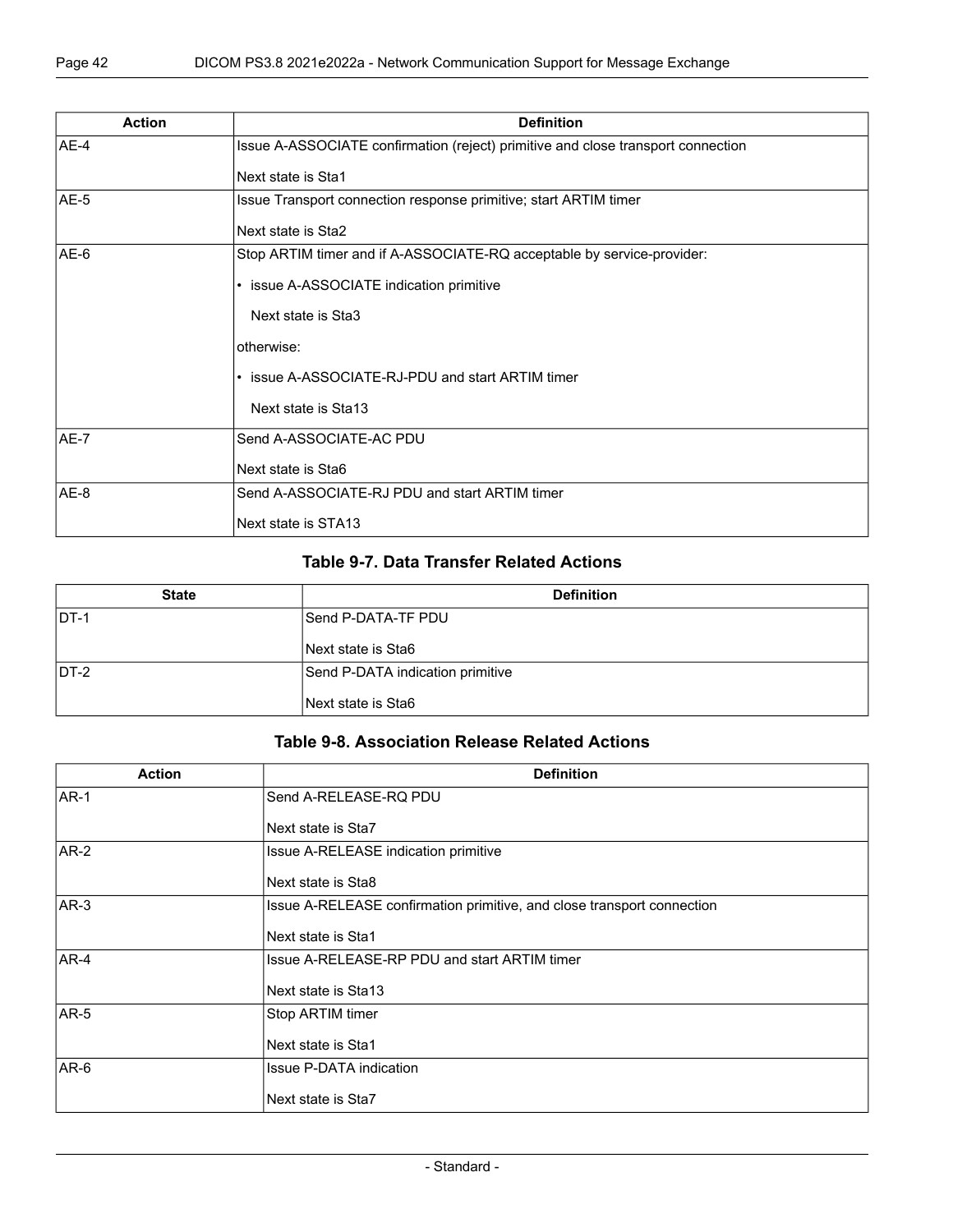| <b>Action</b> | <b>Definition</b>                               |  |  |  |  |  |
|---------------|-------------------------------------------------|--|--|--|--|--|
| $AR-7$        | <b>Issue P-DATA-TF PDU</b>                      |  |  |  |  |  |
|               | Next state is Sta8                              |  |  |  |  |  |
| $AR-8$        | Issue A-RELEASE indication (release collision): |  |  |  |  |  |
|               | • if association-requestor, next state is Sta9  |  |  |  |  |  |
|               | • if not, next state is Sta10                   |  |  |  |  |  |
| $AR-9$        | Send A-RELEASE-RP PDU                           |  |  |  |  |  |
|               | Next state is Sta11                             |  |  |  |  |  |
| <b>AR-10</b>  | Issue A-RELEASE confirmation primitive          |  |  |  |  |  |
|               | Next state is Sta12                             |  |  |  |  |  |

## **Table 9-9. Association Abort Related Actions**

| <b>Action</b> | <b>Definition</b>                                                                                    |  |  |  |  |  |  |  |  |
|---------------|------------------------------------------------------------------------------------------------------|--|--|--|--|--|--|--|--|
| $AA-1$        | Send A-ABORT PDU (service-user source) and start (or restart if already started) ARTIM timer         |  |  |  |  |  |  |  |  |
|               | Next state is Sta13                                                                                  |  |  |  |  |  |  |  |  |
| $AA-2$        | Stop ARTIM timer if running. Close transport connection                                              |  |  |  |  |  |  |  |  |
|               | Next state is Sta1                                                                                   |  |  |  |  |  |  |  |  |
| AA-3          | If (service-user inititated abort):                                                                  |  |  |  |  |  |  |  |  |
|               | • issue A-ABORT indication and close transport connection                                            |  |  |  |  |  |  |  |  |
|               | otherwise (service-provider inititated abort):                                                       |  |  |  |  |  |  |  |  |
|               | • issue A-P-ABORT indication and close transport connection                                          |  |  |  |  |  |  |  |  |
|               | Next state is Sta1                                                                                   |  |  |  |  |  |  |  |  |
| $AA-4$        | Issue A-P-ABORT indication primitive                                                                 |  |  |  |  |  |  |  |  |
|               | Next state is Sta1                                                                                   |  |  |  |  |  |  |  |  |
| $AA-5$        | Stop ARTIM timer                                                                                     |  |  |  |  |  |  |  |  |
|               | Next state is Sta1                                                                                   |  |  |  |  |  |  |  |  |
| AA-6          | Ignore PDU                                                                                           |  |  |  |  |  |  |  |  |
|               | Next state is Sta13                                                                                  |  |  |  |  |  |  |  |  |
| $AA-7$        | Send A-ABORT PDU                                                                                     |  |  |  |  |  |  |  |  |
|               | Next state is Sta13                                                                                  |  |  |  |  |  |  |  |  |
| $AA-8$        | Send A-ABORT PDU (service-provider source-), issue an A-P-ABORT indication, and start ARTIM<br>timer |  |  |  |  |  |  |  |  |
|               | Next state is Sta13                                                                                  |  |  |  |  |  |  |  |  |

## **9.2.3 DICOM Upper Layer Protocol for TCP/IP State Transition Table**

The DICOM Upper Layer Protocol State transitions are specified in [Table](#page-43-0) 9-10. This table addresses both the normal and error cases for the protocol operation. Both the called and the calling aspects of an association are described in this table.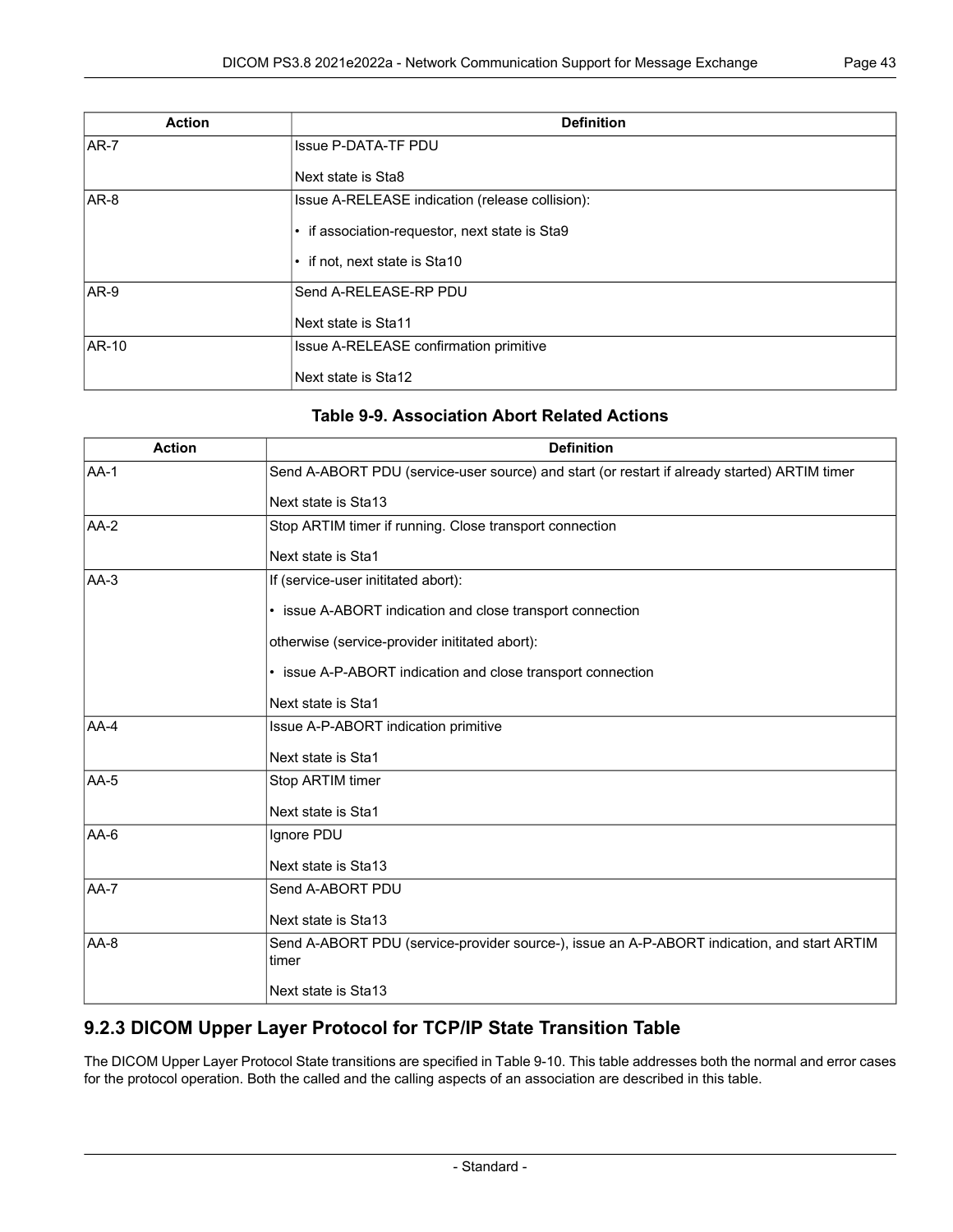## **Table 9-10. DICOM Upper Layer Protocol State Transition Table**

<span id="page-43-0"></span>

| <b>STATES</b>                                                        | No<br>$\mathsf{assoc}^{\mathsf{n}}$ | <b>Association establishment</b> |                             |                |                             | Data<br>transfer            | Association release (normal & collision) |                             |                             |                             |                             | Wait<br>for Tp<br><b>Close</b> |                 |
|----------------------------------------------------------------------|-------------------------------------|----------------------------------|-----------------------------|----------------|-----------------------------|-----------------------------|------------------------------------------|-----------------------------|-----------------------------|-----------------------------|-----------------------------|--------------------------------|-----------------|
| <b>EVENTS</b>                                                        | Sta1                                | Sta2                             | Sta3                        | Sta4           | Sta5                        | Sta6                        | Sta7                                     | Sta8                        | Sta9                        | Sta10                       | Sta11                       | Sta12                          | Sta13           |
| A-ASSOCIATE<br>Request (local user)                                  | $AE-1$<br>Sta4                      |                                  |                             |                |                             |                             |                                          |                             |                             |                             |                             |                                |                 |
| Transport Conn.<br>Confirm <sup>n</sup> (local<br>transport service) |                                     |                                  |                             | $AE-2$<br>Sta5 |                             |                             |                                          |                             |                             |                             |                             |                                |                 |
| A-ASSOCIATE-AC<br>PDU (received on<br>transport<br>connection)       |                                     | $AA-1$<br>Sta <sub>13</sub>      | $AA-8$<br>Sta <sub>13</sub> |                | $AE-3$<br>Sta <sub>6</sub>  | $AA-8$<br>Sta <sub>13</sub> | $AA-8$<br>Sta <sub>13</sub>              | $AA-8$<br>Sta <sub>13</sub> | $AA-8$<br>Sta <sub>13</sub> | $AA-8$<br>Sta <sub>13</sub> | $AA-8$<br>Sta <sub>13</sub> | $AA-8$<br>Sta <sub>13</sub>    | AA-6<br>Sta13   |
| A-ASSOCIATE-RJ<br>PDU (received on<br>transport<br>connection)       |                                     | $AA-1$<br>Sta13                  | $AA-8$<br>Sta13             |                | $AE-4$<br>Sta1              | $AA-8$<br>Sta <sub>13</sub> | $AA-8$<br>Sta13                          | $AA-8$<br>Sta13             | AA-8<br>Sta13               | $AA-8$<br>Sta13             | $AA-8$<br>Sta13             | AA-8<br>Sta13                  | AA-6<br>Sta13   |
| Transport<br>Connection<br>Indication (local<br>transport service)   | $AE-5$<br>Sta <sub>2</sub>          |                                  |                             |                |                             |                             |                                          |                             |                             |                             |                             |                                |                 |
| A-ASSOCIATE-RQ<br>PDU (received on<br>transport<br>connection)       |                                     | $AE-6$<br>Sta3 or<br>13          | $AA-8$<br>Sta <sub>13</sub> |                | $AA-8$<br>Sta <sub>13</sub> | $AA-8$<br>Sta <sub>13</sub> | $AA-8$<br>Sta13                          | $AA-8$<br>Sta <sub>13</sub> | $AA-8$<br>Sta <sub>13</sub> | $AA-8$<br>Sta <sub>13</sub> | $AA-8$<br>Sta <sub>13</sub> | $AA-8$<br>Sta <sub>13</sub>    | $AA-7$<br>Sta13 |
| A-ASSOCIATE<br>response primitive<br>(accept)                        |                                     |                                  | $AE-7$<br>Sta <sub>6</sub>  |                |                             |                             |                                          |                             |                             |                             |                             |                                |                 |
| A-ASSOCIATE<br>response primitive<br>(reject)                        |                                     |                                  | $AE-8$<br>Sta13             |                |                             |                             |                                          |                             |                             |                             |                             |                                |                 |
| P-DATA request<br>primitive                                          |                                     |                                  |                             |                |                             | $DT-1$<br>Sta <sub>6</sub>  |                                          | $AR-7$<br>Sta8              |                             |                             |                             |                                |                 |
| P-DATA-TF PDU                                                        |                                     | $AA-1$<br>Sta13                  | $AA-8$<br>Sta13             |                | $AA-8$<br>Sta13             | DT-2<br>Sta6                | $AR-6$<br>Sta7                           | $AA-8$<br>Sta13             | $AA-8$<br>Sta13 $ $         | $AA-8$<br>Sta13             | $AA-8$<br>Sta13             | $AA-8$<br>Sta13                | AA-6<br>Sta13   |
| A-RELEASE<br>Request primitive                                       |                                     |                                  |                             |                |                             | $AR-1$<br>Sta7              |                                          |                             |                             |                             |                             |                                |                 |
| A-RELEASE-RQ<br>PDU (received on<br>open transport<br>connection)    |                                     | $AA-1$<br>Sta13                  | $AA-8$<br>Sta13             |                | AA-8<br>Sta13               | $AR-2$<br>Sta8              | AR-8<br>Sta9 or<br>10                    | AA-8<br>Sta13               | AA-8<br>Sta13               | AA-8<br>Sta13               | $AA-8$<br>Sta13             | AA-8<br>Sta13                  | AA-6<br>Sta13   |
| A-RELEASE-RP<br>PDU (received on<br>transport<br>connection)         |                                     | $AA-1$<br>Sta13                  | $AA-8$<br>Sta13             |                | $AA-8$<br>Sta13             | AA-8<br>Sta13               | $AR-3$<br>Sta1                           | AA-8<br>Sta13               | AA-8<br>Sta13               | AR-10<br>Sta12              | $AR-3$<br>Sta1              | AA-8<br>Sta13                  | AA-6<br>Sta13   |
| A-RELEASE<br>Response primitive                                      |                                     |                                  |                             |                |                             |                             |                                          | $AR-4$<br>Sta13             | AR-9<br>Sta11               |                             |                             | $AR-4$<br>Sta13                |                 |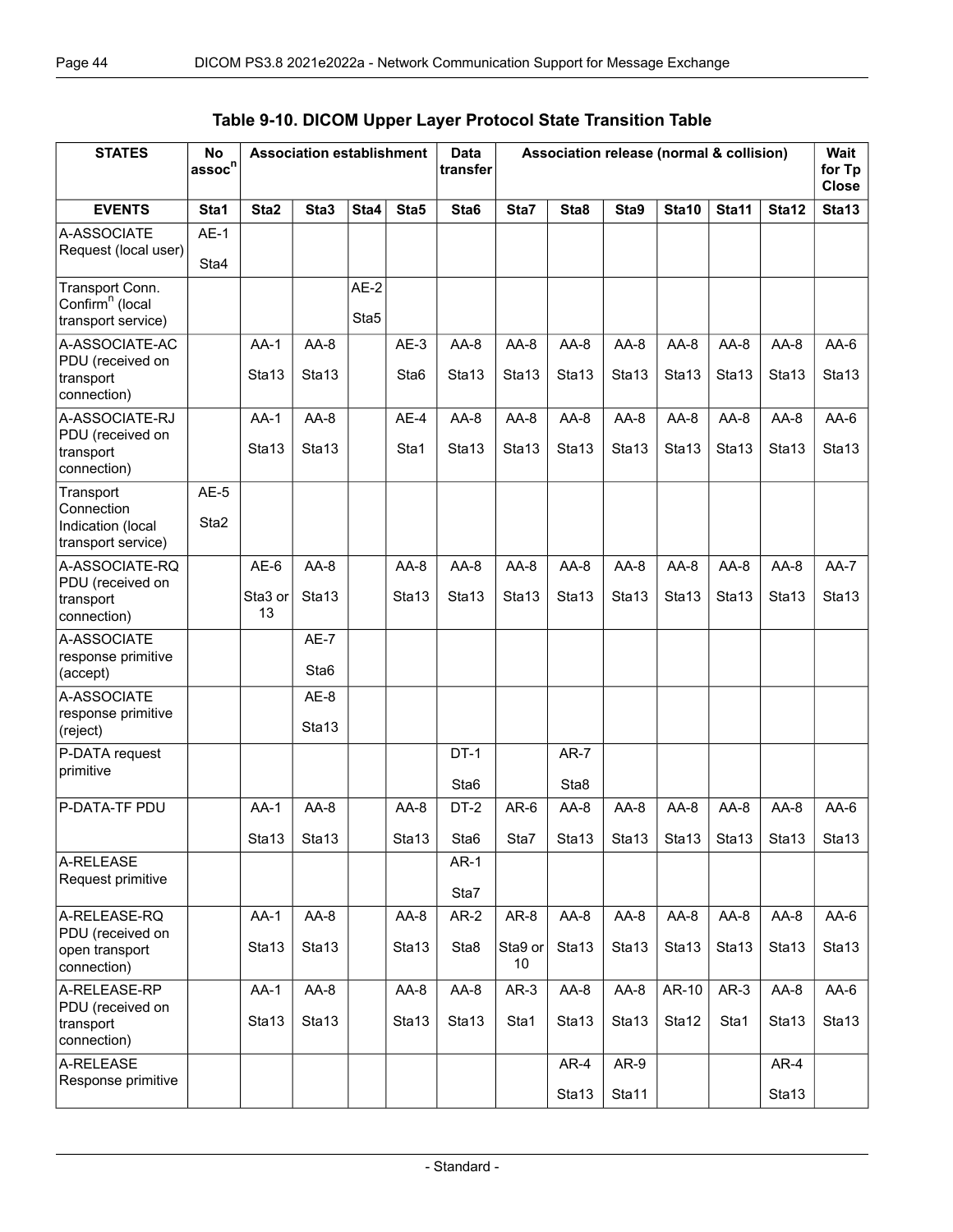| <b>STATES</b>                           | <b>No</b><br>'assoc <sup>n</sup> ⊺ |                   | <b>Association establishment</b> |        |                   | Data<br>transfer  |                   | Association release (normal & collision) |                   |                   |                   |                   | <b>Wait</b><br>for Tp<br><b>Close</b> |
|-----------------------------------------|------------------------------------|-------------------|----------------------------------|--------|-------------------|-------------------|-------------------|------------------------------------------|-------------------|-------------------|-------------------|-------------------|---------------------------------------|
| <b>EVENTS</b>                           | Sta1                               | Sta <sub>2</sub>  | Sta <sub>3</sub>                 | Sta4   | Sta5              | Sta <sub>6</sub>  | Sta7              | Sta8                                     | Sta9              | Sta10             | Sta11             | Sta12             | Sta <sub>13</sub>                     |
| A-ABORT Request<br>primitive            |                                    |                   | $AA-1$                           | $AA-2$ | $AA-1$            | $AA-1$            | $AA-1$            | $AA-1$                                   | $AA-1$            | $AA-1$            | $AA-1$            | $AA-1$            |                                       |
|                                         |                                    |                   | Sta <sub>13</sub>                | Sta1   | Sta <sub>13</sub> | Sta <sub>13</sub> | Sta <sub>13</sub> | Sta <sub>13</sub>                        | Sta <sub>13</sub> | Sta <sub>13</sub> | Sta <sub>13</sub> | Sta <sub>13</sub> |                                       |
| A-ABORT PDU<br>(received on open)       |                                    | $AA-2$            | $AA-3$                           |        | $AA-3$            | $AA-3$            | $AA-3$            | $AA-3$                                   | $AA-3$            | $AA-3$            | $AA-3$            | $AA-3$            | $AA-2$                                |
| transport<br>connection)                |                                    | Sta1              | Sta1                             |        | Sta1              | Sta1              | Sta1              | Sta1                                     | Sta1              | Sta1              | Sta1              | Sta1              | Sta1                                  |
| Transport<br>connection closed          |                                    | $AA-5$            | $AA-4$                           | $AA-4$ | $AA-4$            | $AA-4$            | $AA-4$            | $AA-4$                                   | $AA-4$            | $AA-4$            | $AA-4$            | $AA-4$            | $AR-5$                                |
| indication (local<br>transport service) |                                    | Sta1              | Sta1                             | Sta1   | Sta1              | Sta1              | Sta1              | Sta1                                     | Sta1              | Sta1              | Sta1              | Sta1              | Sta1                                  |
| ARTIM timer expired<br>(Association     |                                    | $AA-2$            |                                  |        |                   |                   |                   |                                          |                   |                   |                   |                   | $AA-2$                                |
| reject/release timer)                   |                                    | Sta1              |                                  |        |                   |                   |                   |                                          |                   |                   |                   |                   | Sta1                                  |
| Unrecognized or<br>invalid PDU received |                                    | $AA-1$            | $AA-8$                           |        | $AA-8$            | $AA-8$            | $AA-8$            | $AA-8$                                   | $AA-8$            | $AA-8$            | $AA-8$            | $AA-8$            | $AA-7$                                |
|                                         |                                    | Sta <sub>13</sub> | Sta <sub>13</sub>                |        | Sta <sub>13</sub> | Sta13             | Sta13             | Sta13                                    | Sta <sub>13</sub> | Sta <sub>13</sub> | Sta <sub>13</sub> | Sta <sub>13</sub> | Sta <sub>13</sub>                     |

## <span id="page-44-0"></span>**9.3 DICOM Upper Layer Protocol for TCP/IP Data Units Structure**

## **9.3.1 General**

The Protocol Data Units (PDUs) are the message formats exchanged between peer entities within a layer. A PDU shall consist of protocol control information and user data. PDUs are constructed by mandatory fixed fields followed by optional variable fields that contain one or more items and/or sub-items.

Items of unrecognized types shall be ignored and skipped. Items shall appear in an increasing order of their item types. Several instances of the same item shall be acceptable or shall not as specified by each item.

The DICOM UL protocol consists of seven Protocol Data Units:

- a. A-ASSOCIATE-RQ PDU
- b. A-ASSOCIATE-AC PDU
- c. A-ASSOCIATE-RJ PDU
- d. P-DATA-TF PDU
- e. A-RELEASE-RQ PDU
- f. A-RELEASE-RP PDU
- g. A-ABORT PDU

The encoding of the DICOM UL PDUs is defined as follows (Big Endian byte ordering) :

Note

The Big Endian byte ordering has been chosen for consistency with the OSI and TCP/IP environment. This pertains to the DICOM UL PDU headers only. The encoding of the PDV message fragments is defined by the Transfer Syntax negotiated at association establishment.

a. Each PDU type shall consist of one or more bytes that when represented, are numbered sequentially, with byte 1 being the lowest byte number.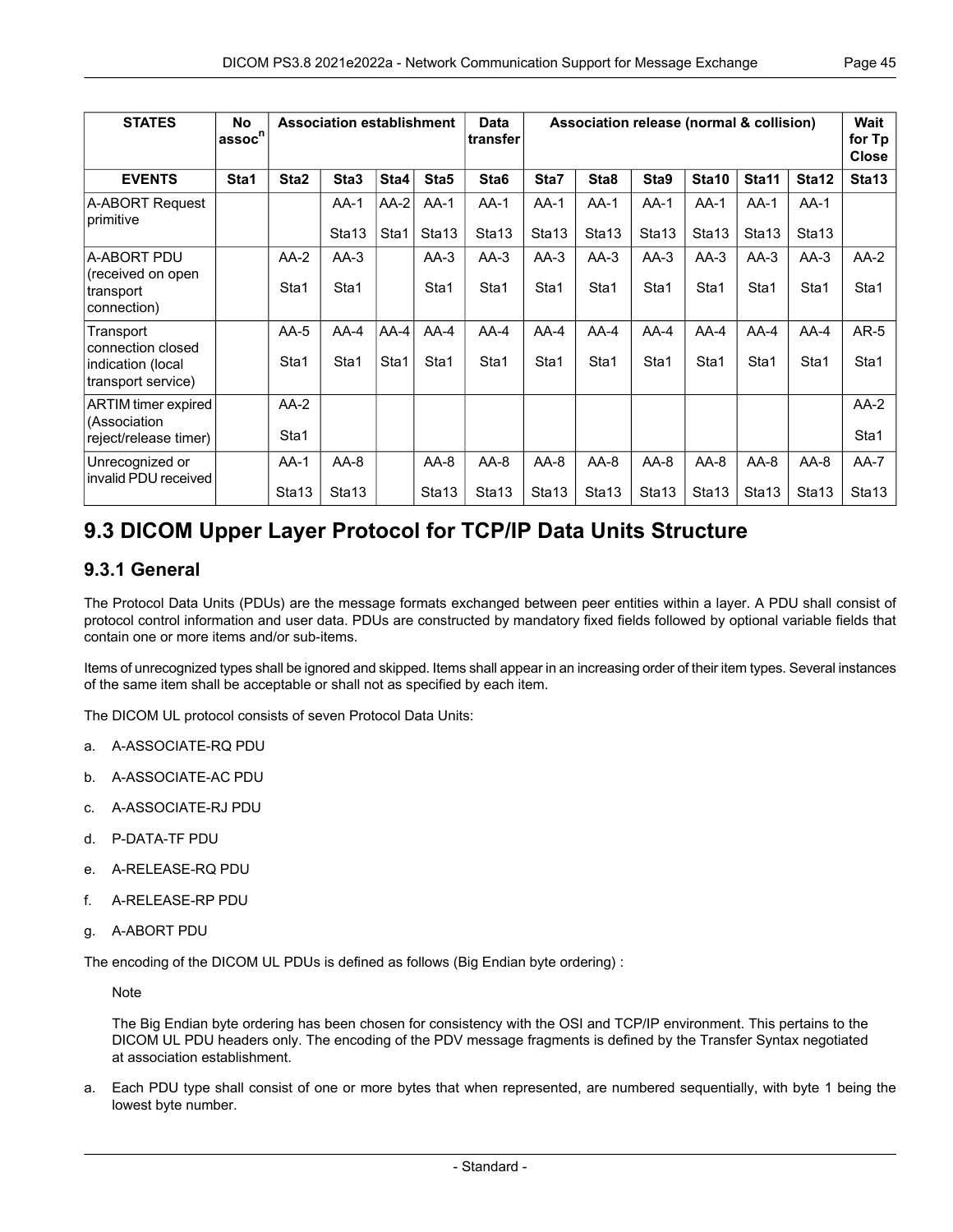- b. Each byte within the PDU shall consist of eight bits that, when represented, are numbered 7 to 0, where bit 0 is the low order bit.
- c. When consecutive bytes are used to represent a string of characters, the lowest byte numbers represent the first character.
- d. When consecutive bytes are used to represent a binary number, the lower byte number has the most significant value.
- e. The lowest byte number is placed first in the transport service data flow.
- f. An overview of the PDUs is shown in [Figure](#page-45-0) 9-1 and [Figure](#page-46-0) 9-2. The detailed structure of each PDU is specified in the following sections.

#### Note

<span id="page-45-0"></span>A number of parameters defined in the UL Service are not reflected in these PDUs (e.g., service parameters, fixed values, values not used by DICOM Application Entities.)

| PDU<br>Type<br>$\overline{1}$   | $\overline{1}$                 | PDU<br>Length<br>$\overline{4}$ | Protocol<br>Version<br>$\overline{2}$ | $\overline{2}$                        | Called<br>Calling<br>Entity<br>Entity<br>Title<br>Title<br>16<br>16<br>32                    | (Variable Field)<br>Contains one or more<br>Items shown below |                      |
|---------------------------------|--------------------------------|---------------------------------|---------------------------------------|---------------------------------------|----------------------------------------------------------------------------------------------|---------------------------------------------------------------|----------------------|
|                                 |                                |                                 |                                       |                                       |                                                                                              |                                                               | $\ddot{\phantom{0}}$ |
| Application<br>Context<br>Item  | Item<br>Type<br>$\overline{1}$ | $\overline{1}$                  | Item<br>Length<br>$\overline{2}$      |                                       | <b>Application Context Name</b><br>$= 64$                                                    | (only one)                                                    |                      |
| Presentation<br>Context<br>Item | Item<br>Type<br>$\overline{1}$ | $\overline{1}$                  | Item<br>Length<br>$\overline{2}$      | Pres.<br>Context ID<br>$\overline{1}$ | <b>Result/</b><br>Reason<br>used for AC)<br>$\overline{1}$<br>$\overline{1}$<br>$\mathbf{1}$ | (Variable Field)<br>Contains one or more<br>Items shown below | (one or more)        |
|                                 | Abstract<br>Syntax<br>litem    | Item<br>Type<br>$\overline{1}$  | $\overline{1}$                        | Item<br>Length<br>$\overline{2}$      | <b>Abstract Syntax</b><br>$= 64$                                                             | (only one in RQ)<br>(not present in AC)                       |                      |
|                                 | Transfer<br>Syntx<br>Item      | Item<br>Type<br>$\overline{1}$  | $\overline{1}$                        | Item<br>Length<br>$\overline{2}$      | <b>Transfer Syntax</b><br>$= 64$                                                             | (one or more in RQ)<br>(only one in AC)                       |                      |
| User                            |                                |                                 |                                       |                                       | (Variable Field)                                                                             |                                                               |                      |
| Info<br>Item                    | Item<br>Type<br>$\overline{1}$ | $\overline{1}$                  | Item<br>Length<br>$\overline{2}$      |                                       | Contains one or more<br>Items shown below                                                    | (only one)                                                    |                      |
|                                 | Maximum<br>Length<br>Item      | Item<br>Type<br>$\overline{1}$  | $\overline{1}$                        | Item<br>Length<br>$\overline{2}$      | Max. Length<br>Received<br>$\overline{4}$                                                    | (only one)                                                    |                      |

**Figure 9-1. Protocol Data Units Structure and Encoding**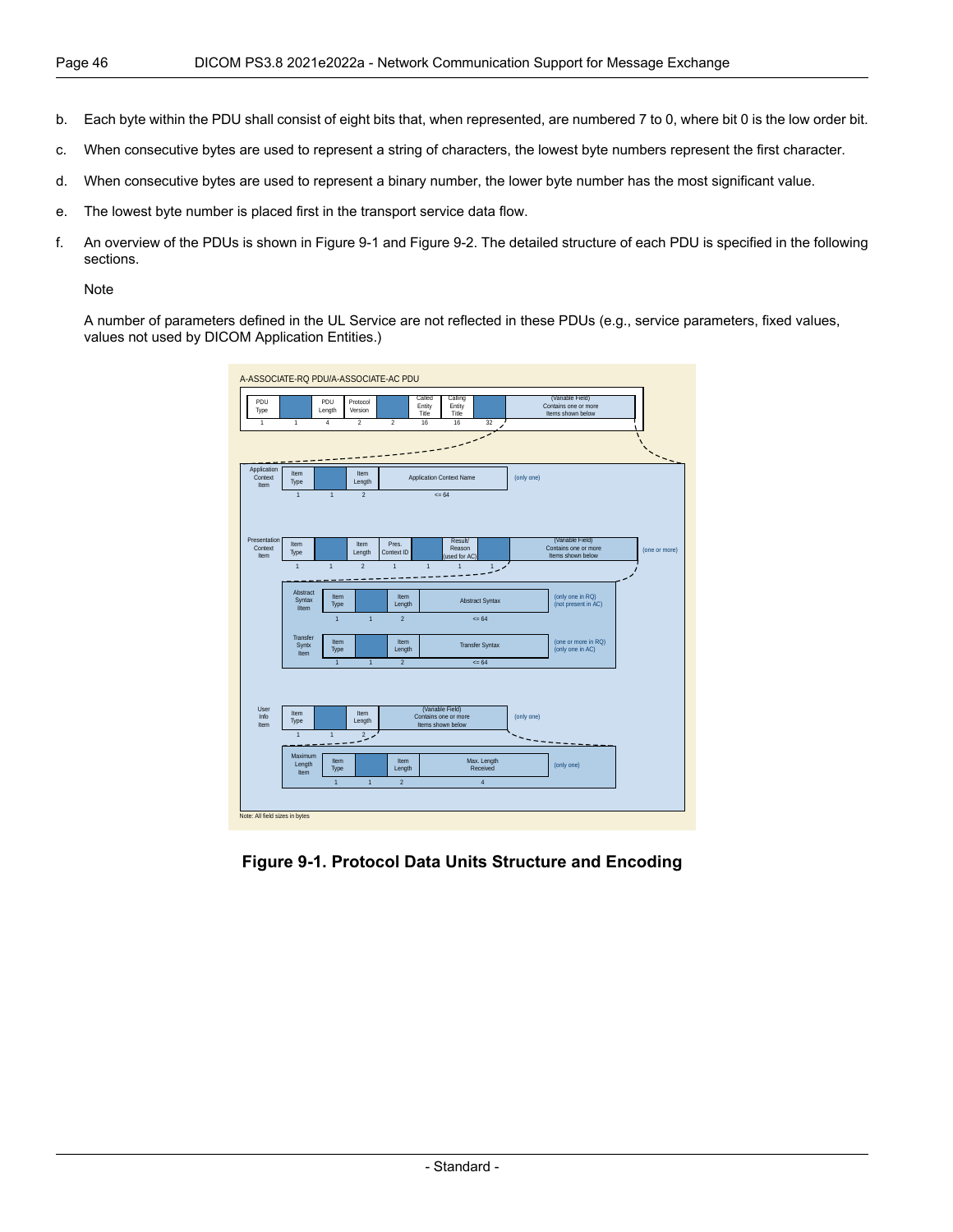<span id="page-46-0"></span>

| PDU<br>Type   |   | PDU<br>Length                                                             |                 | Result*                                   | Source *      | Reason/<br>Diag *               |  |  |
|---------------|---|---------------------------------------------------------------------------|-----------------|-------------------------------------------|---------------|---------------------------------|--|--|
|               | 1 | 4                                                                         | 1               | $\overline{1}$                            | 4             |                                 |  |  |
|               |   | * Note: Depending on the specific PDU this field may be used or reserved. |                 |                                           |               |                                 |  |  |
|               |   |                                                                           |                 |                                           |               |                                 |  |  |
|               |   |                                                                           |                 |                                           |               |                                 |  |  |
|               |   |                                                                           |                 |                                           |               |                                 |  |  |
|               |   |                                                                           |                 |                                           |               |                                 |  |  |
|               |   |                                                                           |                 |                                           |               |                                 |  |  |
| P-DATA-TF PDU |   |                                                                           |                 |                                           |               |                                 |  |  |
|               |   |                                                                           |                 |                                           |               |                                 |  |  |
| PDU           |   | PDU                                                                       |                 | (Variable Field)                          |               |                                 |  |  |
| Type          |   | Length                                                                    |                 | Contains one or more                      |               |                                 |  |  |
|               |   |                                                                           |                 | Presentation Data Value Items shown below |               |                                 |  |  |
| 1             | 1 | 4                                                                         |                 |                                           |               |                                 |  |  |
|               |   |                                                                           |                 |                                           |               |                                 |  |  |
|               |   |                                                                           |                 |                                           |               |                                 |  |  |
|               |   | Item                                                                      | Pres.           |                                           |               | Presentation-data-Values (PDV)  |  |  |
|               |   |                                                                           |                 |                                           | DICOM message |                                 |  |  |
|               |   | Length<br>4                                                               | Context ID<br>1 |                                           |               | Command or Data Set Information |  |  |

#### **Figure 9-2. Protocol Data Units Structure and Encoding**

## **9.3.2 A-ASSOCIATE-RQ PDU Structure**

An A-ASSOCIATE-RQ PDU shall be made of a sequence of mandatory fields followed by a variable length field. [Table](#page-46-1) 9-11 shows the sequence of the mandatory fields.

<span id="page-46-1"></span>The variable field shall consist of one Application Context Item, one or more Presentation Context Items, and one User Information Item. Sub-Items shall exist for the Presentation Context and User Information Items.

| <b>PDU bytes</b> | <b>Field name</b> | <b>Description of field</b>                                                                                                                                                                                                                                                                                                                                           |
|------------------|-------------------|-----------------------------------------------------------------------------------------------------------------------------------------------------------------------------------------------------------------------------------------------------------------------------------------------------------------------------------------------------------------------|
|                  | PDU-type          | 01H                                                                                                                                                                                                                                                                                                                                                                   |
| $\overline{2}$   | Reserved          | This reserved field shall be sent with a value 00H but not tested to this value when received.                                                                                                                                                                                                                                                                        |
| $3-6$            | PDU-length        | This PDU-length shall be the number of bytes from the first byte of the following field to<br>the last byte of the variable field. It shall be encoded as an unsigned binary number                                                                                                                                                                                   |
| $7-8$            | Protocol-version  | This two byte field shall use one bit to identify each version of the DICOM UL protocol<br>supported by the calling end-system. This is Version 1 and shall be identified with bit 0<br>set. A receiver of this PDU implementing only this version of the DICOM UL protocol shall<br>only test that bit 0 is set.                                                     |
| $9 - 10$         | Reserved          | This reserved field shall be sent with a value 0000H but not tested to this value when<br>received.                                                                                                                                                                                                                                                                   |
| $11 - 26$        | Called-AE-title   | Destination DICOM Application Name. It shall be encoded as 16 characters as defined<br>by the ISO 646:1990-Basic G0 Set with leading and trailing spaces (20H) being<br>non-significant. The value made of 16 spaces (20H) meaning "no Application Name<br>specified" shall not be used. For a complete description of the use of this field, see<br>Section 7.1.1.4. |
| $27-42$          | Calling-AE-title  | Source DICOM Application Name. It shall be encoded as 16 characters as defined by the<br>ISO 646:1990-Basic G0 Set with leading and trailing spaces (20H) being non-significant.<br>The value made of 16 spaces (20H) meaning "no Application Name specified" shall not<br>be used. For a complete description of the use of this field, see Section 7.1.1.3.         |
| 43-74            | Reserved          | This reserved field shall be sent with a value 00H for all bytes but not tested to this value<br>when received                                                                                                                                                                                                                                                        |
| $75  xxx$        | Variable items    | This variable field shall contain the following items: one Application Context Item, one or<br>more Presentation Context Items and one User Information Item. For a complete description<br>of the use of these items see Section 7.1.1.2, Section 7.1.1.13, and Section 7.1.1.6.                                                                                     |

#### **Table 9-11. ASSOCIATE-RQ PDU Fields**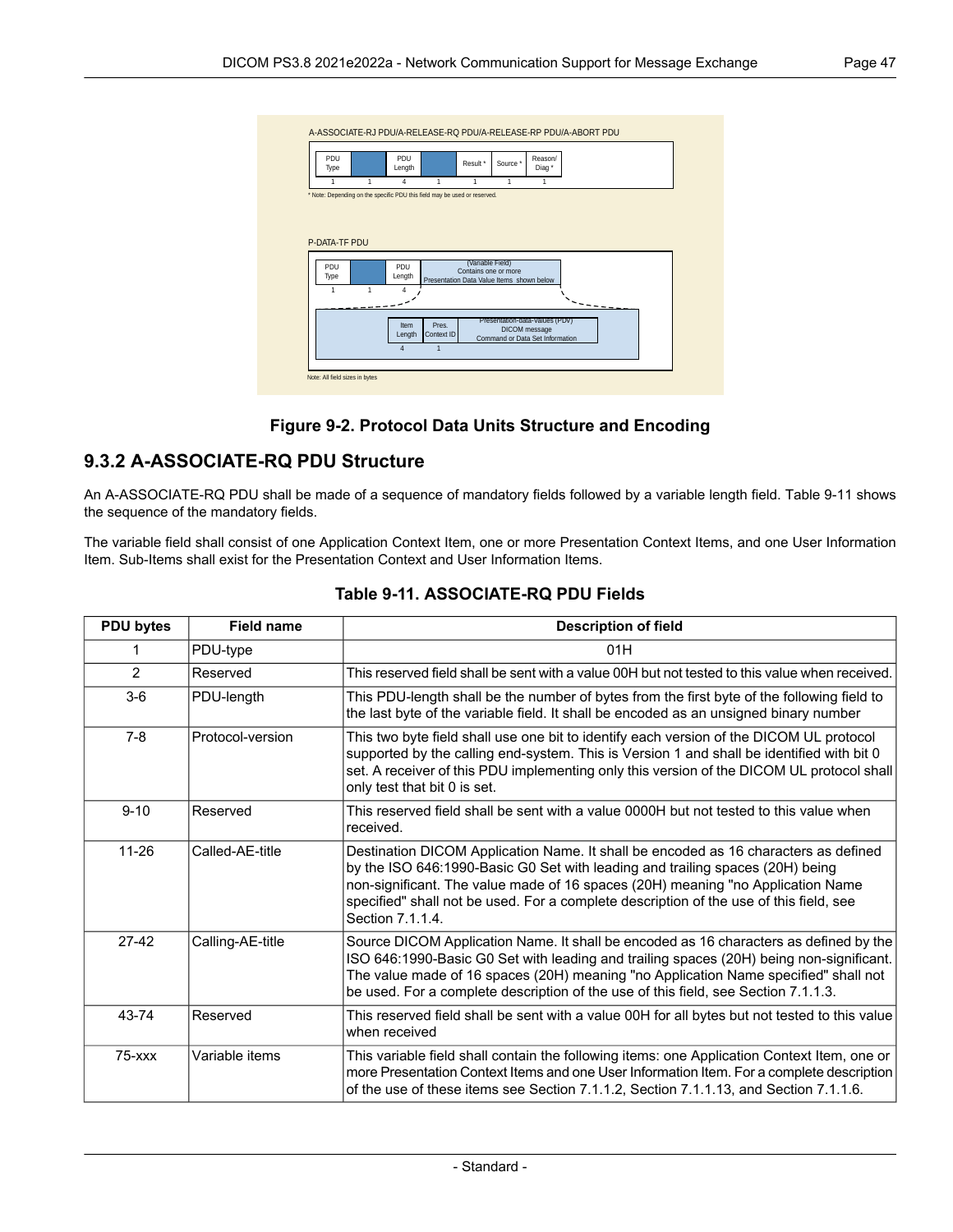## **9.3.2.1 Application Context Item Structure**

<span id="page-47-0"></span>An Application Context Item shall be made of a sequence of mandatory fields followed by a variable length field. [Table](#page-47-0) 9-12 shows the sequence of the mandatory fields.

| Item bytes | <b>Field name</b>        | <b>Description of field</b>                                                                                                                                                                                                                                                                                                    |
|------------|--------------------------|--------------------------------------------------------------------------------------------------------------------------------------------------------------------------------------------------------------------------------------------------------------------------------------------------------------------------------|
|            | Item-type                | 10H                                                                                                                                                                                                                                                                                                                            |
| 2          | Reserved                 | This reserved field shall be sent with a value 00H but not tested to this value when<br>received.                                                                                                                                                                                                                              |
| $3-4$      | Item-length              | This Item-length shall be the number of bytes from the first byte of the following field<br>to the last byte of the Application-context-name field. It shall be encoded as an<br>unsigned binary number.                                                                                                                       |
| $5  xxx$   | Application-context-name | A valid Application-context-name shall be encoded as defined in Annex F. For a<br>description of the use of this field see Section 7.1.1.2. Application-context-names<br>are structured as UIDs as defined in PS3.5 (see Annex A for an overview of this<br>concept). DICOM Application-context-names are registered in PS3.7. |

### **Table 9-12. Application Context Item Fields**

## **9.3.2.2 Presentation Context Item Structure**

<span id="page-47-1"></span>The Presentation Context Item shall be made of a sequence of mandatory fixed length fields followed by a variable field. [Table](#page-47-1) 9-13 shows the sequence of the mandatory fields.

The variable field shall consist of one Abstract Syntax Sub-Item followed by one or more Transfer Syntax Sub-Items.

| Item bytes  | <b>Field name</b>                     | <b>Description of field</b>                                                                                                                                                                                                                  |
|-------------|---------------------------------------|----------------------------------------------------------------------------------------------------------------------------------------------------------------------------------------------------------------------------------------------|
|             | Item-type                             | 20H                                                                                                                                                                                                                                          |
| 2           | Reserved                              | This reserved field shall be sent with a value 00H but not tested to this value when<br>received.                                                                                                                                            |
| $3 - 4$     | Item-length                           | This Item-length shall be the number of bytes from the first byte of the following field<br>to the last byte of the last Transfer Syntax Item. It shall be encoded as an unsigned<br>binary number.                                          |
| 5           | Presentation-context-ID               | Presentation-context-ID values shall be odd integers between 1 and 255, encoded<br>as an unsigned binary number. For a complete description of the use of this field<br>see Section 7.1.1.13.                                                |
| 6           | Reserved                              | This reserved field shall be sent with a value 00H but not tested to this value when<br>received.                                                                                                                                            |
| 7           | Reserved                              | This reserved field shall be sent with a value 00H but not tested to this value when<br>received.                                                                                                                                            |
| 8           | Reserved                              | This reserved field shall be sent with a value 00H but not tested to this value when<br>received.                                                                                                                                            |
| $9 - x x x$ | Abstract/Transfer Syntax<br>Sub-Items | This variable field shall contain the following sub-items: one Abstract Syntax and<br>one or more Transfer Syntax(es). For a complete description of the use and encoding<br>of these sub-items see Section 9.3.2.2.1 and Section 9.3.2.2.2. |

#### **Table 9-13. Presentation Context Item Fields**

### <span id="page-47-2"></span>**9.3.2.2.1 Abstract Syntax Sub-Item Structure**

The Abstract Syntax Sub-Item shall be made of a sequence of mandatory fixed length fields followed by a variable field. [Table](#page-48-1) 9-14 shows the sequence of the mandatory fields.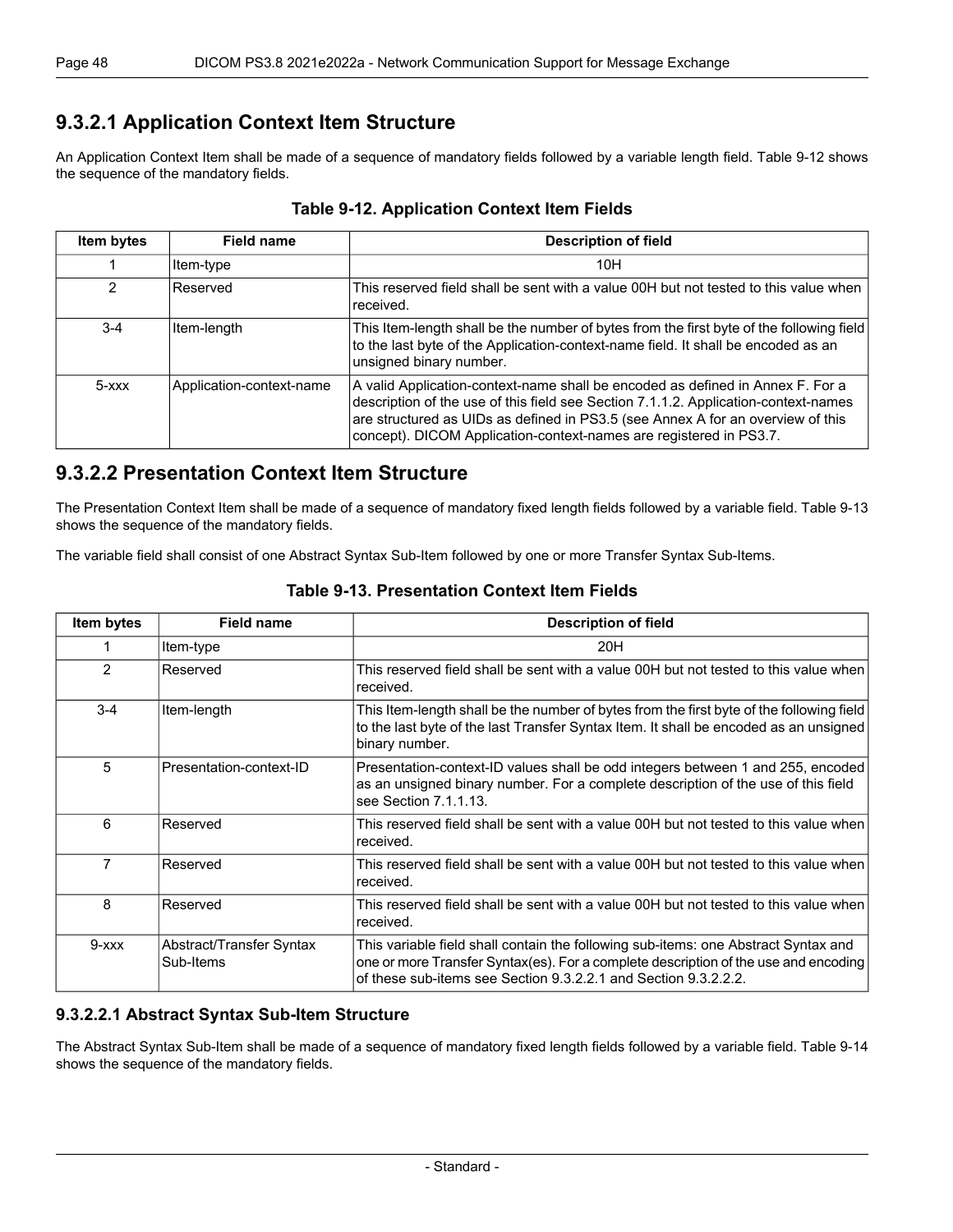<span id="page-48-1"></span>

| Item bytes | Field name           | <b>Description of field</b>                                                                                                                                                                                                                                                                                                                                                                                                     |
|------------|----------------------|---------------------------------------------------------------------------------------------------------------------------------------------------------------------------------------------------------------------------------------------------------------------------------------------------------------------------------------------------------------------------------------------------------------------------------|
|            | Item-type            | 30H                                                                                                                                                                                                                                                                                                                                                                                                                             |
| 2          | Reserved             | This reserved field shall be sent with a value 00H but not tested to this value when<br>received.                                                                                                                                                                                                                                                                                                                               |
| $3 - 4$    | Item-length          | This Item-length shall be the number of bytes from the first byte of the following field<br>to the last byte of the Abstract-syntax-name field. It shall be encoded as an unsigned<br>binary number.                                                                                                                                                                                                                            |
| $5 - XXX$  | Abstract-syntax-name | This variable field shall contain the Abstract-syntax-name related to the proposed<br>presentation context. A valid Abstract-syntax-name shall be encoded as defined in<br>Annex F. For a description of the use of this field see Section 7.1.1.13.<br>Abstract-syntax-names are structured as UIDs as defined in PS3.5 (see Annex B for<br>an overview of this concept). DICOM Abstract-syntax-names are registered in PS3.4. |

### **Table 9-14. Abstract Syntax Sub-Item Fields**

### <span id="page-48-0"></span>**9.3.2.2.2 Transfer Syntax Sub-Item Structure**

<span id="page-48-2"></span>The Transfer Syntax Sub-Item shall be made of a sequence of mandatory fixed length fields followed by a variable field. [Table](#page-48-2) 9-15 shows the sequence of the mandatory fields.

| Item bytes | <b>Field name</b>       | <b>Description of field</b>                                                                                                                                                                                                                                                                                                                                                                                               |
|------------|-------------------------|---------------------------------------------------------------------------------------------------------------------------------------------------------------------------------------------------------------------------------------------------------------------------------------------------------------------------------------------------------------------------------------------------------------------------|
|            | Item-type               | 40H                                                                                                                                                                                                                                                                                                                                                                                                                       |
| 2          | <b>Reserved</b>         | This reserved field shall be sent with a value 00H but not tested to this value when<br>received.                                                                                                                                                                                                                                                                                                                         |
| $3-4$      | Item-length             | This Item-length shall be the number of bytes from the first byte of the following field<br>to the last byte of the Transfer-syntax-name field(s). It shall be encoded as an unsigned<br>binary numbers                                                                                                                                                                                                                   |
| $5 - xxx$  | Transfer-syntax-name(s) | This variable field shall contain the Transfer-syntax-name proposed for this presentation<br>context. A valid Transfer-syntax-name shall be encoded as defined in Annex F. For a<br>description of the use of this field see Section 7.1.1.13. Transfer-syntax-names are<br>structured as UIDs as defined in PS3.5 (see Annex B for an overview of this concept).<br>DICOM Transfer-syntax-names are registered in PS3.5. |

#### **Table 9-15. Transfer Syntax Sub-Item Fields**

## **9.3.2.3 User Information Item Structure**

The User Information Item shall be made of a sequence of mandatory fixed length fields followed by a variable field. [Table](#page-48-3) 9-16 shows the sequence of the mandatory fields.

<span id="page-48-3"></span>The variable field shall consist of one or more User-Data Sub-Items.

Note

The User-Data Sub-Items may be present in any order within the User-Information Item. No significance should be placed on the order of User-Data Sub-Items within the User Information Item. Sending applications should be aware that some older applications might expect Sub-Items to be encoded in ascending order of Item-type within the enclosing Item.

| Item bytes | <b>Field name</b> | <b>Description of field</b>                                                                       |
|------------|-------------------|---------------------------------------------------------------------------------------------------|
|            | ∣ltem-t∨pe        | 50H                                                                                               |
|            | Reserved          | This reserved field shall be sent with a value 00H but not tested to this value when<br>received. |

### **Table 9-16. User Information Item Fields**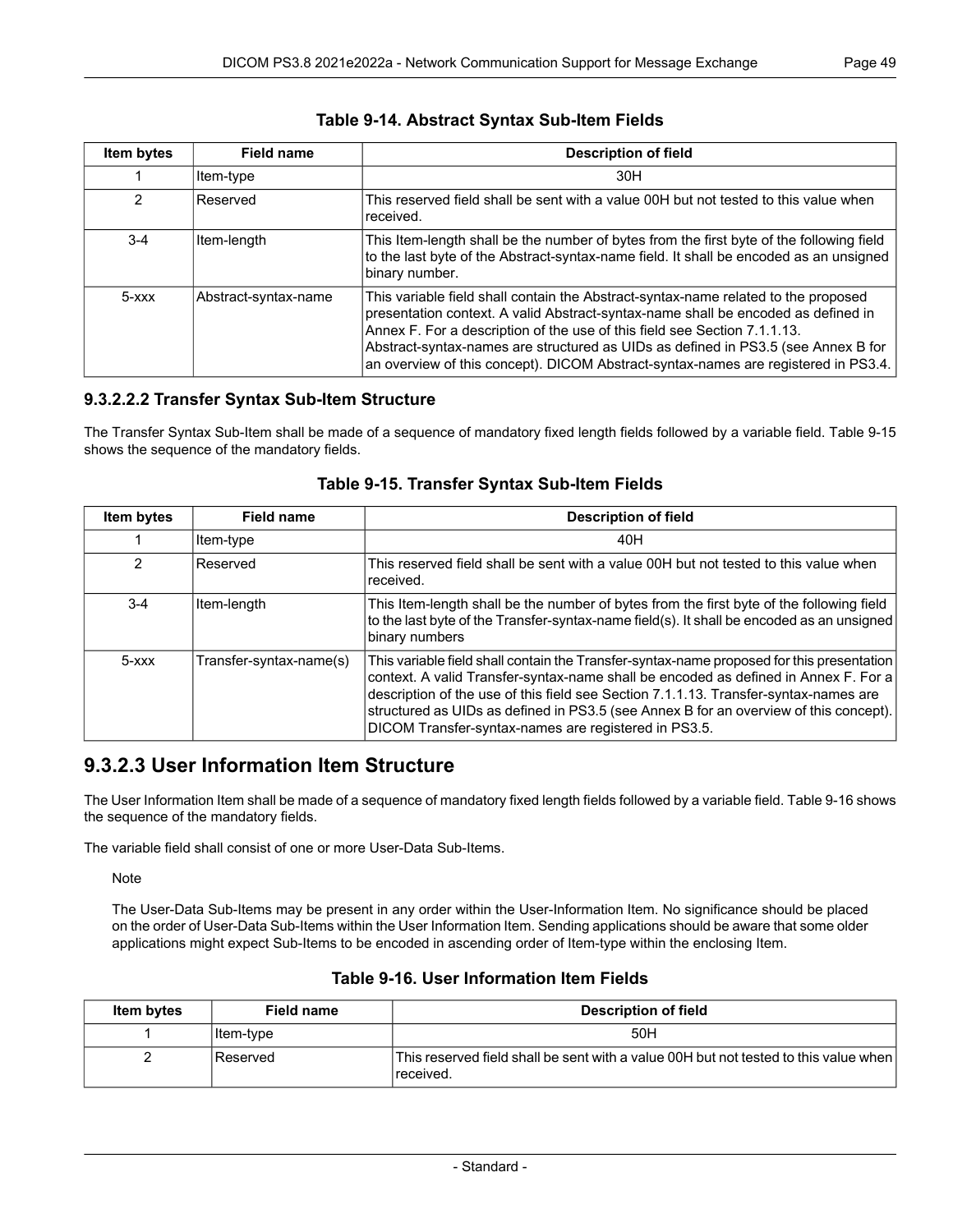| Item bytes | Field name  | <b>Description of field</b>                                                                                                                                                                  |
|------------|-------------|----------------------------------------------------------------------------------------------------------------------------------------------------------------------------------------------|
| $3 - 4$    | Item-length | This Item-length shall be the number of bytes from the first byte of the following<br>field to the last byte of the User-data field(s). It shall be encoded as an unsigned<br>binary number. |
| $5 -$ xxx  | User-data   | This variable field shall contain User-data sub-items as defined by the DICOM<br>Application Entity. The structure and content of these sub-items is defined in Annex<br>D.                  |

## **9.3.3 A-ASSOCIATE-AC PDU Structure**

An A-ASSOCIATE-AC PDU shall be made of a sequence of mandatory fields followed by a variable length field. [Table](#page-49-0) 9-17 shows the sequence of the mandatory fields.

<span id="page-49-0"></span>The variable field consist of one Application Context Item, one or more Presentation Context Items, and one User Information Item. Sub-Items shall exist for the Presentation Context and User Information Items.

| <b>PDU bytes</b> | <b>Field name</b> | <b>Description of field</b>                                                                                                                                                                                                                                                                                       |
|------------------|-------------------|-------------------------------------------------------------------------------------------------------------------------------------------------------------------------------------------------------------------------------------------------------------------------------------------------------------------|
|                  | PDU-type          | 02H                                                                                                                                                                                                                                                                                                               |
| $\mathcal{P}$    | Reserved          | This reserved field shall be sent with a value 00H but not tested to this value when<br>received.                                                                                                                                                                                                                 |
| $3-6$            | PDU-length        | This PDU-length shall be the number of bytes from the first byte of the following field to<br>the last byte of the variable field. It shall be encoded as an unsigned binary number.                                                                                                                              |
| $7-8$            | Protocol-version  | This two byte field shall use one bit to identify each version of the DICOM UL protocol<br>supported by the calling end-system. This is Version 1 and shall be identified with bit 0<br>set. A receiver of this PDU implementing only this version of the DICOM UL protocol<br>shall only test that bit 0 is set. |
| $9 - 10$         | Reserved          | This reserved field shall be sent with a value 0000H but not tested to this value when<br>received.                                                                                                                                                                                                               |
| $11 - 26$        | Reserved          | This reserved field shall be sent with a value identical to the value received in the same<br>field of the A-ASSOCIATE-RQ PDU, but its value shall not be tested when received.                                                                                                                                   |
| $27-42$          | Reserved          | This reserved field shall be sent with a value identical to the value received in the same<br>field of the A-ASSOCIATE-RQ PDU, but its value shall not be tested when received.                                                                                                                                   |
| 43-74            | Reserved          | This reserved field shall be sent with a value identical to the value received in the same<br>field of the A-ASSOCIATE-RQ PDU, but its value shall not be tested when received.                                                                                                                                   |
| $75  xxx$        | Variable items    | This variable field shall contain the following items: one Application Context Item, one<br>or more Presentation Context Item(s) and one User Information Item. For a complete<br>description of these items see Section 7.1.1.2, Section 7.1.1.14, and Section 7.1.1.6.                                          |

### **Table 9-17. ASSOCIATE-AC PDU Fields**

## **9.3.3.1 Application Context Item Structure**

An Application Context Item shall be made of a sequence of mandatory fields followed by a variable length field. [Table](#page-47-0) 9-12 shows the sequence of mandatory fields.

## **9.3.3.2 Presentation Context Item Structure**

The Presentation Context Item shall be made of a sequence of mandatory fixed length fields followed by a variable field. [Table](#page-50-0) 9-18 shows the sequence of the mandatory fields.

The variable field shall consist of one Transfer Syntax Sub-Item.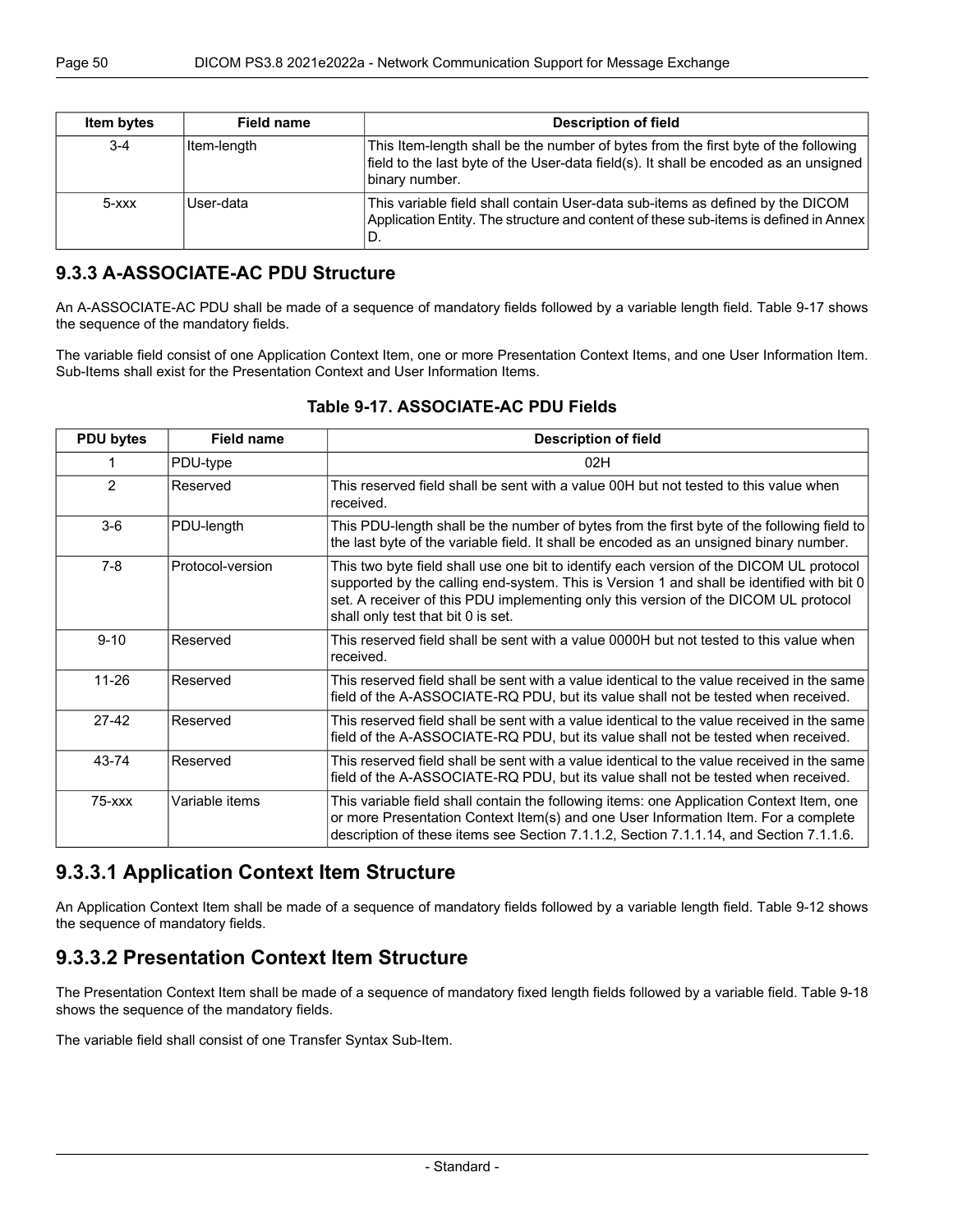<span id="page-50-0"></span>

| Item bytes     | <b>Field name</b>        | <b>Description of field</b>                                                                                                                                                                                                                                                                                                                     |
|----------------|--------------------------|-------------------------------------------------------------------------------------------------------------------------------------------------------------------------------------------------------------------------------------------------------------------------------------------------------------------------------------------------|
| 1              | Item-type                | 21H                                                                                                                                                                                                                                                                                                                                             |
| 2              | Reserved                 | This reserved field shall be sent with a value 00H but not tested to this value when<br>received.                                                                                                                                                                                                                                               |
| $3 - 4$        | Item-length              | This Item-length shall be the number of bytes from the first byte of the following field to<br>the last byte of the Transfer Syntax Sub-Item. It shall be encoded as an unsigned binary<br>number.                                                                                                                                              |
| 5              | Presentation-context-ID  | Presentation-context-ID values shall be odd integers between 1 and 255, encoded as<br>an unsigned binary number. For a complete description of the use of this field see<br>Section 7.1.1.13.                                                                                                                                                   |
| 6              | Reserved                 | This reserved field shall be sent with a value 00H but not tested to this value when<br>received.                                                                                                                                                                                                                                               |
| $\overline{7}$ | Result/Reason            | This Result/Reason field shall contain an integer value encoded as an unsigned binary<br>number. One of the following values shall be used:<br>0 - acceptance<br>1 - user-rejection<br>2 - no-reason (provider rejection)<br>3 - abstract-syntax-not-supported (provider rejection)<br>4 - transfer-syntaxes-not-supported (provider rejection) |
| 8              | Reserved                 | This reserved field shall be sent with a value 00H but not tested to this value when<br>received.                                                                                                                                                                                                                                               |
| $9 - xxx$      | Transfer syntax sub-item | This variable field shall contain one Transfer Syntax Sub-Item. When the Result/Reason<br>field has a value other than acceptance (0), this field shall not be significant and its value<br>shall not be tested when received. For a complete description of the use and encoding<br>of this item see Section 9.3.3.2.1.                        |

### **Table 9-18. Presentation Context Item Fields**

### <span id="page-50-2"></span><span id="page-50-1"></span>**9.3.3.2.1 Transfer Syntax Sub-Item Structure**

The Transfer Syntax Sub-Item shall be made of a sequence of mandatory fixed length fields followed by a variable field. [Table](#page-50-2) 9-19 shows the sequence of the mandatory fields.

| Item bytes | <b>Field name</b>    | <b>Description of field</b>                                                                                                                                                                                                                                                                                                                                                                                               |
|------------|----------------------|---------------------------------------------------------------------------------------------------------------------------------------------------------------------------------------------------------------------------------------------------------------------------------------------------------------------------------------------------------------------------------------------------------------------------|
|            | Item-type            | 40H                                                                                                                                                                                                                                                                                                                                                                                                                       |
| 2          | Reserved             | This reserved field shall be sent with a value 00H but not tested to this value when<br>received.                                                                                                                                                                                                                                                                                                                         |
| $3 - 4$    | Item-length          | This Item-length shall be the number of bytes from the first byte of the following field<br>to the last byte of the Transfer-syntax-name field. It shall be encoded as an unsigned<br>binary number.                                                                                                                                                                                                                      |
| $5 - XXX$  | Transfer-syntax-name | This variable field shall contain the Transfer-syntax-name proposed for this presentation<br>context. A valid Transfer-syntax-name shall be encoded as defined in Annex F. For a<br>description of the use of this field see Section 7.1.1.14. Transfer-syntax-names are<br>structured as UIDs as defined in PS3.5 (see Annex B for an overview of this concept).<br>DICOM Transfer-syntax-names are registered in PS3.5. |

| Table 9-19. Transfer Syntax Sub-Item Fields |  |  |  |  |  |
|---------------------------------------------|--|--|--|--|--|
|---------------------------------------------|--|--|--|--|--|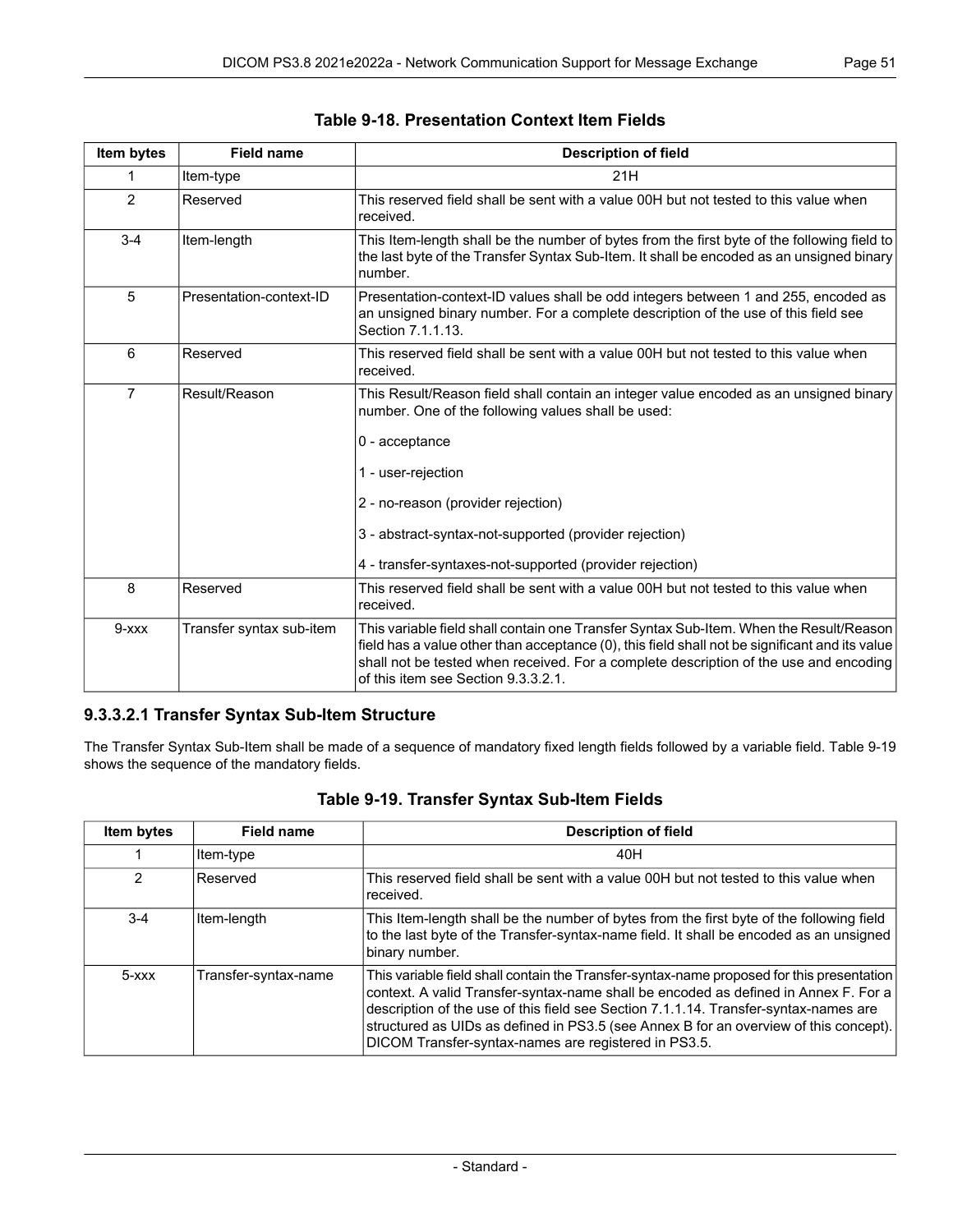## **9.3.3.3 User Information Item Structure**

The User Information Item shall be made of a sequence of mandatory length fields followed by a variable field. [Table](#page-51-0) 9-20 shows the sequence of the mandatory fields.

The variable field shall consist of one or more User-Data Sub-Items.

**Note** 

<span id="page-51-0"></span>The User-Data Sub-Items may be present in any order within the User-Information Item. No significance should be placed on the order of User-Data Sub-Items within the User Information Item. Sending applications should be aware that some older applications might expect Sub-Items to be encoded in ascending order of Item-type within the enclosing Item.

#### **Table 9-20. User Information Item Fields**

| Item bytes      | <b>Field name</b> | <b>Description of field</b>                                                                                                                                                                              |
|-----------------|-------------------|----------------------------------------------------------------------------------------------------------------------------------------------------------------------------------------------------------|
|                 | Item-type         | 50H                                                                                                                                                                                                      |
| 2               | Reserved          | This reserved field shall be sent with a value 00H but not tested to this value when<br>received.                                                                                                        |
| $3 - 4$         | Item-length       | This Item-length shall be the number of bytes from the first byte of the following<br>field to the last byte of the User-data-information field(s). It shall be encoded as<br>an unsigned binary number. |
| $5 - x$ $x$ $x$ | User-data         | This variable field shall contain User-data sub-items as defined by the DICOM<br>Application Entity. The structure and content of these sub-items is defined in Annex<br>ID.                             |

## **9.3.4 A-ASSOCIATE-RJ PDU Structure**

<span id="page-51-1"></span>An A-ASSOCIATE-RJ PDU shall be made of a sequence of mandatory fields. [Table](#page-51-1) 9-21 shows the sequence of the mandatory fields.

| <b>PDU bytes</b> | <b>Field name</b> | <b>Description of field</b>                                                                                                                                                                                                                                                                 |
|------------------|-------------------|---------------------------------------------------------------------------------------------------------------------------------------------------------------------------------------------------------------------------------------------------------------------------------------------|
|                  | PDU-type          | 03H                                                                                                                                                                                                                                                                                         |
| 2                | Reserved          | This reserved field shall be sent with a value 00H but not tested to this value when received.                                                                                                                                                                                              |
| $3-6$            | PDU-length        | This PDU-length shall be the number of bytes from the first byte of the following field to the last<br>byte of the Reason/Diag. field. In the case of this PDU, it shall have the fixed value of 00000004H<br>encoded as an unsigned binary number.                                         |
| $\overline{7}$   | Reserved          | This reserved field shall be sent with a value 00H but not tested to this value when received.                                                                                                                                                                                              |
| 8                | Result            | This Result field shall contain an integer value encoded as an unsigned binary number. One of<br>the following values shall be used:<br>1 - rejected-permanent<br>2 - rejected-transient                                                                                                    |
| 9                | Source            | This Source field shall contain an integer value encoded as an unsigned binary number. One of<br>the following values shall be used:<br>1 - DICOM UL service-user<br>2 - DICOM UL service-provider (ACSE related function)<br>3 - DICOM UL service-provider (Presentation related function) |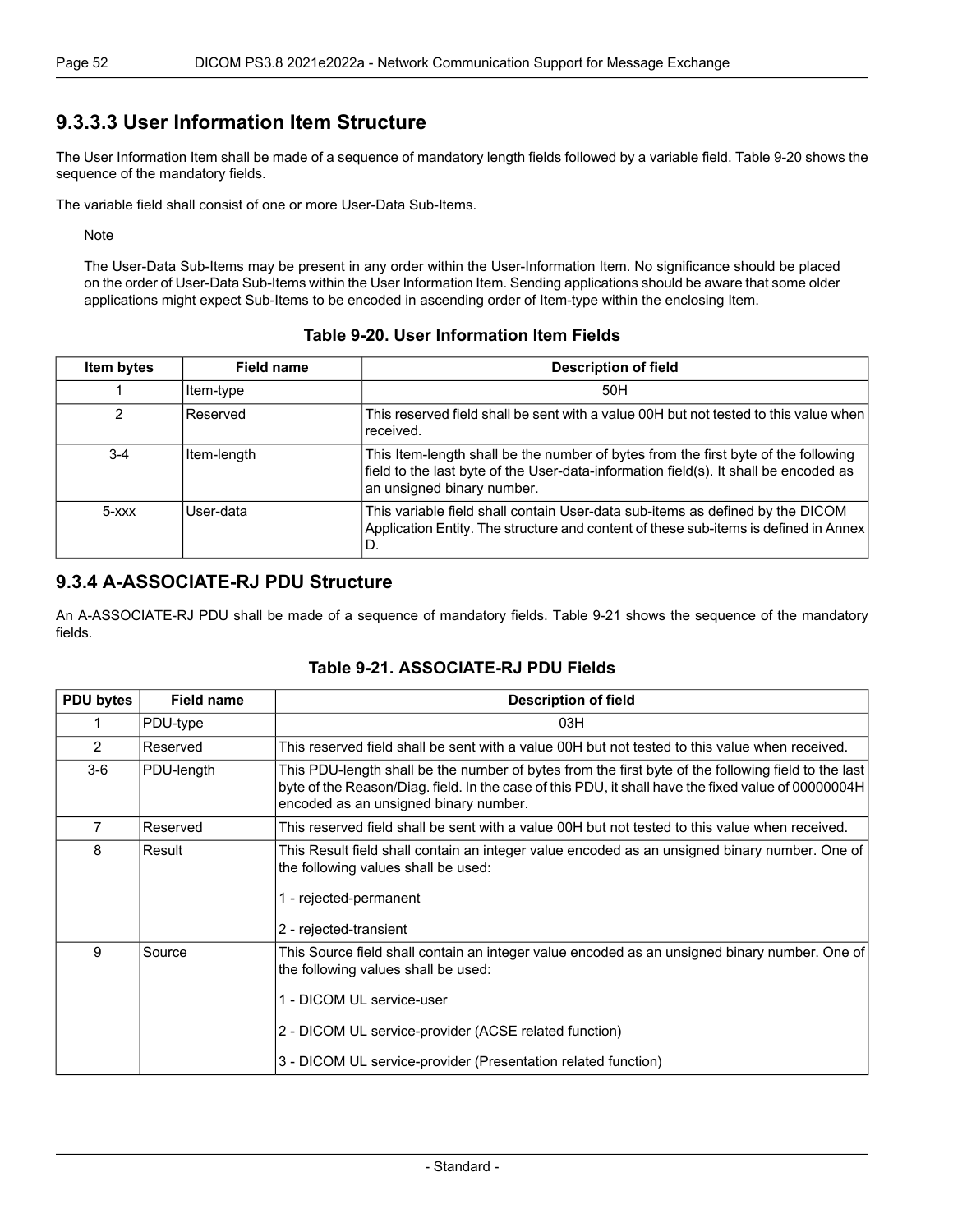| <b>PDU bytes</b> | <b>Field name</b> | <b>Description of field</b>                                                                                                                                                           |  |
|------------------|-------------------|---------------------------------------------------------------------------------------------------------------------------------------------------------------------------------------|--|
| 10               | Reason/Diag.      | This field shall contain an integer value encoded as an unsigned binary number. If the Source<br>field has the value (1) "DICOM UL service-user", it shall take one of the following: |  |
|                  |                   | 1 - no-reason-given                                                                                                                                                                   |  |
|                  |                   | 2 - application-context-name-not-supported                                                                                                                                            |  |
|                  |                   | 3 - calling-AE-title-not-recognized                                                                                                                                                   |  |
|                  |                   | 4-6 - reserved                                                                                                                                                                        |  |
|                  |                   | 7 - called-AE-title-not-recognized                                                                                                                                                    |  |
|                  |                   | 8-10 - reserved                                                                                                                                                                       |  |
|                  |                   | If the Source field has the value (2) "DICOM UL service provided (ACSE related function)", it<br>shall take one of the following:                                                     |  |
|                  |                   | 1 - no-reason-given                                                                                                                                                                   |  |
|                  |                   | 2 - protocol-version-not-supported                                                                                                                                                    |  |
|                  |                   | If the Source field has the value (3) "DICOM UL service provided (Presentation related function)",<br>it shall take one of the following:                                             |  |
|                  |                   | 0 - reserved                                                                                                                                                                          |  |
|                  |                   | 1 - temporary-congestio                                                                                                                                                               |  |
|                  |                   | 2 - local-limit-exceeded                                                                                                                                                              |  |
|                  |                   | 3-7 - reserved                                                                                                                                                                        |  |
|                  |                   | Note                                                                                                                                                                                  |  |
|                  |                   | The reserved fields are used to preserve symmetry with OSI ACSE/Presentation Services<br>and Protocols.                                                                               |  |

## **9.3.5 P-DATA-TF PDU Structure**

<span id="page-52-0"></span>A P-DATA-TF PDU shall be made of a sequence of mandatory fixed length fields followed by a variable length field. [Table](#page-52-0) 9-22 shows the sequence of the mandatory fields.

The variable data field shall contain one or more Presentation-Data-Value Items.

#### **Table 9-22. P-DATA-TF PDU Fields**

| <b>PDU bytes</b> | <b>Field name</b> | <b>Description of field</b>                                                                                                                                                                     |
|------------------|-------------------|-------------------------------------------------------------------------------------------------------------------------------------------------------------------------------------------------|
|                  | PDU-type          | 04H                                                                                                                                                                                             |
|                  | Reserved          | This reserved field shall be sent with a value 00H but not tested to this value<br>when received.                                                                                               |
| $3-6$            | PDU-length        | This PDU-length shall be the number of bytes from the first byte of the following<br>field to the last byte of the variable field. It shall be encoded as an unsigned<br>binary number.         |
| 7-xxx            |                   | Presentation-data-value Item(s) This variable data field shall contain one or more Presentation-data-value<br>Items(s). For a complete description of the use of this field see Section 9.3.5.1 |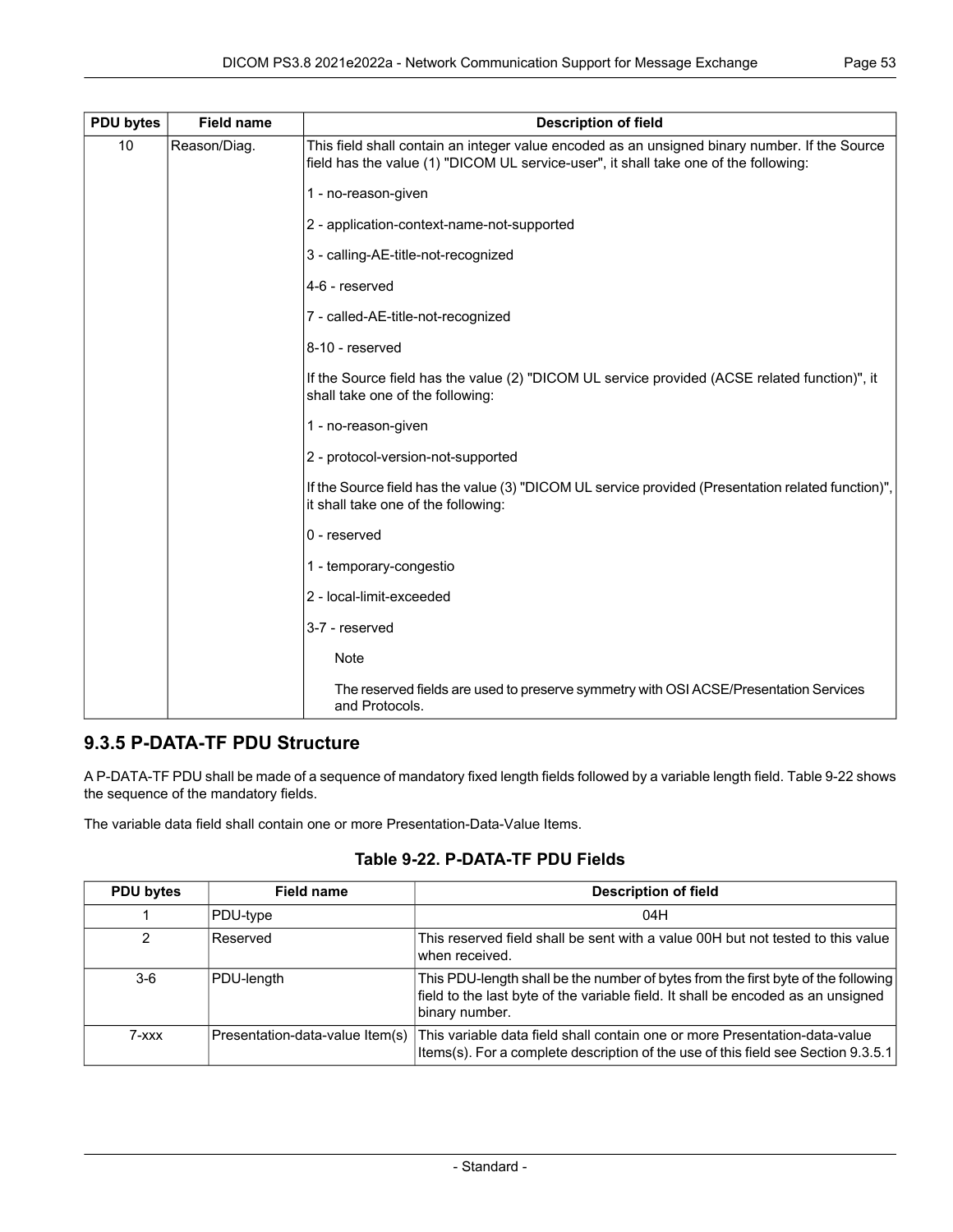## <span id="page-53-0"></span>**9.3.5.1 Presentation Data Value Item Structure**

The Presentation Data Value Item shall be made of a sequence of mandatory fixed length fields followed by one variable length field. [Table](#page-53-1) 9-23 shows the sequence of the fields.

<span id="page-53-1"></span>The variable field shall consist of one Presentation-Data-Value.

| Table 9-23. Presentation-Data-Value Item Fields |  |
|-------------------------------------------------|--|
|-------------------------------------------------|--|

| Item bytes | Field name              | <b>Description of field</b>                                                                                                                                                                                |
|------------|-------------------------|------------------------------------------------------------------------------------------------------------------------------------------------------------------------------------------------------------|
| $1 - 4$    | Item-length             | This Item-length shall be the number of bytes from the first byte of the following field<br>to the last byte of the Presentation-data-value field. It shall be encoded as an<br>unsigned binary number.    |
| 5          | Presentation-context-ID | Presentation-context-ID values shall be odd integers between 1 and 255, encoded<br>as an unsigned binary number. For a complete description of the use of this field<br>see Section 7.1.1.13.              |
| $6 - xxx$  | Presentation-data-value | This Presentation-data-value field shall contain DICOM message information<br>(command and/or Data Set) with a message control header. For a complete<br>description of the use of this field see Annex E. |

## <span id="page-53-2"></span>**9.3.6 A-RELEASE-RQ PDU Structure**

An A-RELEASE-RQ PDU shall be made of a sequence of mandatory fields. [Table](#page-53-2) 9-24 shows the sequence of the fields.

| <b>PDU bytes</b> | Field name | <b>Description of field</b>                                                                                                                                                                                                                     |
|------------------|------------|-------------------------------------------------------------------------------------------------------------------------------------------------------------------------------------------------------------------------------------------------|
|                  | PDU-type   | 05H                                                                                                                                                                                                                                             |
| 2                | Reserved   | This reserved field shall be sent with a value 00H but not tested to this value when<br>received.                                                                                                                                               |
| 3-6              | PDU-length | This PDU-length shall be the number of bytes from the first byte of the following<br>field to the last byte of the Reserved field. In the case of this PDU, it shall have<br>the fixed value of 00000004H encoded as an unsigned binary number. |
| $7 - 10$         | Reserved   | This reserved field shall be sent with a value 00000000H but not tested to this<br>value when received.                                                                                                                                         |

#### **Table 9-24. A-RELEASE-RQ PDU Fields**

## <span id="page-53-3"></span>**9.3.7 A-RELEASE-RP PDU Structure**

An A-RELEASE-RP PDU shall be made of a sequence of mandatory fields. [Table](#page-53-3) 9-25 shows the sequence of the fields.

#### **Table 9-25. A-RELEASE-RP PDU Fields**

| <b>PDU bytes</b> | Field name | <b>Description of field</b>                                                                                                                                                                                                                     |
|------------------|------------|-------------------------------------------------------------------------------------------------------------------------------------------------------------------------------------------------------------------------------------------------|
|                  | PDU-type   | 06H                                                                                                                                                                                                                                             |
| 2                | Reserved   | This reserved field shall be sent with a value 00H but not tested to this value when<br>received.                                                                                                                                               |
| $3-6$            | PDU-length | This PDU-length shall be the number of bytes from the first byte of the following<br>field to the last byte of the Reserved field. In the case of this PDU, it shall have<br>the fixed value of 00000004H encoded as an unsigned binary number. |
| $7 - 10$         | Reserved   | This reserved field shall be sent with a value 00000000H but not tested to this<br>value when received.                                                                                                                                         |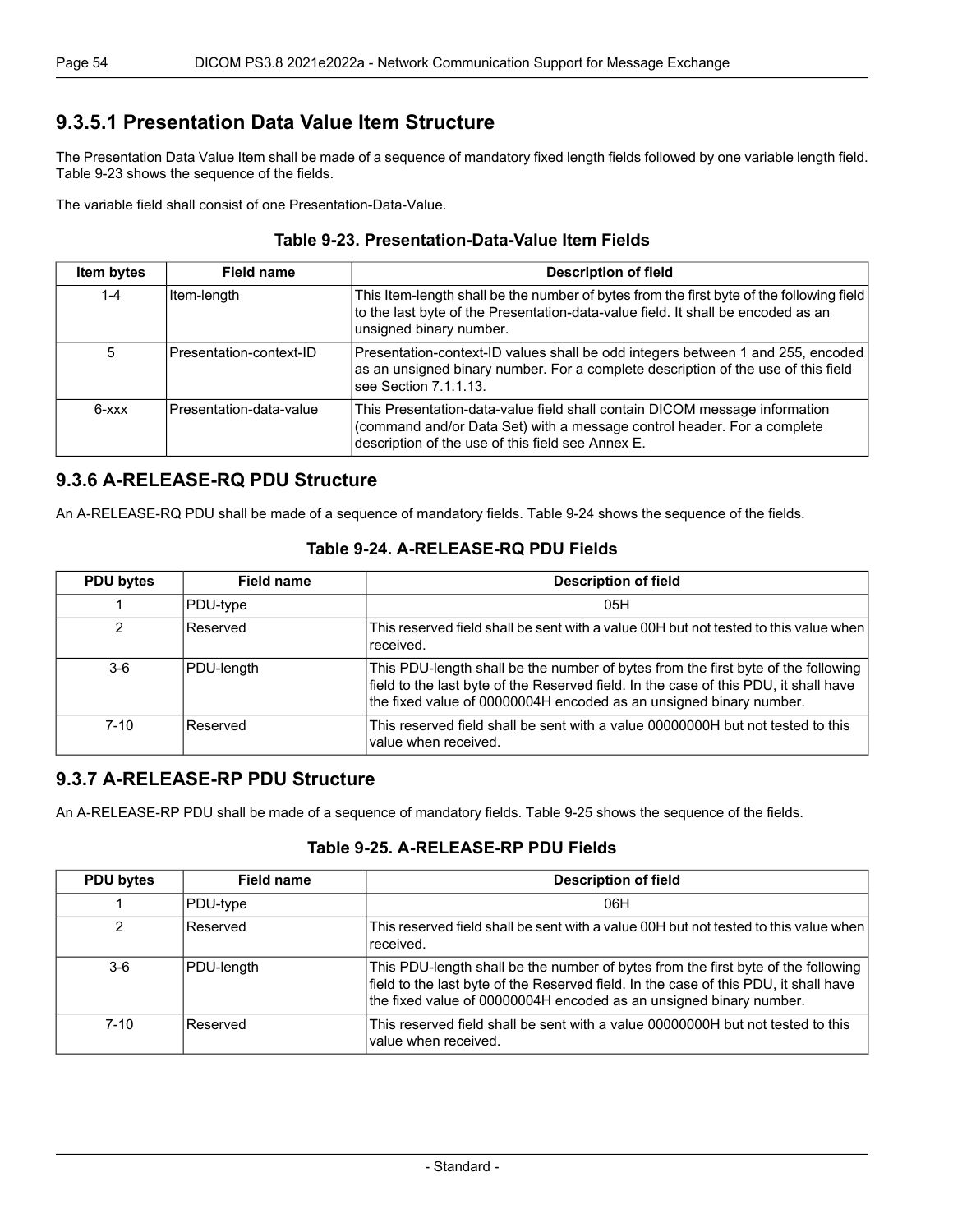## **9.3.8 A-ABORT PDU Structure**

An A-ABORT PDU shall be made of a sequence of mandatory fields. [Table](#page-54-0) 9-26 shows the sequence of the fields.

<span id="page-54-0"></span>The A-ABORT PDU shall support both the A-ABORT Service (user initiated) and the A-P-ABORT Service (provider initiated).

| <b>PDU bytes</b> | <b>Field name</b> | <b>Description of field</b>                                                                                                                                                                                                                     |
|------------------|-------------------|-------------------------------------------------------------------------------------------------------------------------------------------------------------------------------------------------------------------------------------------------|
| 1                | PDU-type          | 07H                                                                                                                                                                                                                                             |
| 2                | Reserved          | This reserved field shall be sent with a value 00H but not tested to this value when received.                                                                                                                                                  |
| $3-6$            | PDU-length        | This PDU-length shall be the number of bytes from the first byte of the following field to the<br>last byte of the Reserved field. In the case of this PDU, it shall have the fixed value of<br>00000004H encoded as an unsigned binary number. |
| $\overline{7}$   | Reserved          | This reserved field shall be sent with a value 00H but not tested to this value when received.                                                                                                                                                  |
| 8                | Reserved          | This reserved field shall be sent with a value 00H but not tested to this value when received.                                                                                                                                                  |
| 9                | Source            | This Source field shall contain an integer value encoded as an unsigned binary number. One<br>of the following values shall be used:                                                                                                            |
|                  |                   | 0 - DICOM UL service-user (initiated abort)                                                                                                                                                                                                     |
|                  |                   | 1 - reserved                                                                                                                                                                                                                                    |
|                  |                   | 2 - DICOM UL service-provider (initiated abort)                                                                                                                                                                                                 |
| 10               | Reason/Diag.,     | This field shall contain an integer value encoded as an unsigned binary number. If the Source<br>field has the value (2) "DICOM UL service-provider", it shall take one of the following:                                                       |
|                  |                   | 0 - reason-not-specified1 - unrecognized-PDU                                                                                                                                                                                                    |
|                  |                   | 2 - unexpected-PDU                                                                                                                                                                                                                              |
|                  |                   | 3 - reserved                                                                                                                                                                                                                                    |
|                  |                   | 4 - unrecognized-PDU parameter                                                                                                                                                                                                                  |
|                  |                   | 5 - unexpected-PDU parameter                                                                                                                                                                                                                    |
|                  |                   | 6 - invalid-PDU-parameter value                                                                                                                                                                                                                 |
|                  |                   | If the Source field has the value (0) "DICOM UL service-user", this reason field shall not be<br>significant. It shall be sent with a value 00H but not tested to this value when received.                                                     |
|                  |                   | <b>Note</b>                                                                                                                                                                                                                                     |
|                  |                   | The reserved fields are used to preserve symmetry with OSI ACSE/Presentation<br>Services and Protocol.                                                                                                                                          |

#### **Table 9-26. A-ABORT PDU Fields**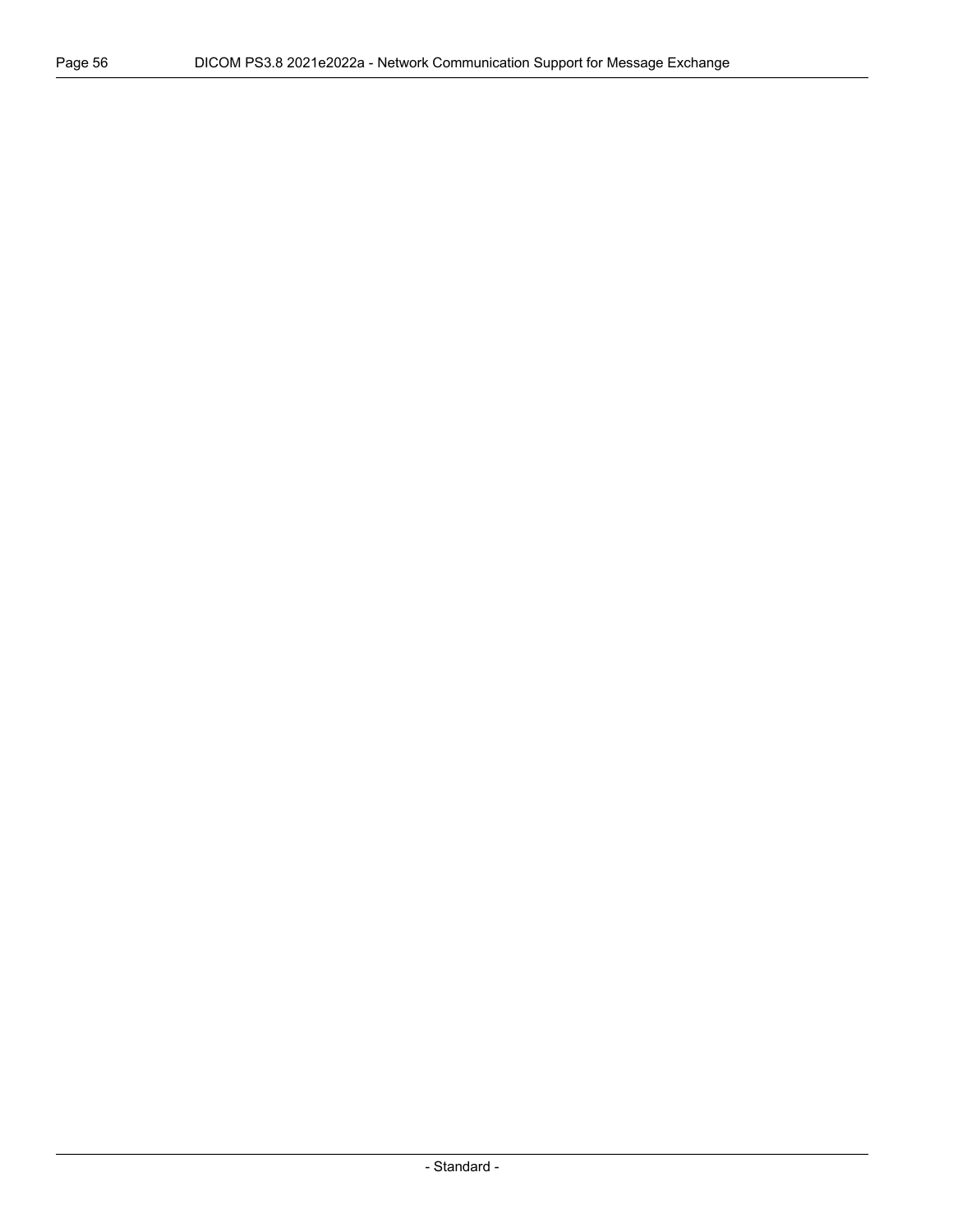# **10 Conformance**

## **10.1 Conformance Requirements**

## <span id="page-56-0"></span>**10.1.1 Retired**

## **10.1.2 TCP/IP Network Communication Support**

An implementation claiming conformance to *DICOM TCP/IP Network Communication Support*shall:

- a. Meet the DICOM Upper Layers Protocol requirements as defined in Section 9.
- b. Use registered Application Context Names, Abstract Syntax Names and Transfer Syntax Names as defined for OSI Object Identifiers (ISO 8824 and ISO 9834-1).

Note

[Annex](#page-68-0) F defines the DICOM Upper Layer Protocol encoding for the Application Context Names, Abstract Syntax Names, and Transfer Syntax Names. ISO 8825 defined encoding is not used.

c. Use one of the published and approved RFCs defining the operation of TCP/IP over specific physical networks.

# **10.2 Conformance Statement**

An implementation claiming conformance to DICOM for communication support in a networked environment shall state DICOM V3.0 TCP/IP Network Communication Support with the list of physical networks and corresponding relevant implementation information. This implies that the conformance requirements defined in [Section](#page-56-0) 10.1.2 are met.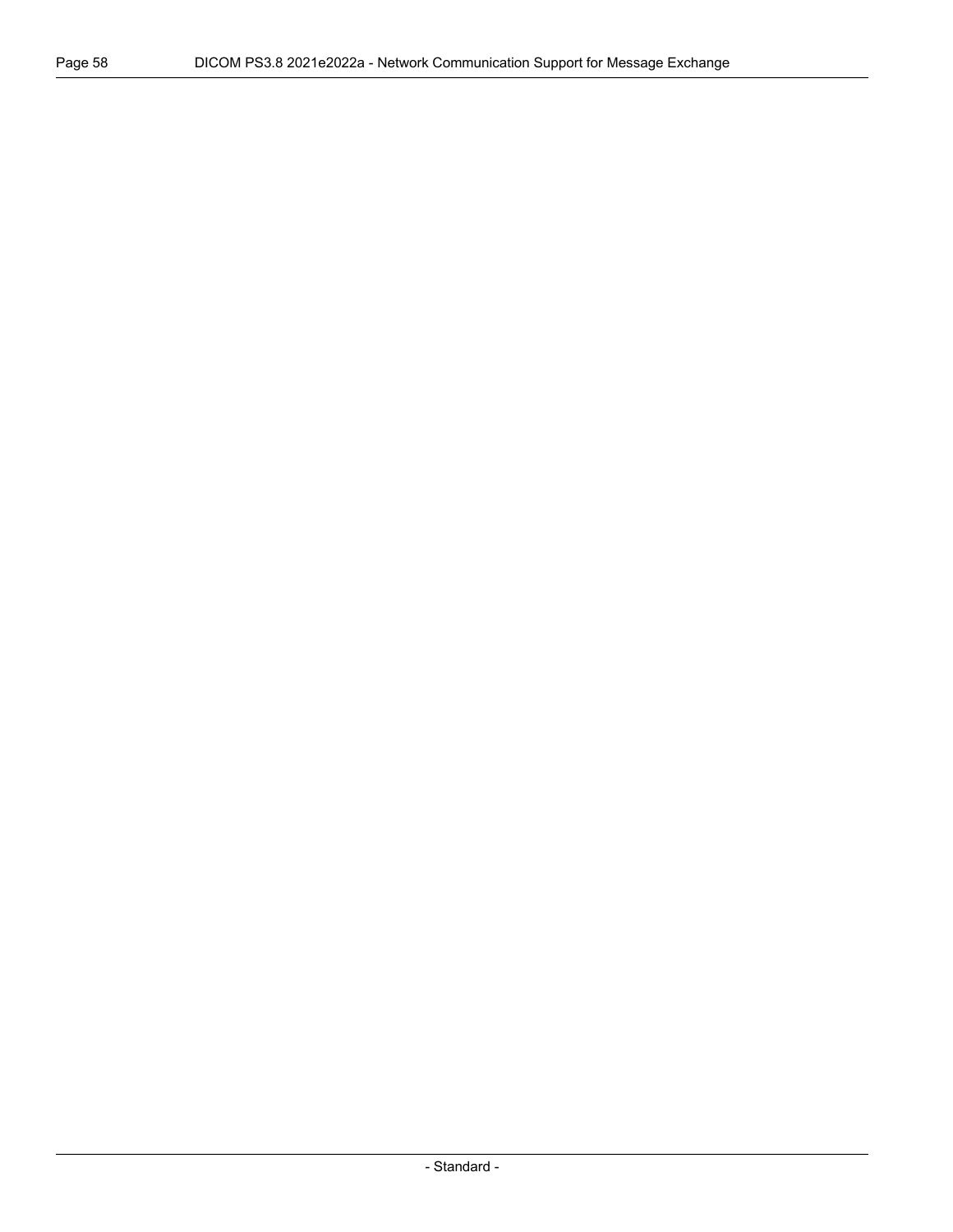# <span id="page-58-0"></span>**A Application Context Names (Informative)**

# **A.1 Application Context Definition**

An application context explicitly defines the set of application service elements, related options and any other information necessary for the interworking of Application Entities on an association. The usage of the application context is defined in [PS3.7](part07.pdf#PS3.7).

Two Application Entities when establishing an association agree on an application context. The requestor of an association proposes an Application Context Name and the acceptor returns either the same or a different Application Context Name. The returned name specifies the application context to be used for this association. The offer of an alternate application context by the acceptor provides a mechanism for limited negotiation. If the requestor cannot operate in the acceptor's application context, it will issue an A-Abort request primitive. Such a negotiation will facilitate the introduction of future versions of the DICOM Application Entity.

# **A.2 DICOM Application Context Name Encoding and Registration**

The Application Context Name structure is based on the OSI Object Identification (numeric form) as defined by ISO 8824. Application Context Names are registered values as defined by ISO 9834-1 to ensure global uniqueness. They are encoded as defined in [Annex](#page-68-0) [F](#page-68-0) when the TCP/IP network communication support is used as defined in Section 9.

## **A.2.1 DICOM Registered Application Context Names**

The organization responsible for the definition and registration of DICOM Application Context Names is NEMA. NEMA guarantees uniqueness for all DICOM Application Context Names. A choice of DICOM registered Application Context Names related to the DICOM Application Entities, as well as the associated negotiation rules, are defined in [PS3.7.](part07.pdf#PS3.7)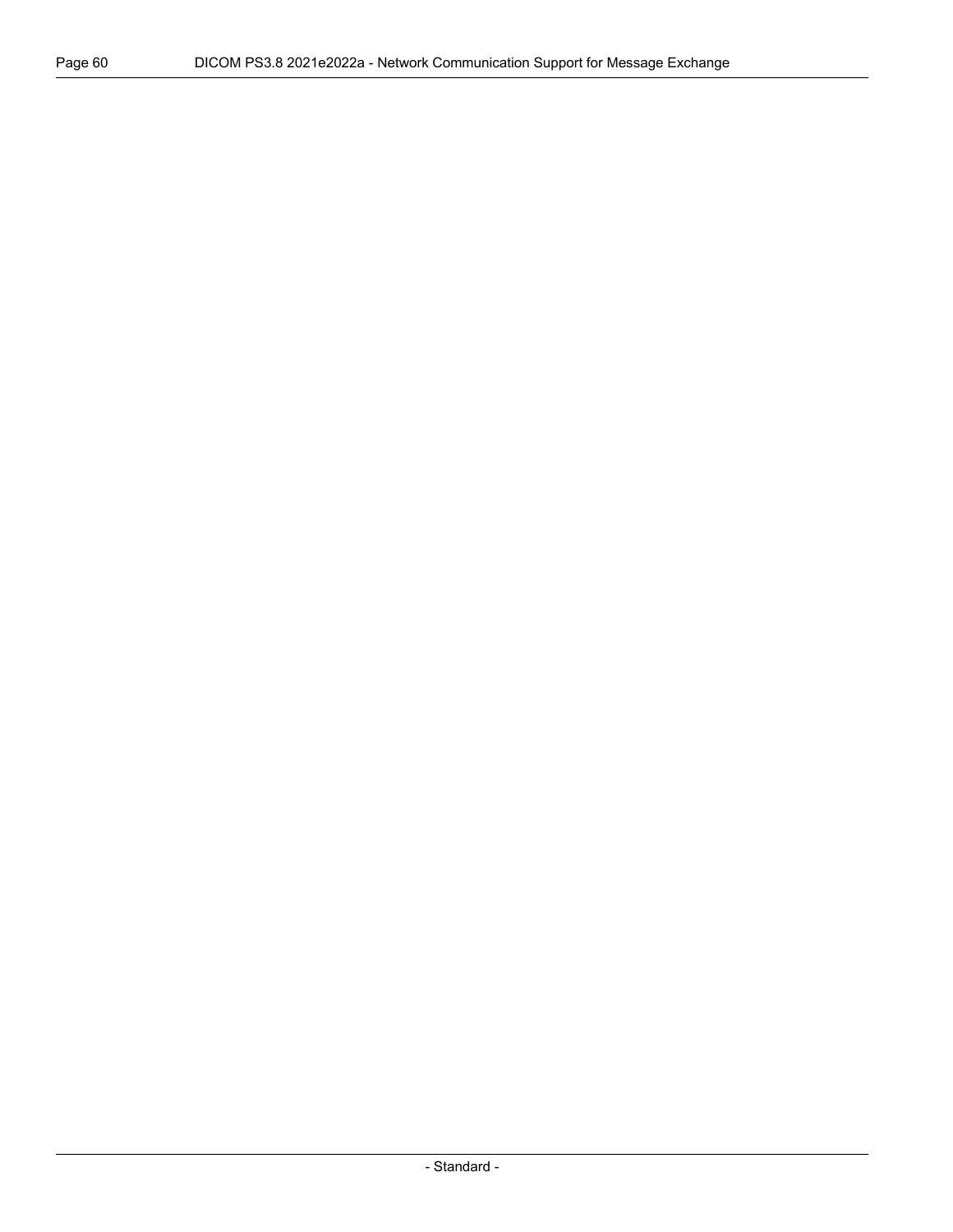# <span id="page-60-0"></span>**B Abstract and Transfer Syntaxes (Informative)**

# **B.1 Abstract Syntax Definition**

An Abstract Syntax is the specification of Application Layer data elements with associated semantics or Application Layer protocol control information by using notation rules that are independent of the encoding technique used to represent them.

#### **Note**

In particular, it allows the communicating Application Entities to negotiate an agreed set of DICOM Data Elements (e.g., from a specific version of the Data Dictionary) and/or Information Object Class definitions.

## **B.2 Transfer Syntax Definition**

A Transfer Syntax is a set of encoding rules able to unambiguously represent the data elements defined by one or more Abstract Syntaxes. In particular, negotiation of Transfer Syntaxes allows the communicating Application Entities to agree on the encoding techniques they are able to support (e.g., byte ordering, compression, etc.).

## **B.3 DICOM Abstract and Transfer Syntax Names Encoding and Registration**

The Abstract and Transfer Syntax Name structure is based on the OSI Object Identification (numeric form) as defined by ISO 8824. Abstract and Transfer Syntax Names are registered values as defined by ISO 9834-1 to ensure global uniqueness. Abstract and Transfer Syntax Names are encoded as defined in ISO 8825 (Object Identifiers of numeric form) when the OSI network communication support is used as defined in Section 8. They are encoded as defined in [Annex](#page-68-0) F when the TCP/IP network communication support is used as defined in Section 9.

## **B.3.1 DICOM Registered Abstract and Transfer Syntax Names**

The organization responsible for the definition and registration of DICOM Abstract and Transfer Syntax Names is NEMA. NEMA guarantees uniqueness for all DICOM Abstract and Transfer Syntax Names. A choice of DICOM registered Abstract and Transfer Syntax Names related to a specific version of the DICOM Application Entities, as well as the associated negotiation rules, are defined in [PS3.4](part04.pdf#PS3.4) for Abstract Syntaxes and [PS3.5](part05.pdf#PS3.5) for Transfer Syntaxes.

## **B.3.2 Privately Defined Abstract and Transfer Syntax Names**

Privately defined Abstract and Transfer Syntax Names may also be used, however, they will not be registered by NEMA. Organizations that define private Abstract and Transfer Syntax Names are responsible to obtain their proper registration defined for OSI Object Identifiers. National Standards Organizations representing a number of countries (e.g., UK, France, Germany, Japan, USA, etc.) to the International Standards Organization act as a registration authority as defined by ISO 9834-1.

#### **Note**

For example, in the USA, ANSI assigns (for a fee) Organization Identifiers to any requesting organization. This identifier is made of a series of four numeric components; 1 (identifies ISO), 2 (identifies the ISO member bodies branch), 840 (identifies ANSI as the ISO member body representing the USA), and xxxxxx (identifies a specific organization and is issued by ANSI). Such an identifier may be used by the identified organization as a root to which it may add a suffix made of one or more numeric components. The identified organization accepts the responsibility to properly register these suffixes to ensure uniqueness.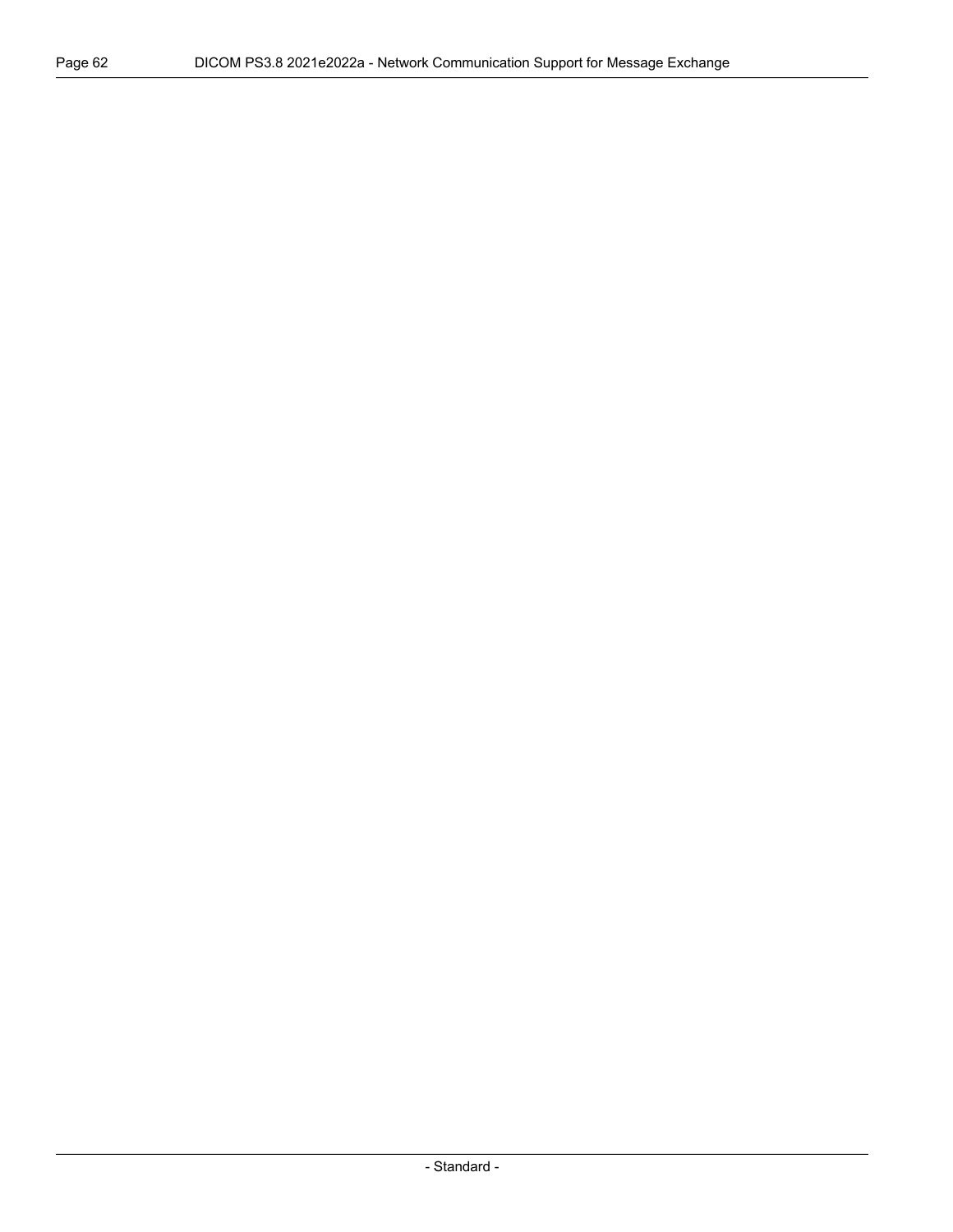# **C DICOM Addressing (Normative)**

## **C.1 DICOM Application Entity Titles**

A DICOM Application Entity Title uniquely identifies a service or application on a specific system in the network. Application Entity Titles are independent of network topology so a device may be physically moved while its corresponding Application Entity Title may remain the same. See [PS3.5](part05.pdf#PS3.5) for the encoding of DICOM Application Entity Titles.

Note

DICOM Application Entity Title was called Logical Address in the ACR-NEMA Standard.

DICOM Application Entity Titles are used in three instances of communication:

- a. to identify the Called/Calling Application Entities. They are used to establish an association and to ensure that the association is established with the expected application.
- b. to identify the originator and intended destination of DICOM Retrieve Services (see [PS3.4](part04.pdf#PS3.4)). They are conveyed in DICOM Commands with messages of the DIMSE C-MOVE and C-STORE Services exchanged over an established association.
- c. to identify the location of a Retrieve Service SCP for one or more SOP Instances. They are conveyed in DICOM DataSets of various services.

## **C.2 Naming and Addressing Usage Rules**

DICOM Application Entity Titles are used in the Called/Calling Application Entity Title fields of the Upper Layer Service, in the Move Destination and Move Originator Application Entity Title data elements in the DICOM Message Command Set, and in various Attributes of the DICOM Message Data Set.

Note

- 1. A single Application Entity Title can be associated with multiple network addresses assigned to a single system (e.g., multi-homed host).
- 2. A single Application Entity Title can be associated with multiple TCP Ports using the same or different IP Addresses.
- 3. A single network access point (IP Address and TCP Port) can support multiple Application Entity Titles.

A DICOM system on a network may support several application processes identified by different DICOM Application Entity Titles.

Upon receiving an association request, the Called Application Entity Title shall be validated so an association can be rejected when the corresponding local application does not exist.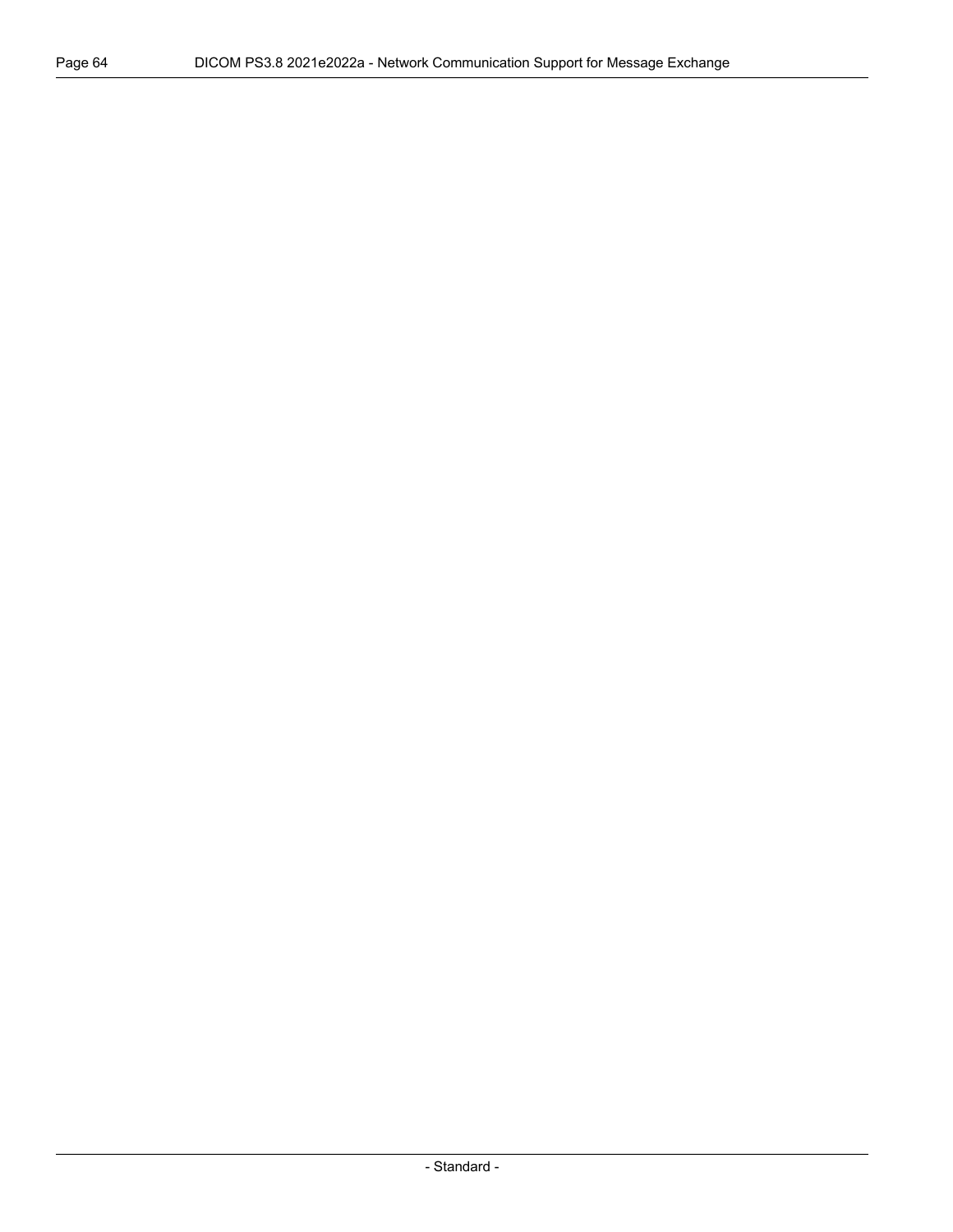# <span id="page-64-0"></span>**D Use and Format of the A-ASSOCIATE User Information Parameter (Normative)**

This parameter allows for the negotiation of a number of features related to the communication of DICOM Application Entities at as sociation establishment.

# **D.1 Maximum Length Negotiation**

This negotiation allows the receivers to limit the size of the Presentation Data Values List parameters of each P-DATA Indication. The association-requestor shall specify in the user information parameter of the A-ASSOCIATE request primitive the maximum length in bytes for the PDV list parameter it is ready to receive in each P-DATA indication. The association-acceptor shall ensure in its fragmentation of the DICOM Messages that the list of PDVs included in each P-DATA request does not exceed this maximum length. Likewise, the association-acceptor can specify in the user information parameter of A-ASSOCIATE response primitive the maximum length in bytes for the PDV list parameter it is ready to receive in each P-DATA indication. The association-requestor shall ensure in its fragmentation of the DICOM Messages that the list of PDVs included in each P-DATA request does not exceed this maximum length. Different maximum lengths can be specified for each direction of data flow on the association.

The Maximum Length Item support is required for all DICOM V3.0 conforming implementations.

## **D.1.1 Maximum Length Sub-Item Structure (A-ASSOCIATE-RQ)**

<span id="page-64-1"></span>The Maximum Length Sub-Item shall be made of a sequence of mandatory fixed length fields. Only one Maximum Length Sub-Item shall be present in the User Data information in the A-ASSOCIATE-RQ. [Table](#page-64-1) D.1-1 shows the sequence of the mandatory fields.

| Item bytes | <b>Field name</b> | <b>Description of field</b>                                                                                                                                                                                                                                                                                                                                                                                                                                                                                                                                                                            |
|------------|-------------------|--------------------------------------------------------------------------------------------------------------------------------------------------------------------------------------------------------------------------------------------------------------------------------------------------------------------------------------------------------------------------------------------------------------------------------------------------------------------------------------------------------------------------------------------------------------------------------------------------------|
|            | Item-type         | 51H                                                                                                                                                                                                                                                                                                                                                                                                                                                                                                                                                                                                    |
| 2          | Reserved          | This reserved field shall be sent with a value 00H but not tested to this value when received.                                                                                                                                                                                                                                                                                                                                                                                                                                                                                                         |
| $3 - 4$    | Item-length       | This Item-length shall be the number of bytes from the first byte of the following field to<br>the last byte of the Maximum-length-received field. In the case of this Item, it shall have<br>the fixed value of 00000004H encoded as an unsigned binary number.                                                                                                                                                                                                                                                                                                                                       |
| $5 - 8$    |                   | Maximum-length-received This parameter allows the association-requestor to restrict the maximum length of the<br>variable field of the P-DATA-TF PDUs sent by the acceptor on the association once<br>established. This length value is indicated as a number of bytes encoded as an unsigned<br>binary number. The value of (0) indicates that no maximum length is specified. This<br>maximum length value shall never be exceeded by the PDU length values used in the<br>PDU-length field of the P-DATA-TF PDUs received by the association-requestor. Otherwise,<br>it shall be a protocol error. |

## **Table D.1-1. Maximum Length Sub-Item Fields (A-ASSOCIATE-RQ)**

## <span id="page-64-2"></span>**D.1.2 Maximum Length Sub-Item Structure (A-ASSOCIATE-AC)**

The Maximum Length Sub-Item shall be made of a sequence of mandatory fixed length fields. Only one Maximum Length Sub-Item shall be present in the User Data information in the A-ASSOCIATE-AC. [Table](#page-64-2) D.1-2 shows the sequence of the mandatory fields.

| <b>Item bytes</b> | Field name  | <b>Description of field</b>                                                                                                                                                                                                                                      |
|-------------------|-------------|------------------------------------------------------------------------------------------------------------------------------------------------------------------------------------------------------------------------------------------------------------------|
|                   | ltem-type   | 51H                                                                                                                                                                                                                                                              |
| 2                 | l Reserved  | This reserved field shall be sent with a value 00H but not tested to this value when received.                                                                                                                                                                   |
| $3 - 4$           | Item-length | This Item-length shall be the number of bytes from the first byte of the following field to<br>the last byte of the Maximum-length-received field. In the case of this Item, it shall have<br>the fixed value of 00000004H encoded as an unsigned binary number. |

### **Table D.1-2. Maximum Length Sub-Item Fields (A-ASSOCIATE-AC)**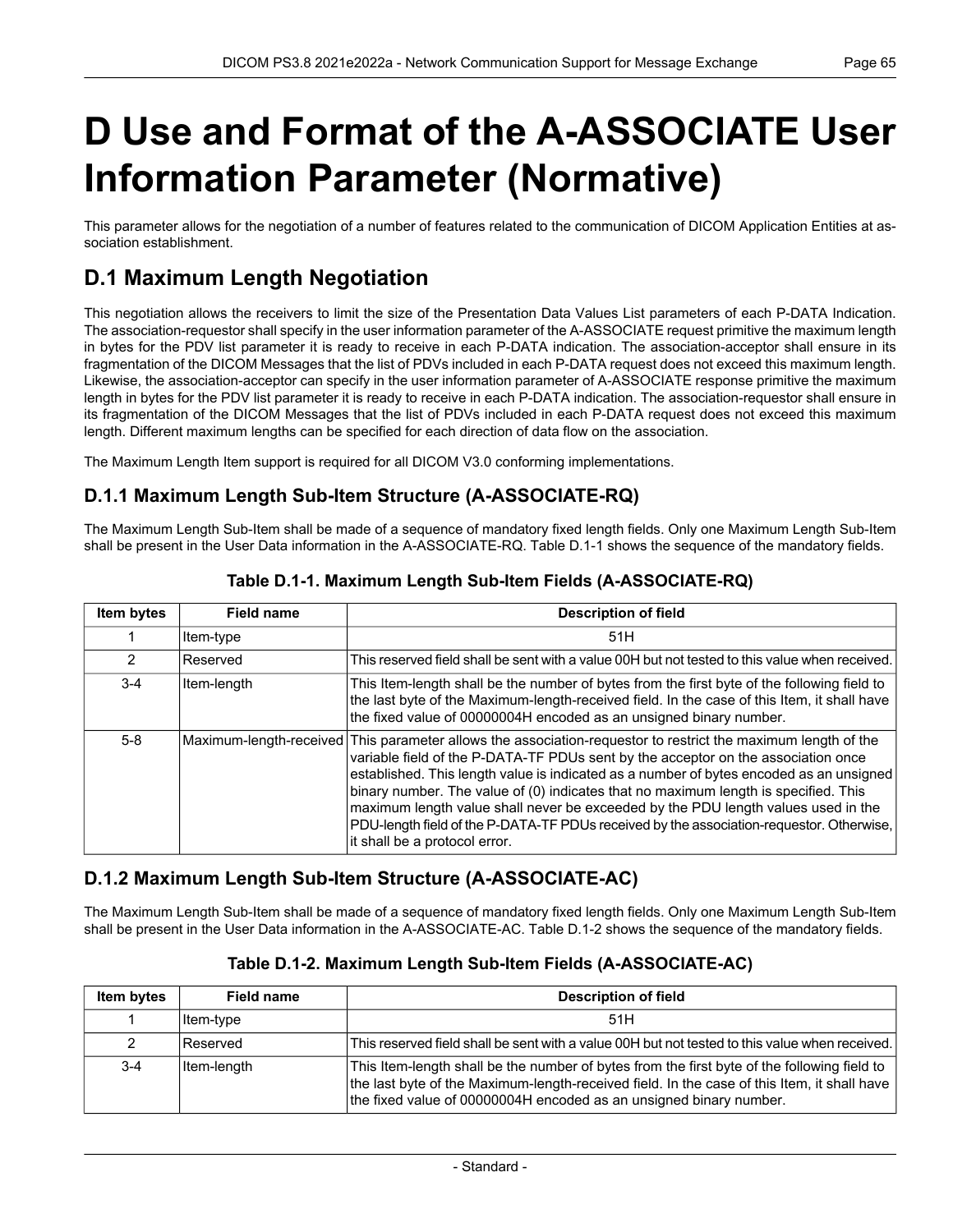| <b>Item bytes</b> | Field name | <b>Description of field</b>                                                                                                                                                                                                                                                                                                                                                                                                                                                                                                                                                                           |
|-------------------|------------|-------------------------------------------------------------------------------------------------------------------------------------------------------------------------------------------------------------------------------------------------------------------------------------------------------------------------------------------------------------------------------------------------------------------------------------------------------------------------------------------------------------------------------------------------------------------------------------------------------|
| $5 - 8$           |            | Maximum-length-received This parameter allows the association-acceptor to restrict the maximum length of the<br>variable field of the P-DATA-TF PDUs sent by the requestor on the association once<br>established. This length value is indicated as a number of bytes encoded as an unsigned<br>binary number. The value of (0) indicates that no maximum length is specified. This<br>maximum length value shall never be exceeded by the PDU length values used in the<br>PDU-length field of the P-DATA-TF PDUs received by the association-acceptor. Otherwise,<br>it shall be a protocol error. |

## **D.2 Extended User Information Negotiation**

The user information parameter, of the A-ASSOCIATE primitive, can be extended to support the negotiation needs of DICOM Applic ation Entities using the UL Service. This will result in the definition of specific user information sub-items. These sub-items shall be assigned unique item-type values registered in [PS3.7](part07.pdf#PS3.7).

Note

- 1. The values of the Sub-Items types in the User Information Field are assigned by this Standard in the range of 51H through FFH. Sub-Item values are defined by [PS3.7](part07.pdf#PS3.7) and [PS3.8](#page-0-0).
- 2. Succeeding editions of the Standard may define additional user information Sub-Items in a manner that does not affect the semantics of previously defined Sub-Items. Association acceptors compliant to an earlier edition of the Standard are required to ignore such unrecognized user information Sub-Items and not reject an Association because of their presence.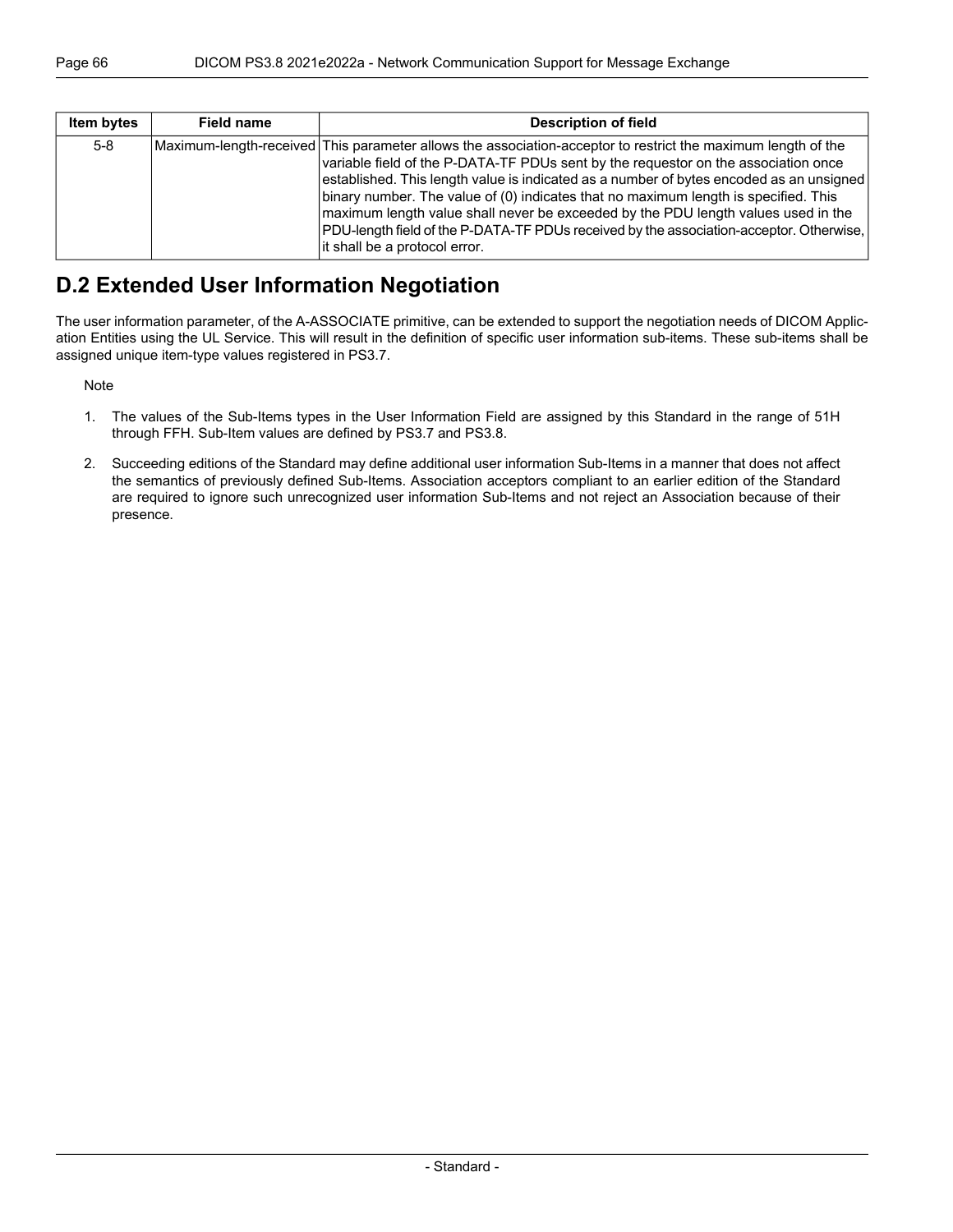# <span id="page-66-0"></span>**E Usage of the P-DATA Service By the DICOM Application Entity (Normative)**

This Annex specifies how DICOM messages are encapsulated into the P-DATA Service by the DICOM Application Entity.

## **E.1 Encapsulation Rules**

DICOM Messages are encapsulated in P-DATA request primitives as the user data of Presentation Data Values (PDV). A DICOM Message is fragmented in Command Fragments and Data Fragments, each placed in a PDV. The same presentation context shall be used for every fragment of the same message (i.e., same Presentation Context ID for the user data of the PDVs containing the fragments of a same message). A PDV User Data parameter shall contain one and only one fragment (either Command or Data) preceded by a Message Control Header. This header will indicate:

- a. whether the fragment is of the Command or Data type
- b. whether the fragment is or is not the last fragment of a Command/Data Stream of a DICOM Message

A P-DATA request PDV List parameter shall contain one or more such PDV(s) (Message Control Header and a complete message fragment). Each PDV is wholly contained in a given P-DATA request primitive and does not span across several P-DATA request primitives. The PDVs contained in a P-DATA request primitive shall be related to the same DICOM message. Each fragment of a message shall consist of an even number of bytes.

Note

- 1. No padding is necessary as [PS3.5](part05.pdf#PS3.5) defines messages on an even byte boundary.
- 2. The above rules state that each fragment contained in a PDV shall consist of an even number of bytes (only). Therefore, encoding such as Group Number, Element Number, Value Length, etc. (as defined by the DICOM Application Entity, see [PS3.5](part05.pdf#PS3.5)) is not guaranteed to be within the same PDV.

The fragmentation of any message results in a series of PDVs that shall be sent, on a given association, by a corresponding series of P-DATA requests preserving the ordering of the fragments of any message. Furthermore, no fragments of any other message shall be sent until all fragments of the current message have been sent (i.e., interleaving of fragments from different messages is not per mitted).

It is strongly recommended that two consecutive PDVs in the same P-DATA Request primitive (therefore containing fragments of the same message using the same Presentation Context ID) do not contain two message Control Headers with the same type (Command or Data). These should have been combined in a single PDV by the sender. However, receivers must be able to receive and process such PDVs.

#### **Note**

The above rules allow the sending in the same P-DATA request/indication of a Command fragment in the first PDV (with the last fragment flag set) followed by a Data Fragment in the second PDV (with the last fragment flag set or not). In partic ular, if the negotiated maximum length for the PDV List parameter of the P-DATA request is sufficient to hold a complete message, a single P-DATA request can be used to exchange an entire message.

Individual PDVs shall not be sent with Presentation-data-value fields consisting only of a single byte containing a Message Control Header, but without any other content in the fragment. These should have been combined with the preceding or succeeding PDVs by the sender.

Note

Even though the above rules prohibit the sending of an "empty" PDV (such as with the last fragment flag set), it is recommended that receivers be able to receive and process such PDVs.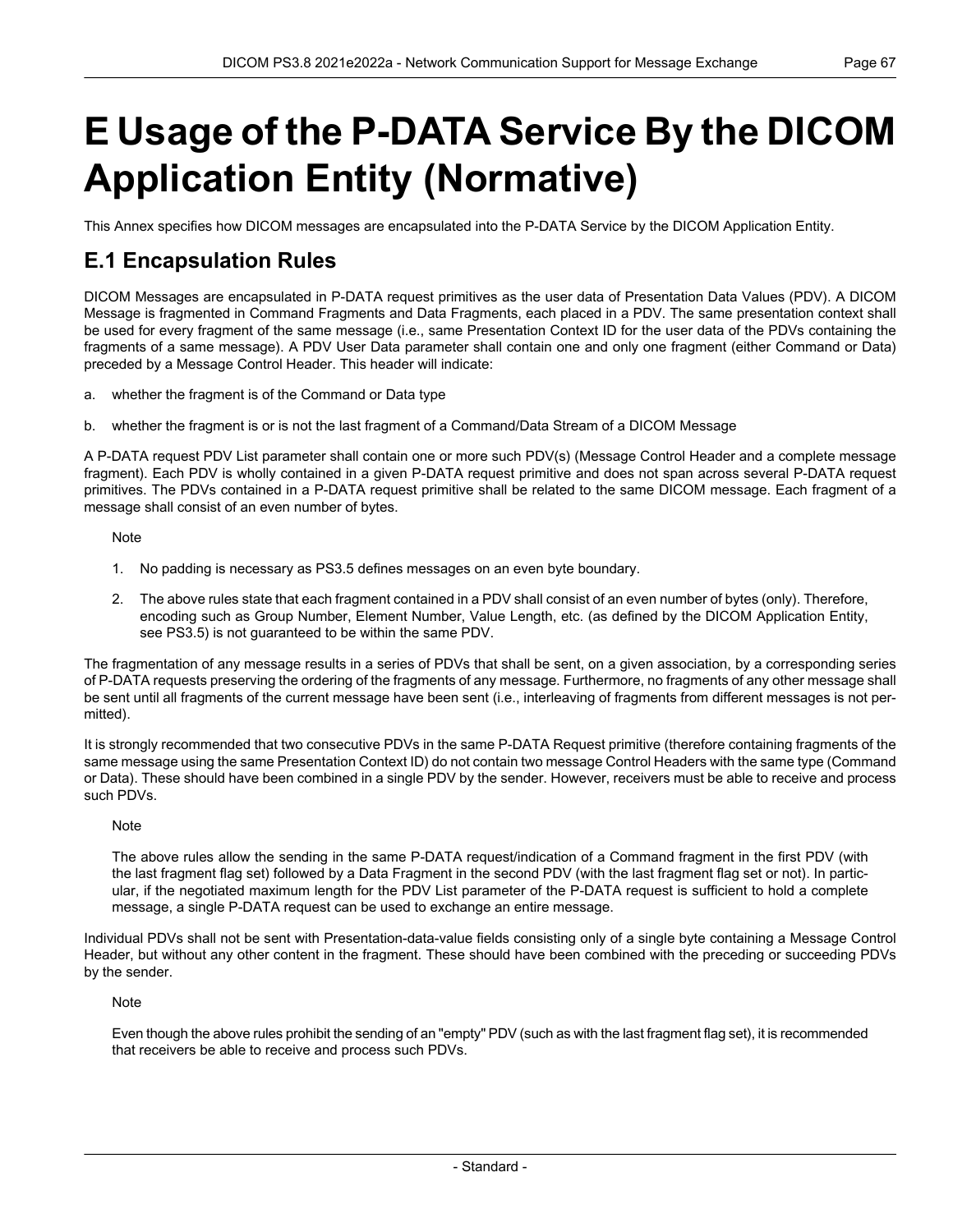## **E.2 Message Control Header Encoding**

The Message Control Header is located in front of each DICOM message fragment (see [Figure](#page-67-0) E.2-1). Its presence is mandatory for all DICOM Abstract Syntaxes (see [Annex](#page-60-0) B for further discussion on Abstract Syntaxes).

The Message Control Header shall be made of one byte with the least significant bit (bit 0) taking one of the following values:

- a. If bit 0 is set to 1, the following fragment shall contain Message Command information.
- b. If bit 0 is set to 0, the following fragment shall contain Message Data Set information.

The next least significant bit (bit 1) shall be defined by the following rules:

- a. If bit 1 is set to 1, the following fragment shall contain the last fragment of a Message Data Set or of a Message Command.
- b. If bit 1 is set to 0, the following fragment does not contain the last fragment of a Message Data Set or of a Message Command.

Bits 2 through 7 are always set to 0 by the sender and never checked by the receiver.

#### Note

<span id="page-67-0"></span>The Message Control Header, in the Transport data flow, is the 1st byte in each PDV. The Transfer Syntax, negotiated at association establishment, defines the encoding for the Command/Data fragment.



**Figure E.2-1. Presentation Data Value and the Message Control Header**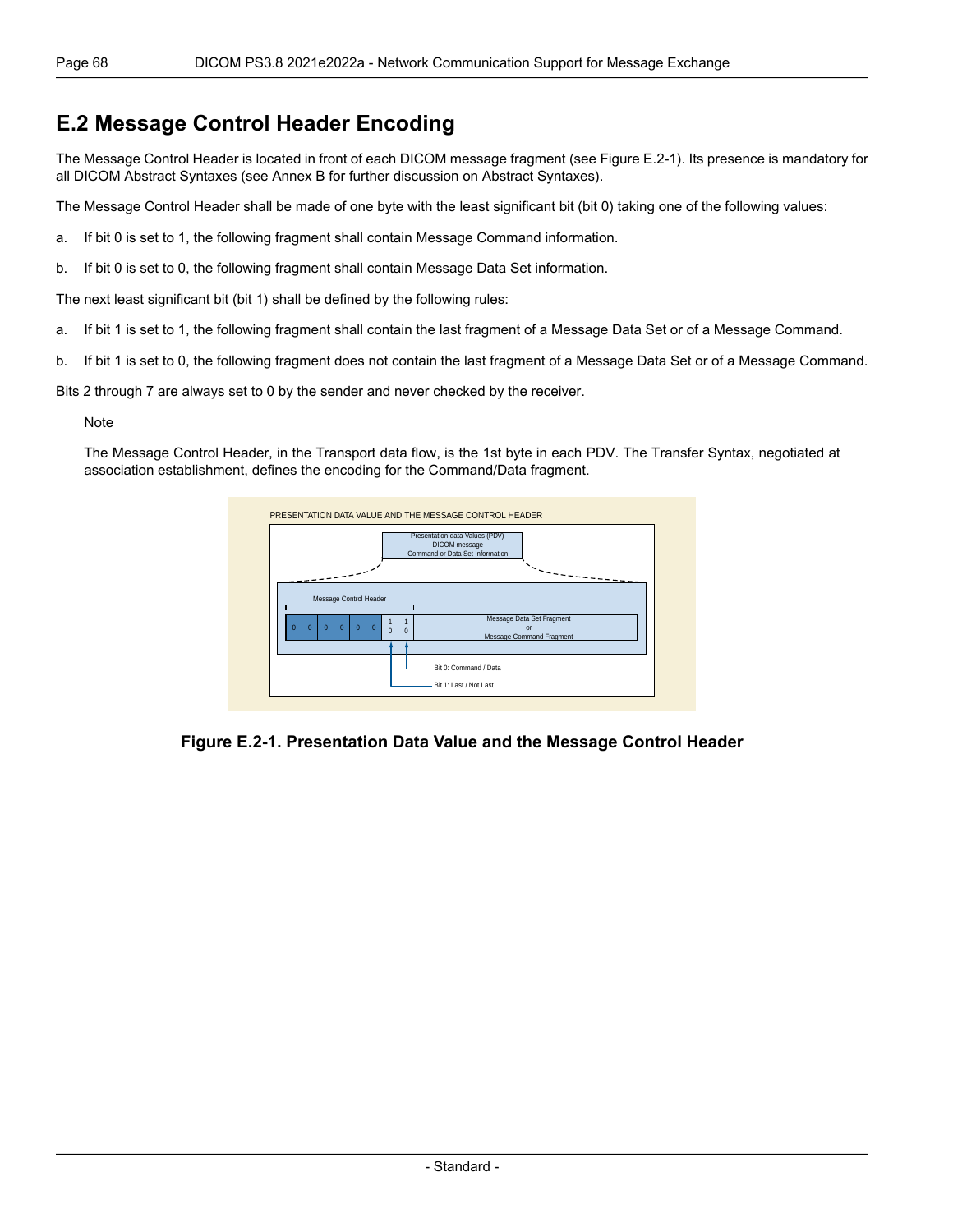# <span id="page-68-0"></span>**F DICOM UL Encoding Rules for Application Contexts, Abstract Syntaxes, Transfer Syntaxes (Normative)**

# **F.1 Encoding Rules**

Application Context Names, Abstract Syntax Names, Transfer Syntax Names, and Service Class UIDs are OSI Object Identifiers in a numeric form as defined by ISO 8824. The encoding of these names in the DICOM UL protocol is specified in this Annex.

Each component of a Name or UID is encoded as an ISO 646:1990-Basic G0 Set Numeric String of bytes (characters 0-9). Leading 0's of each component are not significant and shall not be sent. Components shall not be padded. Components shall be separated by the character "." (2EH). "Null" components (no numeric value between two separators) shall not exist. Components with the value zero (0) shall be encoded as (nnn.0.ppp). No separator nor padding shall be present before the first digit of the first component or after the last digit of the last component.

**Note** 

- 1. The string "1.2.840.123456.0.21.4" encoded as an ISO 646:1990-Basic G0 Set character string conveys the following UID or Name with the following sequence of Object Identifier components: { (1), (2), (840), (123456), (0), (21), (4) }.
- 2. The above rules have been made to simplify performing the comparison of UIDs.

DICOM Application Context Names (root plus suffix) shall not exceed 64 total characters (digits and separators between components).

DICOM Abstract and Transfer Syntax Names (root plus suffix) shall not exceed 64 total characters (digits and separators between components).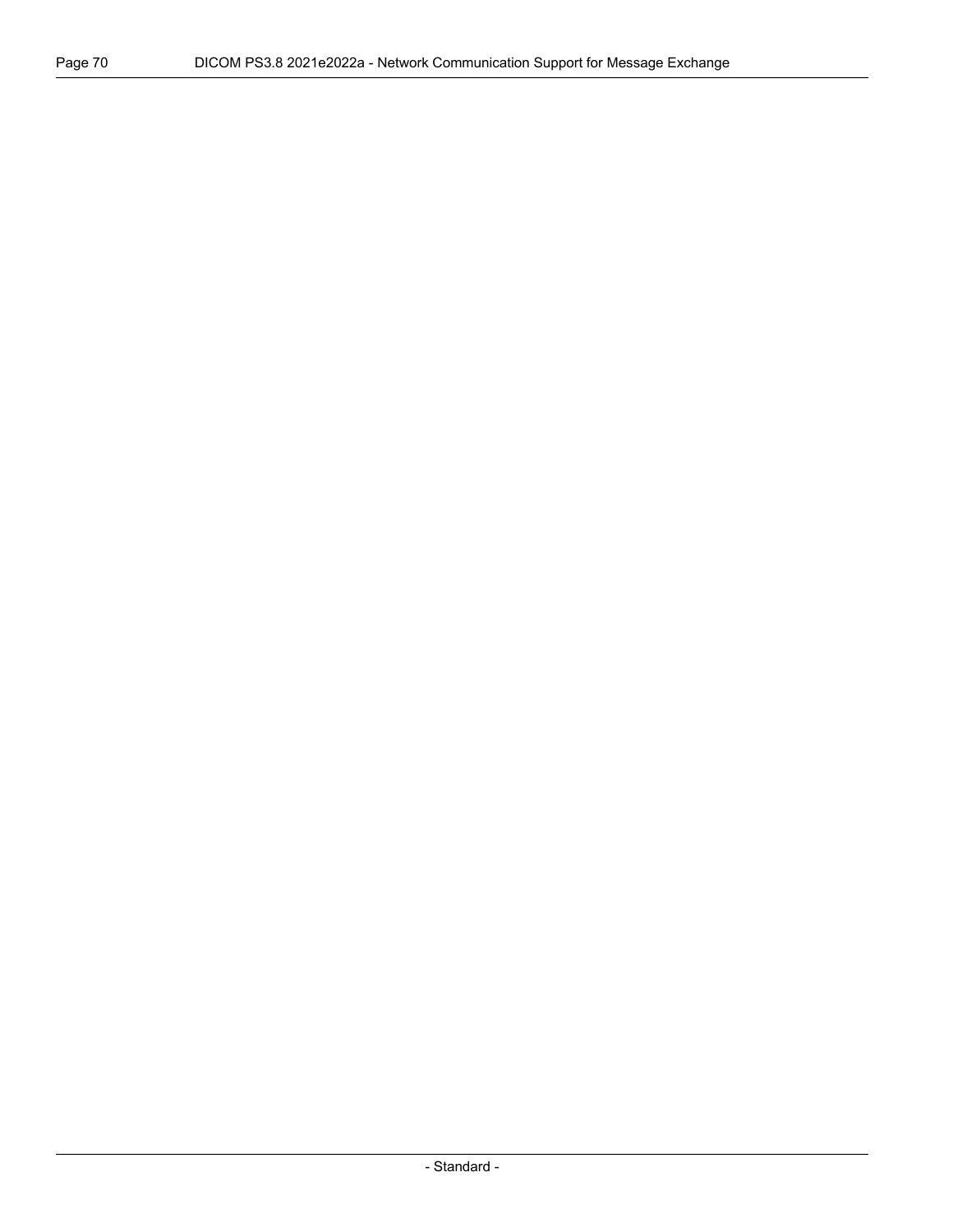# **G Overview of the OSI Layer and Services Concepts (Informative)**

In a layered communication model, such as the OSI 7 layer reference model, each layer uses the service provided by the layer imme diately below. The operation of a protocol layer on top of the lower layer service provides a new service to the layer above. The service is the "glue" between the layers of protocols.

<span id="page-70-0"></span>Services describe the resulting effects of the operation of a protocol without requiring knowledge of the detailed specifications of the protocol itself. A protocol specifies a horizontal dialogue between two computing systems across a network, while a service describes a vertical relationship within a system. See [Figure](#page-70-0) G-1.



## **Figure G-1. Relationship of Services to Protocol**

The OSI Upper Layer Service is described by a number of service primitives. They each model one of the functional interactions between the service-user in the layer above and the service-provider. In the context of this Standard, the service-user is called the DICOM Application Service Element. The service-provider is called the Upper Layer and performs the Upper Layer Protocol.

**Note** 

The OSI UL Services defined in this Standard are provided by the DICOM Upper Layer Protocol for TCP/IP (Section 9).

These service primitives cross the layer boundary at what is called a Service Access Point (SAP). In most cases a direct relationship exists between service primitives in two Application Entities (AEs). This is reflected in the names of these primitives:

- a. A request primitive in System A induces an indication primitive in System B.
- b. If an indication primitive in System B requires a reply, a response primitive may be issued at the Service Access Point (SAP) in System B. This response primitive will induce a confirmation primitive in System A.

The different types of service primitives and their relationship are shown in [Figure](#page-71-0) G-2. The dotted lines represent the exchange of Protocol Data Units that are triggered by request/response primitives or generated indication/confirmation primitives.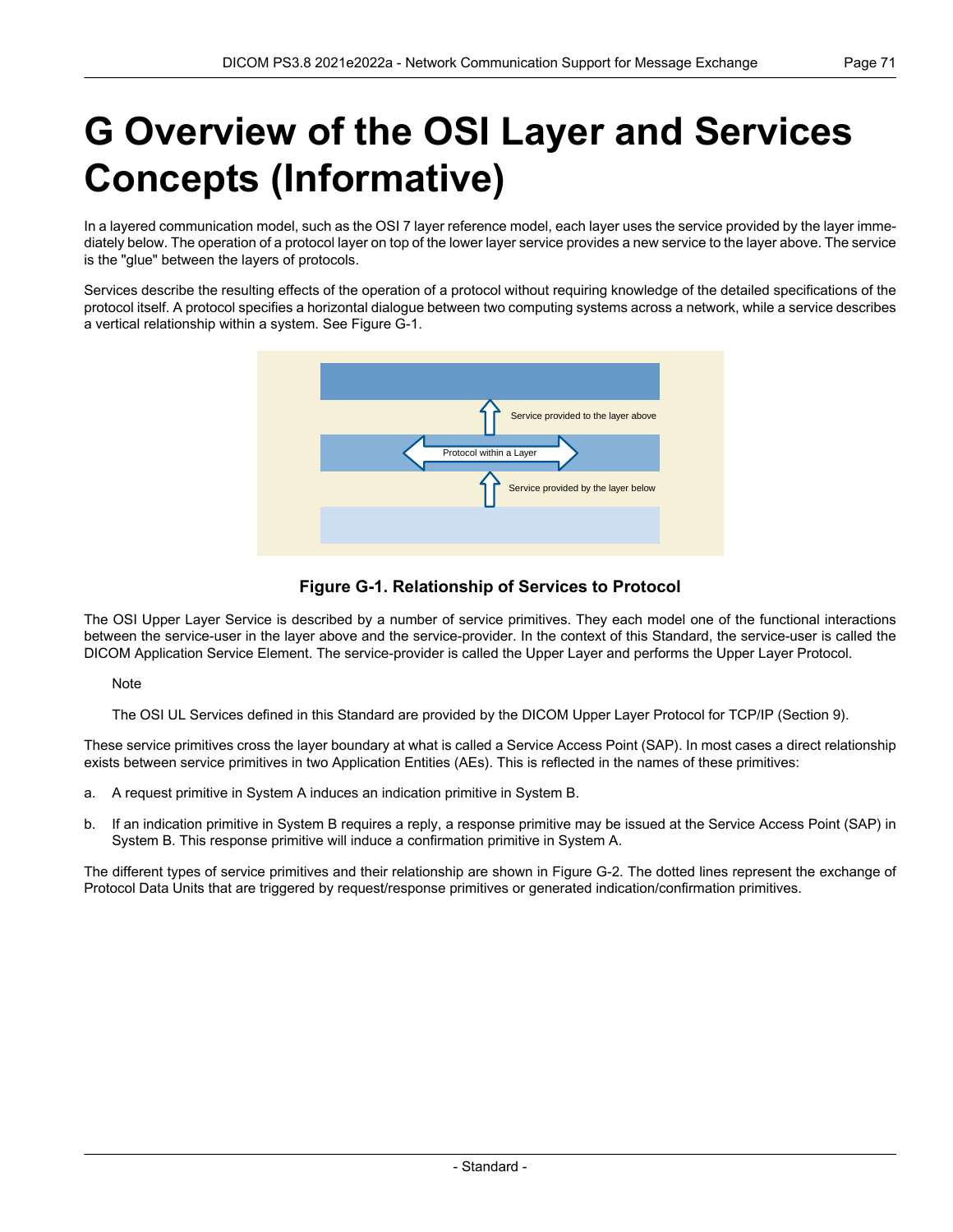<span id="page-71-0"></span>

**Figure G-2. Service Description Conventions**